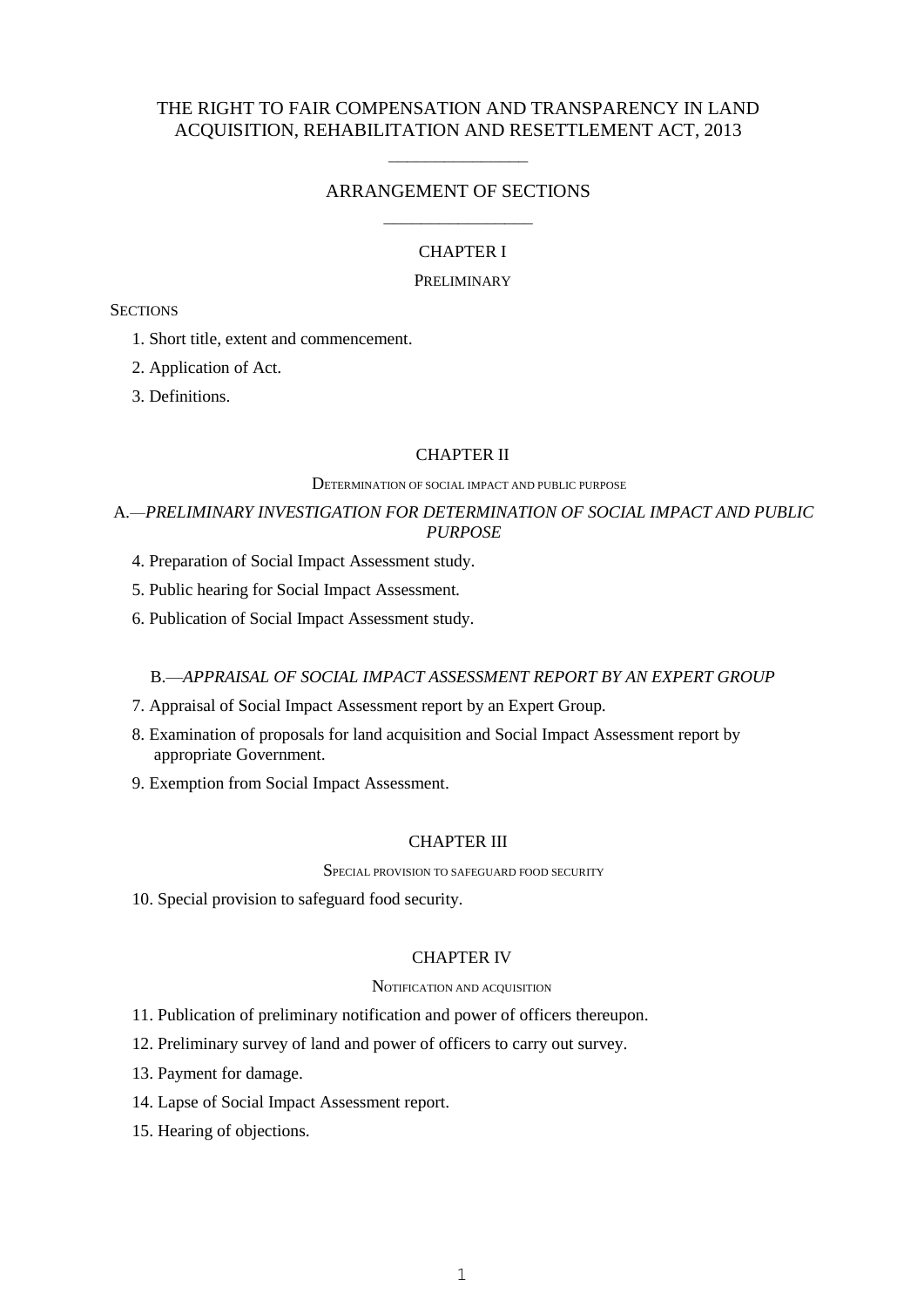### **SECTIONS**

- 16. Preparation of Rehabilitation and Resettlement Scheme by the Administrator.
- 17. Review of the Rehabilitation and Resettlement Scheme.
- 18. Approved Rehabilitation and Resettlement Scheme to be made public.
- 19. Publication of declaration and summary of Rehabilitation and Resettlement.
- 20. Land to be marked out, measured and planned including marking of specific areas.
- 21. Notice to persons interested.
- 22. Power to require and enforce the making of statements as to names and interests.
- 23. Enquiry and land acquisition award by Collector.
- 24. Land acquisition process under Act No. 1 of 1984 shall be deemed to have lapsed in certain cases.
- 25. Period within which an award shall be made.
- 26. Determination of market value of land by Collector.
- 27. Determination of amount of compensation.
- 28. Parameters to be considered by Collector in determination of award.
- 29. Determination of value of things attached to land or building.
- 30. Award of solatium.

### CHAPTER V

### REHABILITATION AND RESETTLEMENT AWARD

- 31. Rehabilitation and Resettlement Award for affected families by Collector.
- 32. Provision of infrastructural amenities in resettlement area.
- 33. Corrections to awards by Collector.
- 34. Adjournment of enquiry.
- 35. Power to summon and enforce attendance of witnesses and production of documents.
- 36. Power to call for records, etc.
- 37. Awards of Collector when to be final.
- 38. Power to take possession of land to be acquired.
- 39. Additional compensation in case of multiple displacements.
- 40. Special powers in case of urgency to acquire land in certain cases.
- 41. Special provisions for Scheduled Castes and Scheduled Tribes.
- 42. Reservation and other benefits.

### CHAPTER VI

#### PROCEDURE AND MANNER OF REHABILITATION AND RESETTLEMENT

- 43. Appointment of Administrator.
- 44. Commissioner for rehabilitation and resettlement.
- 45. Rehabilitation and resettlement committee at project level.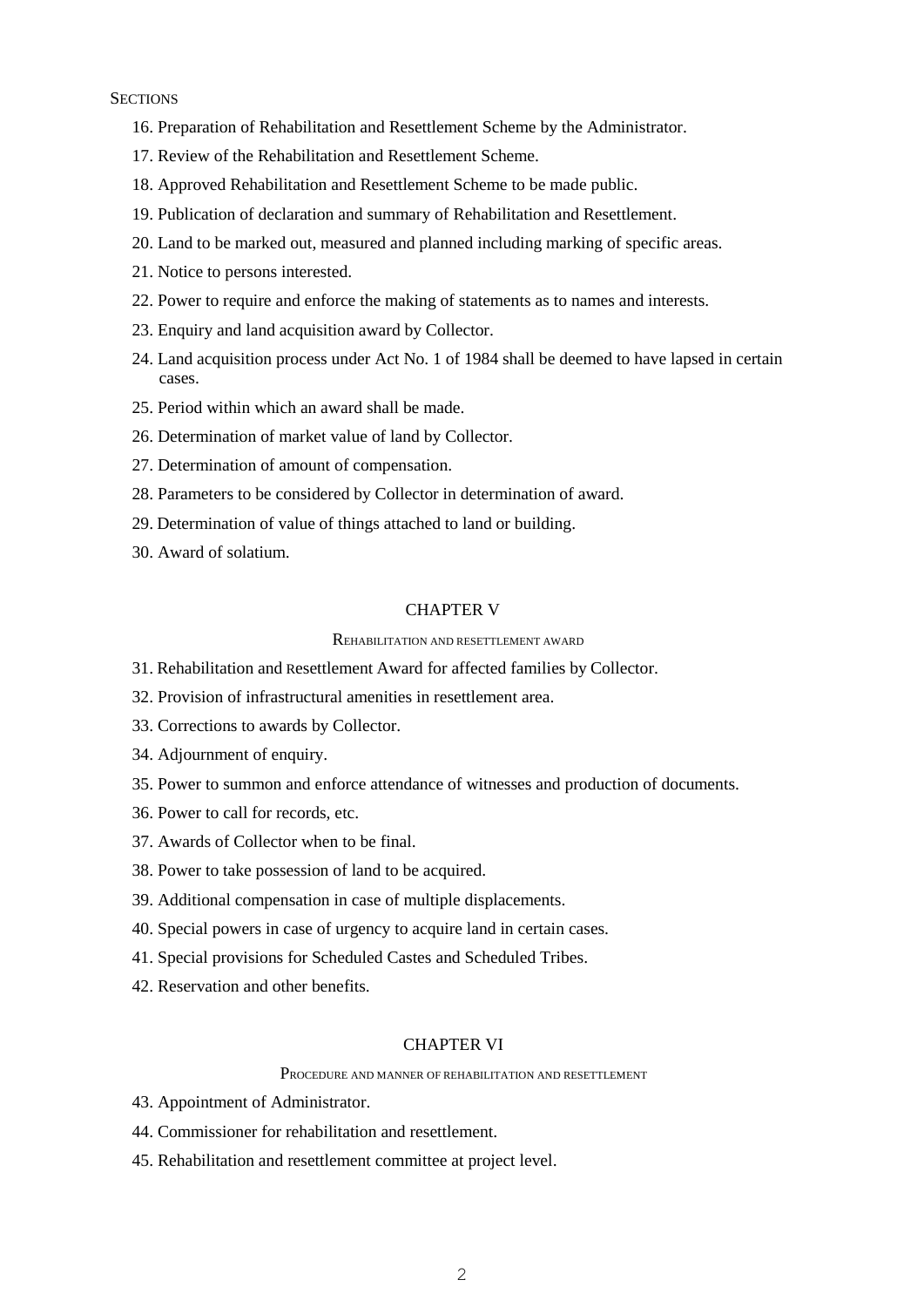**SECTIONS** 

- 46. Provisions relating to rehabilitation and resettlement to apply in case of certain persons other than specified persons.
- 47. Quantification and deposit of rehabilitation and resettlement amount.

## CHAPTER VII

NATIONAL MONITORING COMMITTEE FOR REHABILITATION AND RESETTLEMENT

- 48. Establishment of National Monitoring Committee for rehabilitation and resettlement.
- 49. Reporting requirements.
- 50. Establishment of State Monitoring Committee for rehabilitation and resettlement.

### CHAPTER VIII

ESTABLISHMENT OF LAND ACQUISITION, REHABILITATION AND RESETTLEMENT AUTHORITY

- 51. Establishment of Land Acquisition, Rehabilitation and Resettlement Authority.
- 52. Composition of Authority.
- 53. Qualifications for appointment as Presiding Officer.
- 54. Terms of office of Presiding Officer.
- 55. Staff of Authority.
- 56. Salary and allowances and other terms and conditions of service of Presiding Officers.
- 57. Filling up of vacancies.
- 58. Resignation and removal.
- 59. Orders constituting Authority to be final and not to invalidate its proceedings.
- 60. Powers of Authority and procedure before it.
- 61. Proceedings before Authority to be judicial proceedings.
- 62. Members and officers of Authority to be public servants.
- 63. Jurisdiction of civil courts barred.
- 64. Reference to Authority.
- 65. Collector's statement to Authority.
- 66. Service of notice by Authority.
- 67. Restriction on scope of proceedings.
- 68. Proceedings to be in public.
- 69. Determination of award by Authority.
- 70. Form of award.
- 71. Costs.
- 72. Collector may be directed to pay interest on excess compensation.
- 73. Re-determination of amount of compensation on the basis of the award of the Authority.
- 74. Appeal to High Court.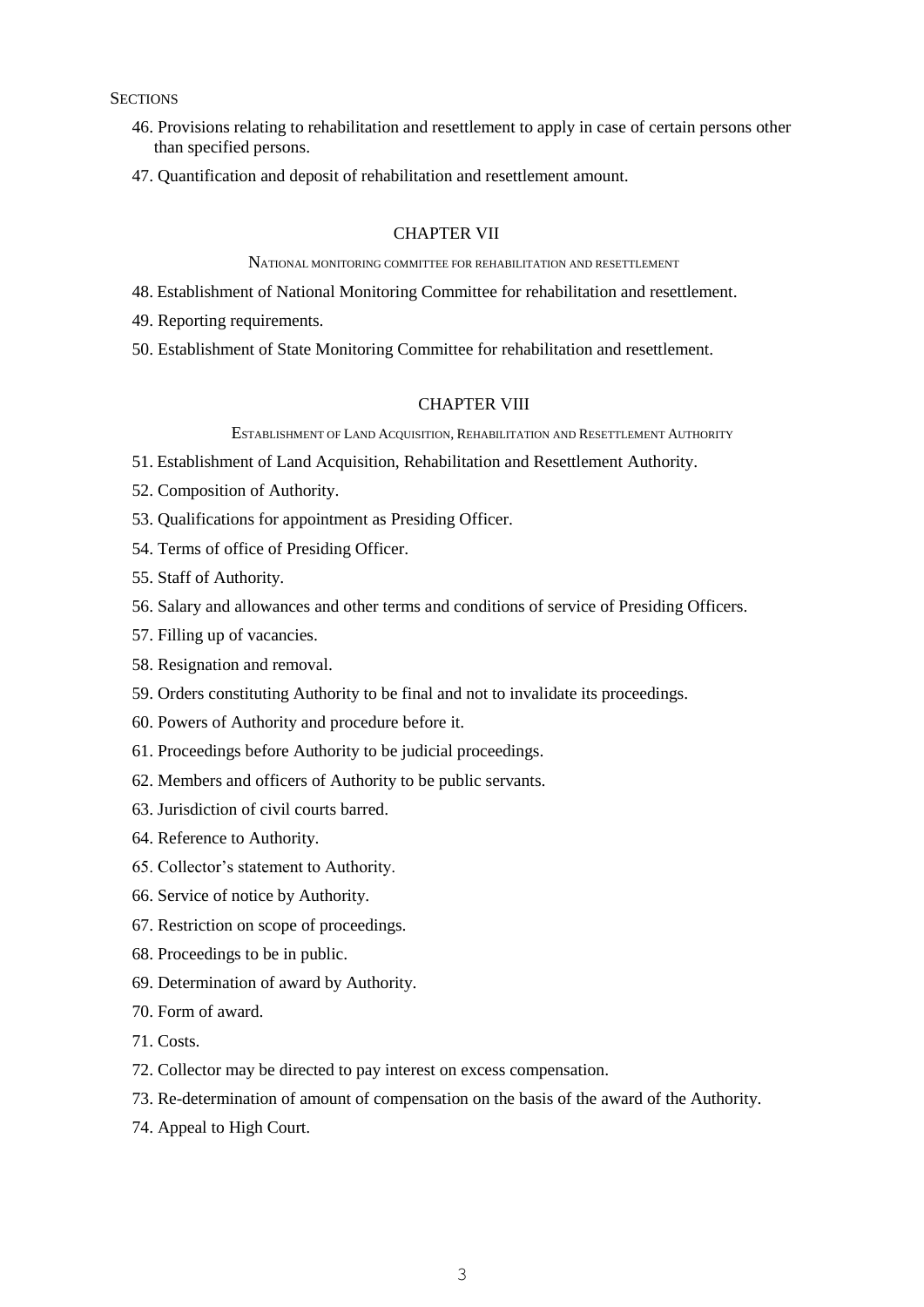### CHAPTER IX

#### APPORTIONMENT OF COMPENSATION

#### **SECTIONS**

- 75. Particulars of apportionment to be specified.
- 76. Dispute as to apportionment.

### CHAPTER X

## PAYMENT

- 77. Payment of compensation or deposit of same in Authority.
- 78. Investment of money deposited in respect of lands belonging to person incompetent to alienate.
- 79. Investment of money deposited in other cases.
- 80. Payment of interest.

### CHAPTER XI

#### TEMPORARY OCCUPATION OF LAND

- 81. Temporary occupation of waste or arable land, procedure when difference as to compensation exists.
- 82. Power to enter and take possession and compensation on restoration.
- 83. Difference as to condition of land.

### CHAPTER XII

### OFFENCES AND PENALTIES

- 84. Punishment for false information, *mala fide* action, etc.
- 85. Penalty for contravention of provisions of Act.
- 86. Offences by companies.
- 87. Offences by Government departments.
- 88. Cognizance of offences by court.
- 89. Offences to be non-cognizable.
- 90. Offences to be cognizable only on complaint filed by certain persons.

## CHAPTER XIII

### **MISCELLANEOUS**

- 91. Magistrate to enforce surrender.
- 92. Service of notice.
- 93. Completion of acquisition not compulsory, but compensation to be awarded when not completed.
- 94. Acquisition of part of house or building.
- 95. Acquisition of land at cost of a local authority or Requiring Body.
- 96. Exemption from income-tax, stamp duty and fees.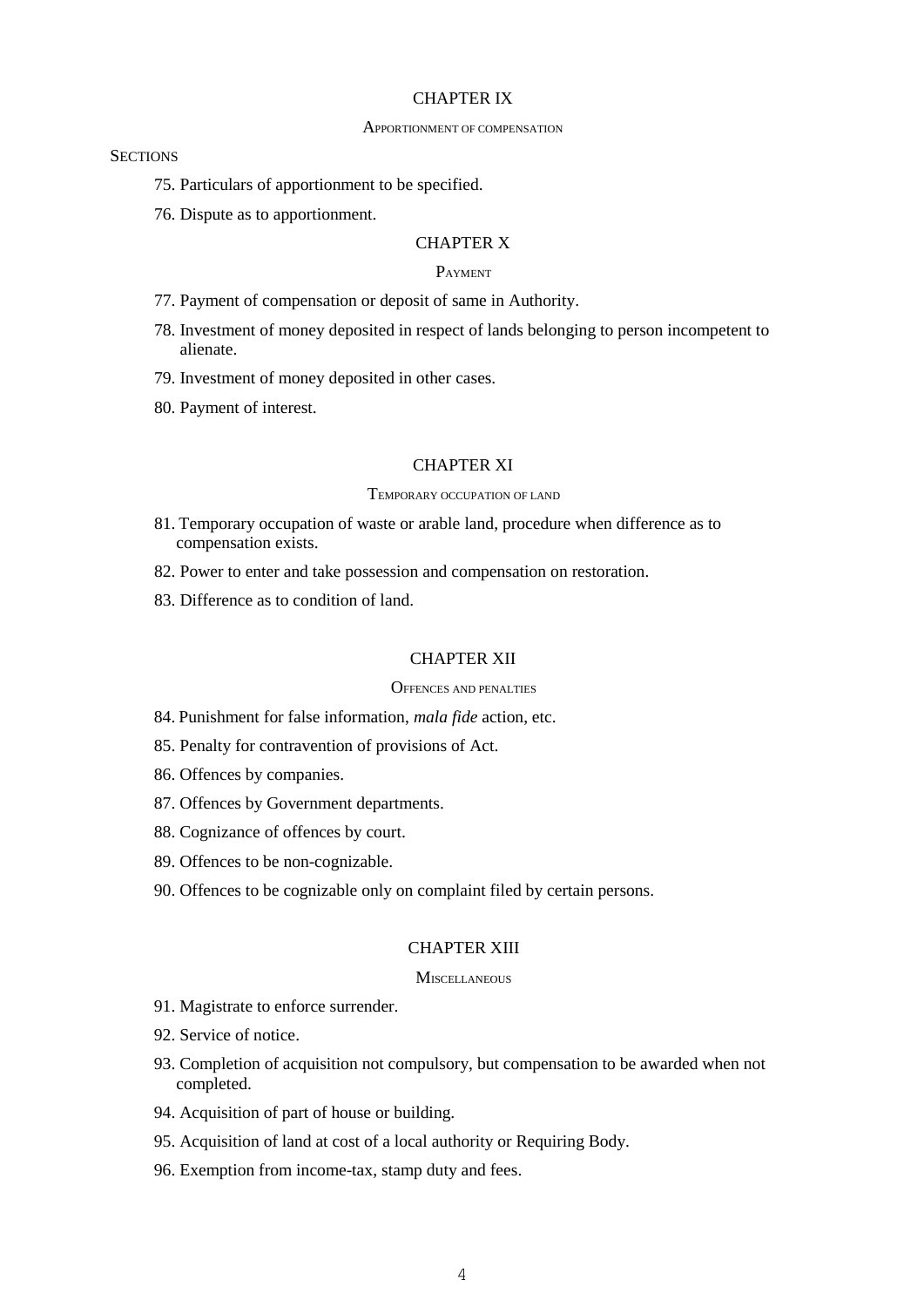### **SECTIONS**

- 97. Acceptance of certified copy as evidence.
- 98. Notice in case of suits for anything done in pursuance of Act.
- 99. No change of purpose to be allowed.
- 100. No change of ownership without permission to be allowed.
- 101. Return of unutilised land.
- 102. Difference in price of land when transferred for higher consideration to be shared.
- 103. Provisions to be in addition to existing laws.
- 104. Option of appropriate Government to lease.
- 105. Provisions of this Act not to apply in certain cases or to apply with certain modifications.
- 106. Power to amend Schedule.
- 107. Power of State Legislatures to enact any law more beneficial to affected families.
- 108. Option to affected families to avail better compensation and rehabilitation and resettlement.
- 109. Power of appropriate Government to make rules.
- 110. Rules made by Central Government to be laid before Parliament.
- 111. Rules made by State Government to be laid before State Legislature.
- 112. Previous publication of rules made by Central and State Government.
- 113. Power to remove difficulties.
- 114. Repeal and saving.
	- THE FIRST SCHEDULE.
	- THE SECOND SCHEDULE.
	- THE THIRD SCHEDULE.
	- THE FOURTH SCHEDULE.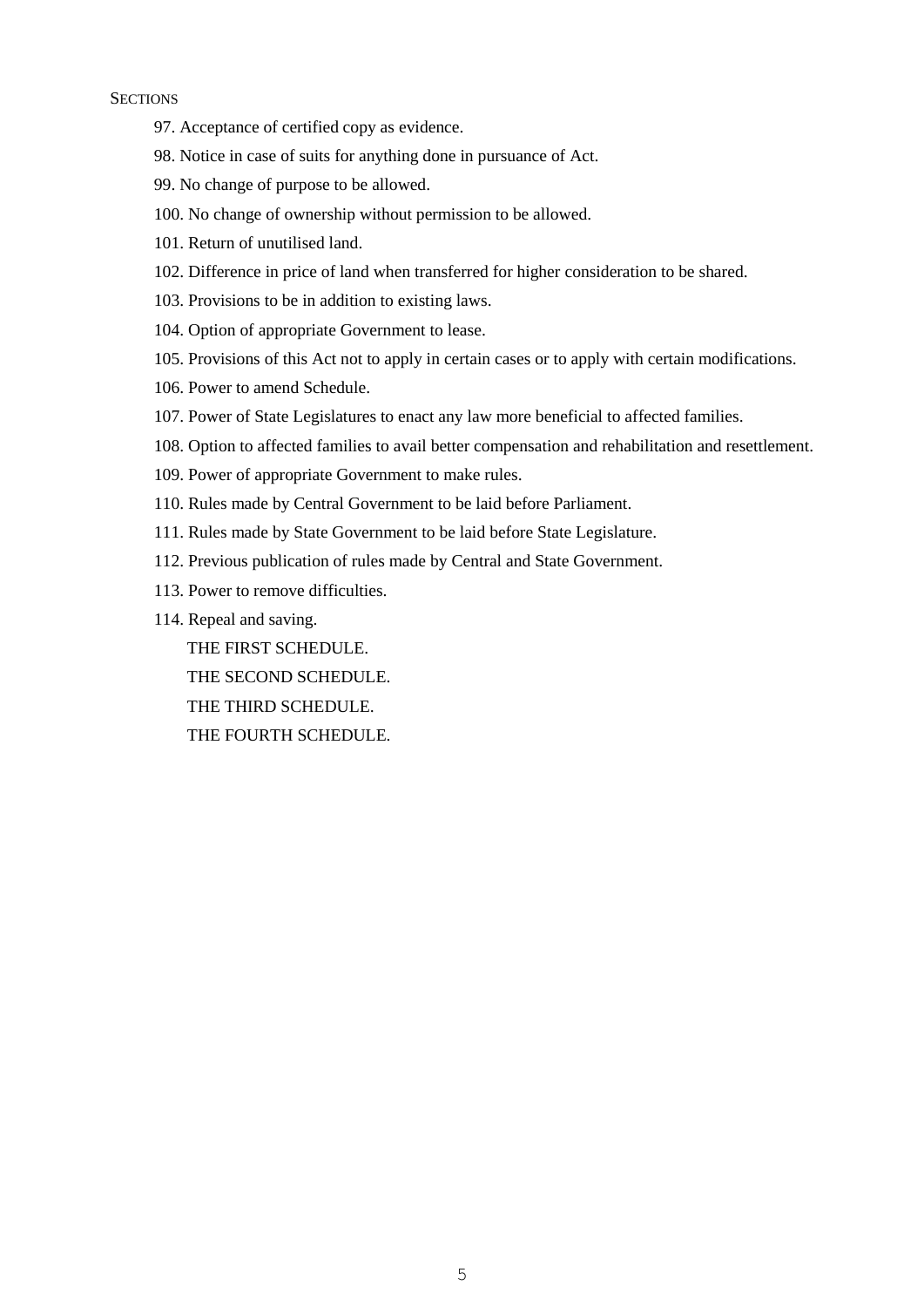## THE RIGHT TO FAIR COMPENSATION AND TRANSPARENCY IN LAND ACQUISITION, REHABILITATION AND RESETTLEMENT ACT, 2013

### ACT No. 30 OF 2013

#### [26*th September,* 2013.]

An Act to ensure, in consultation with institutions of local self-government and Gram Sabhas established under the Constitution, a humane, participative, informed and transparent process for land acquisition for industrialisation, development of essential infrastructural facilities and urbanisation with the least disturbance to the owners of the land and other affected families and provide just and fair compensation to the affected families whose land has been acquired or proposed to be acquired or are affected by such acquisition and make adequate provisions for such affected persons for their rehabilitation and resettlement and for ensuring that the cumulative outcome of compulsory acquisition should be that affected persons become partners in development leading to an improvement in their post acquisition social and economic status and for matters connected therewith or incidental thereto.

BE it enacted by Parliament in the Sixty-fourth Year of the Republic of India as follows:—

#### CHAPTER I

#### **PRELIMINARY**

**1**. **Short title, extent and commencement.**–(*1*) This Act may be called the Right to Fair Compensation and Transparency in Land Acquisition, Rehabilitation and Resettlement Act, 2013.

(2)It extends to the whole of India  $1***$ .

 $\overline{\phantom{a}}$ 

 $(3)$  It shall come into force on such date<sup>2</sup> as the Central Government may, by notification in the Official Gazette, appoint:

Provided that the Central Government shall appoint such date within three months from the date on which the Right to Fair Compensation and Transparency in Land Acquisition, Rehabilitation and Resettlement Bill, 2013 receives the assent of the President.

**2. Application of Act.**–(*1*) The provisions of this Act relating to land acquisition, compensation, rehabilitation and resettlement, shall apply, when the appropriate Government acquires land for its own use, hold and control, including for Public Sector Undertakings and for public purpose, and shall include the following purposes, namely:—

(*a*) for strategic purposes relating to naval, military, air force, and armed forces of the Union, including central paramilitary forces or any work vital to national security or defence of India or State police, safety of the people; or

(*b*) for infrastructure projects, which includes the following, namely:—

(*i*) all activities or items listed in the notification of the Government of India in the Department of Economic Affairs (Infrastructure Section) number 13/6/2009-INF, dated the 27th March, 2012, excluding private hospitals, private educational institutions and private hotels;

(*ii*) projects involving agro-processing, supply of inputs to agriculture, warehousing, cold storage facilities, marketing infrastructure for agriculture and allied activities such as dairy, fisheries, and meat processing, set up or owned by the appropriate Government or by a

<sup>1.</sup> The word "except the State of Jammu and Kashmir omitted by Act 34 of 2019, s. 95, and the Fifth Schedule (w.e.f. 31-10- 2019).

<sup>2. 1</sup>st January 2014, v*ide* notification No. 3729(E), dated 19th December, 2013, *see* Gazette of India, Extraordinary, Part II, sec. 3(*ii*).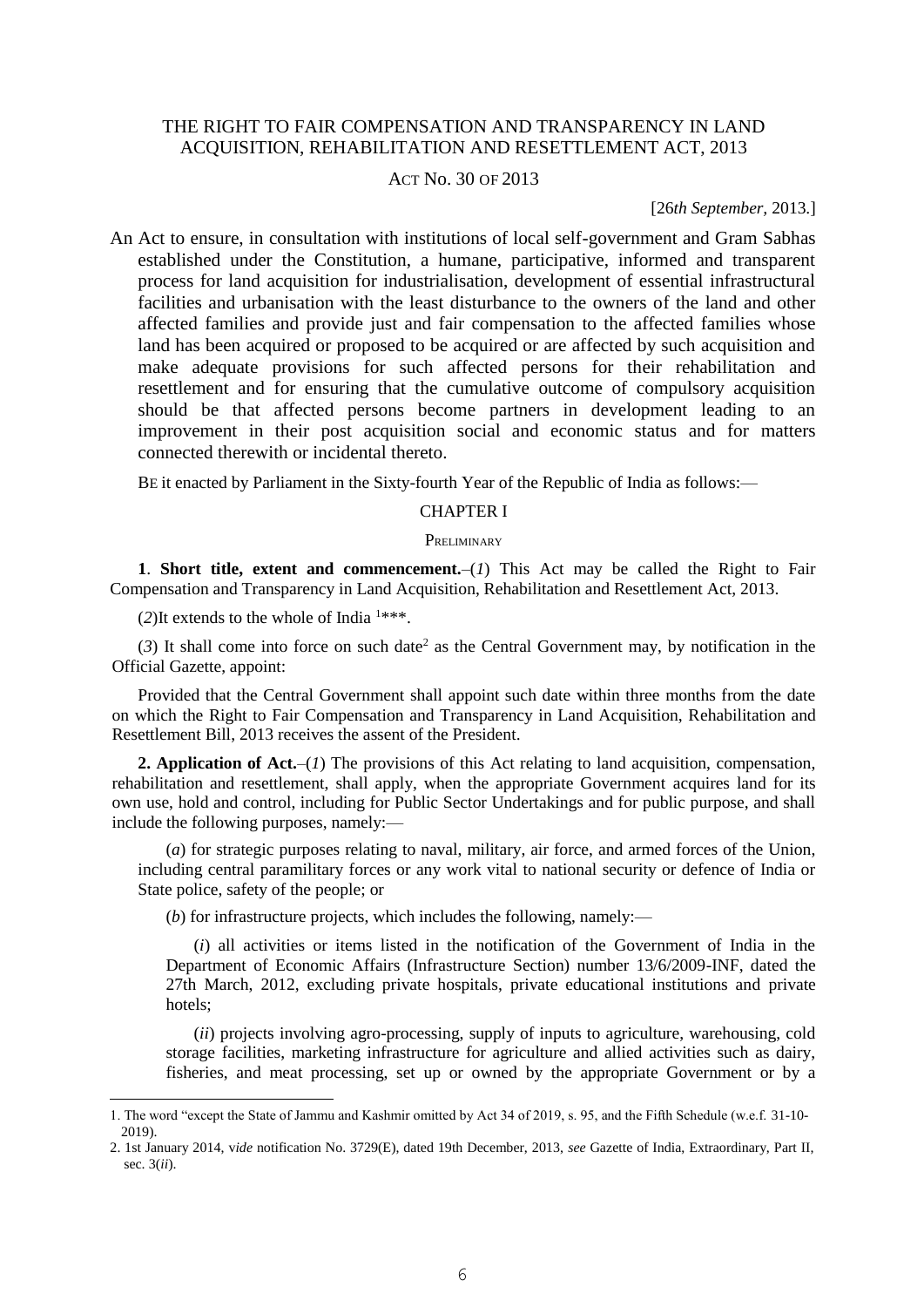farmers' cooperative or by an institution set up under a statute;

(*iii*) project for industrial corridors or mining activities, national investment and manufacturing zones, as designated in the National Manufacturing Policy;

(*iv*) project for water harvesting and water conservation structures, sanitation;

(*v*) project for Government administered, Government aided educational and research schemes or institutions;

(*vi*) project for sports, health care, tourism, transportation or space programme;

(*vii*) any infrastructure facility as may be notified in this regard by the Central Government and after tabling of such notification in Parliament;

(*c*) project for project affected families;

(*d*) project for housing for such income groups, as may be specified from time to time by the appropriate Government;

(*e*) project for planned development or the improvement of village sites or any site in the urban areas or provision of land for residential purposes for the weaker sections in rural and urban areas;

(*f*) project for residential purposes to the poor or landless or to persons residing in areas affected by natural calamities, or to persons displaced or affected by reason of the implementation of any scheme undertaken by the Government, any local authority or a corporation owned or controlled by the State.

(*2*) The provisions of this Act relating to land acquisition, consent, compensation, rehabilitation and resettlement, shall also apply, when the appropriate Government acquires land for the following purposes, namely:—

(*a*) for public private partnership projects, where the ownership of the land continues to vest with the Government, for public purpose as defined in sub-section (*1*);

(*b*) for private companies for public purpose, as defined in sub-section (*1*):

Provided that in the case of acquisition for—

(*i*) private companies, the prior consent of at least eighty per cent, of those affected families, as defined in sub-clauses (*i*) and (*v*) of clause (*c*) of section 3; and

(*ii*) public private partnership projects, the prior consent of at least seventy per cent. of those affected families, as defined in sub-clauses (*i*) and (*v*) of clause (*c*) of section 3,

shall be obtained through a process as may be prescribed by the appropriate Government:

Provided further that the process of obtaining the consent shall be carried out along with the Social Impact Assessment study referred to in section 4:

Provided also that no land shall be transferred by way of acquisition, in the Scheduled Areas in contravention of any law (including any order or judgment of a court which has become final) relating to land transfer, prevailing in such Scheduled Areas.

(*3*) The provisions relating to rehabilitation and resettlement under this Act shall apply in the cases where,—

(*a*) a private company purchases land, equal to or more than such limits in rural areas or urban areas, as may be prescribed by the appropriate Government, through private negotiations with the owner of the land in accordance with the provisions of section 46;

(*b*) a private company requests the appropriate Government for acquisition of a part of an area so prescribed for a public purpose:

Provided that where a private company requests the appropriate Government for partial acquisition of land for public purpose, then, the rehabilitation and resettlement entitlements under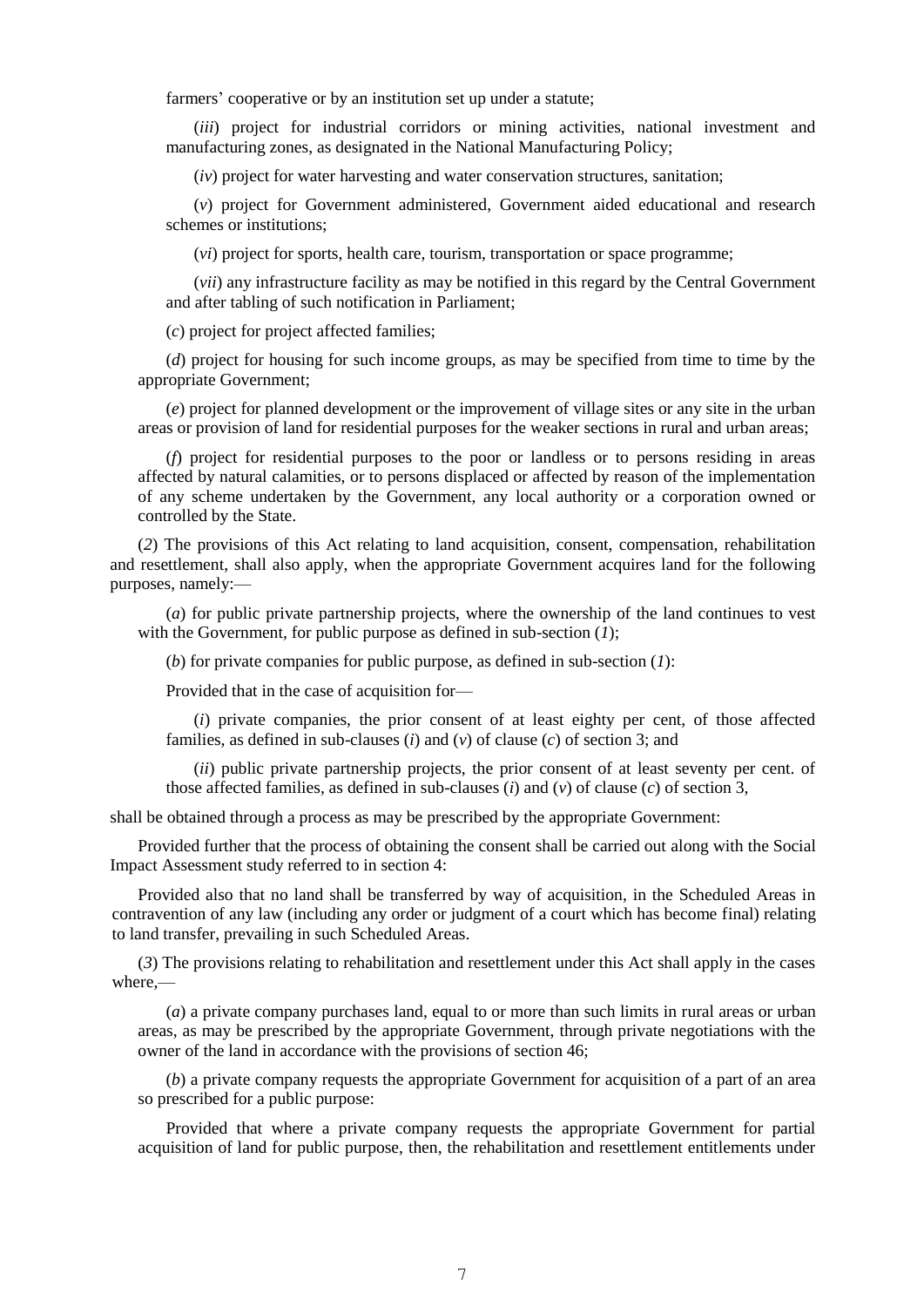the Second Schedule shall be applicable for the entire area which includes the land purchased by the private company and acquired by the Government for the project as a whole.

### **STATE AMENDMENTS**

#### **Andhra Pradesh**

In section 2, of sub-section (*2*), after the second proviso, the following proviso shall be added, namely:-

"Provided also that the acquisition of land for the projects listed in section 10A and the purposes specified therein shall be exempted from the provisions of the first proviso to this sub-section".

[*Vide* Andhra Pradesh Act 22 of 2018, sec. 2 (w.e.f. 1-1-2014).]

### **Maharashtra**

In section 2 of the Right to Fair Compensation and Transparency in Land Acquisition, Rehabilitation and Resettlement Act, 2013 (30 of 2013), in its application to the State of Maharashtra (hereinafter referred to as "the principal Act"), in sub-section (2), after the second proviso, the following proviso shall be added, namely:-

"Provided also that, the acquisition of land for the projects listed in section 10A and the purposes specified therein, shall be exempted from the provisions of the first proviso to this subsection<sup>"</sup>

[*Vide* Maharashtra Act 37 of 2018, sec. 2 (w.e.f. 26-4-2018).]

**3. Definition.**–In this Act, unless the context otherwise requires,—

(*a*) "Administrator" means an officer appointed for the purpose of rehabilitation and resettlement of affected families under sub-section *(1)* of section 43;

(*b*) "affected area" means such area as may be notified by the appropriate Government for the purposes of land acquisition;

(*c*) "affected family" includes—

(*i*) a family whose land or other immovable property has been acquired;

(*ii*) a family which does not own any land but a member or members of such family may be agricultural labourers, tenants including any form of tenancy or holding of usufruct right, share-croppers or artisans or who may be working in the affected area for three years prior to the acquisition of the land, whose primary source of livelihood stand affected by the acquisition of land;

(*iii*) the Scheduled Tribes and other traditional forest dwellers who have lost any of their forest rights recognised under the Scheduled Tribes and Other Traditional Forest Dwellers (Recognition of Forest Rights) Act, 2006 (2 of 2007) due to acquisition of land;

(*iv*) family whose primary source of livelihood for three years prior to the acquisition of the land is dependent on forests or water bodies and includes gatherers of forest produce, hunters, fisher folk and boatmen and such livelihood is affected due to acquisition of land;

(*v*) a member of the family who has been assigned land by the State Government or the Central Government under any of its schemes and such land is under acquisition;

(*vi*) a family residing on any land in the urban areas for preceding three years or more prior to the acquisition of the land or whose primary source of livelihood for three years prior to the acquisition of the land is affected by the acquisition of such land;

(*d*) "agricultural land" means land used for the purpose of—

(*i*) agriculture or horticulture;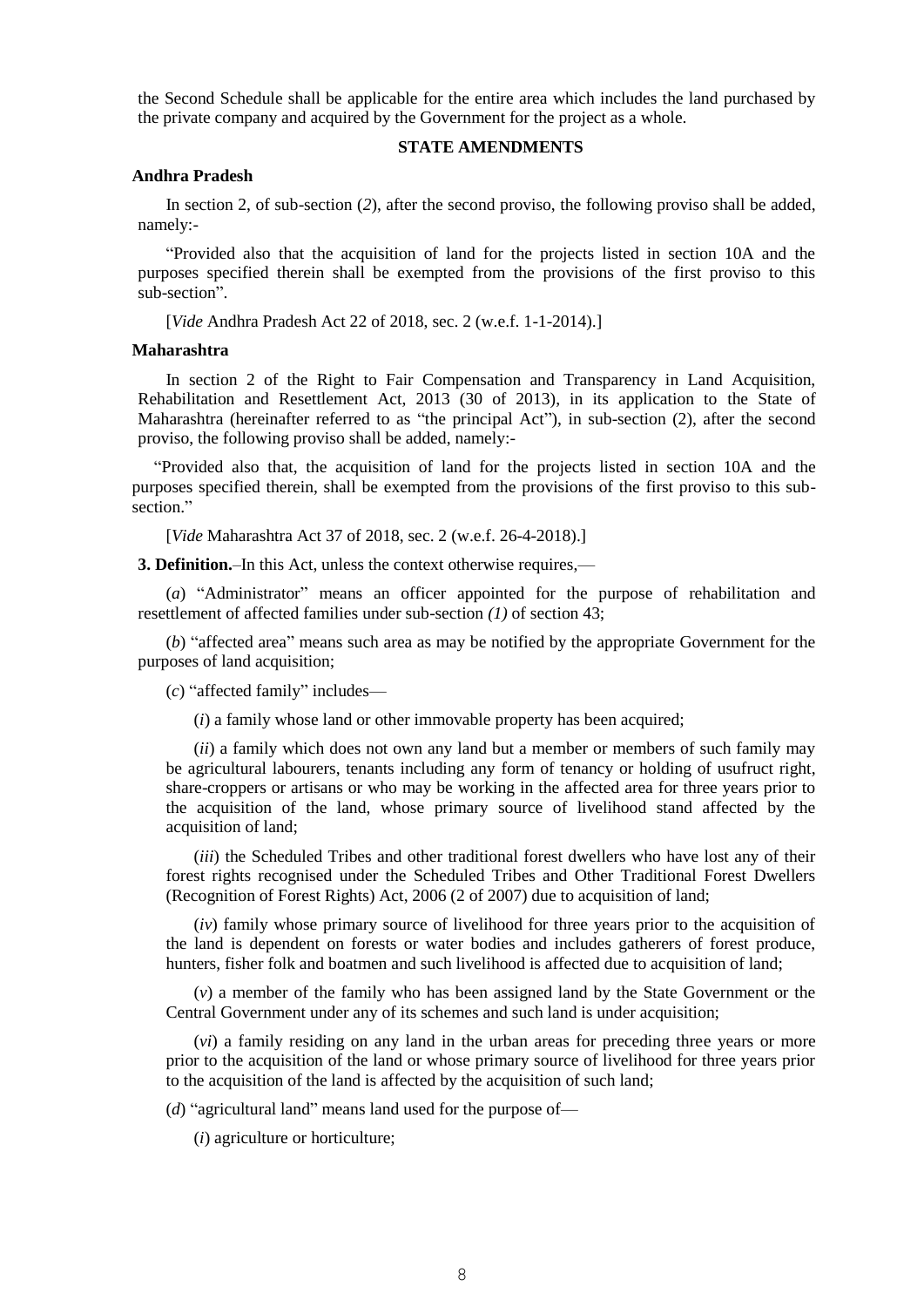(*ii*) dairy farming, poultry farming, pisciculture, sericulture, seed farming breeding of livestock or nursery growing medicinal herbs;

(*iii*) raising of crops, trees, grass or garden produce; and

(*iv*) land used for the grazing of cattle;

(*e*) "appropriate Government" means,—

(*i*) in relation to acquisition of land situated within the territory of, a State, the State Government;

(*ii*) in relation to acquisition of land situated within a Union territory (except Puducherry), the Central Government;

(*iii*) in relation to acquisition of land situated within the Union territory of Puducherry, the Government of Union territory of Puducherry;

(*iv*) in relation to acquisition of land for public purpose in more than one State, the Central Government, in consultation with the concerned State Governments or Union territories; and

(*v*) in relation to the acquisition of land for the purpose of the Union as may be specified by notification, the Central Government:

Provided that in respect of a public purpose in a District for an area not exceeding such as may be notified by the appropriate Government, the Collector of such District shall be deemed to be the appropriate Government;

(*f*) "Authority" means the Land Acquisition and Rehabilitation and Resettlement Authority established under section 51;

(*g*) "Collector" means the Collector of a revenue district, and includes a Deputy Commissioner and any officer specially designated by the appropriate Government to perform the functions of a Collector under this Act;

(*h*) "Commissioner" means the Commissioner for Rehabilitation and Resettlement appointed under sub-section (*1*) of section 44;

(*i*) "cost of acquisition" includes—

(*i*) amount of compensation which includes solatium, any enhanced compensation ordered by the Land Acquisition and Rehabilitation and Resettlement Authority or the Court and interest payable thereon and any other amount determined as payable to the affected families by such Authority or Court;

(*ii*) demurrage to be paid for damages caused to the land and standing crops in the process of acquisition;

(*iii*) cost of acquisition of land and building for settlement of displaced or adversely affected families;

(*iv*) cost of development of infrastructure and amenities at the resettlement areas;

(*v*) cost of rehabilitation and resettlement as determined in accordance with the provisions of this Act;

(*vi*) administrative cost,—

(*A*) for acquisition of land, including both in the project site and out of project area lands, not exceeding such percentage of the cost of compensation as may be specified by the appropriate Government;

(*B*) for rehabilitation and resettlement of the owners of the land and other affected families whose land has been acquired or proposed to be acquired or other families affected by such acquisition;

(*vii*) cost of undertaking 'Social impact Assessment study';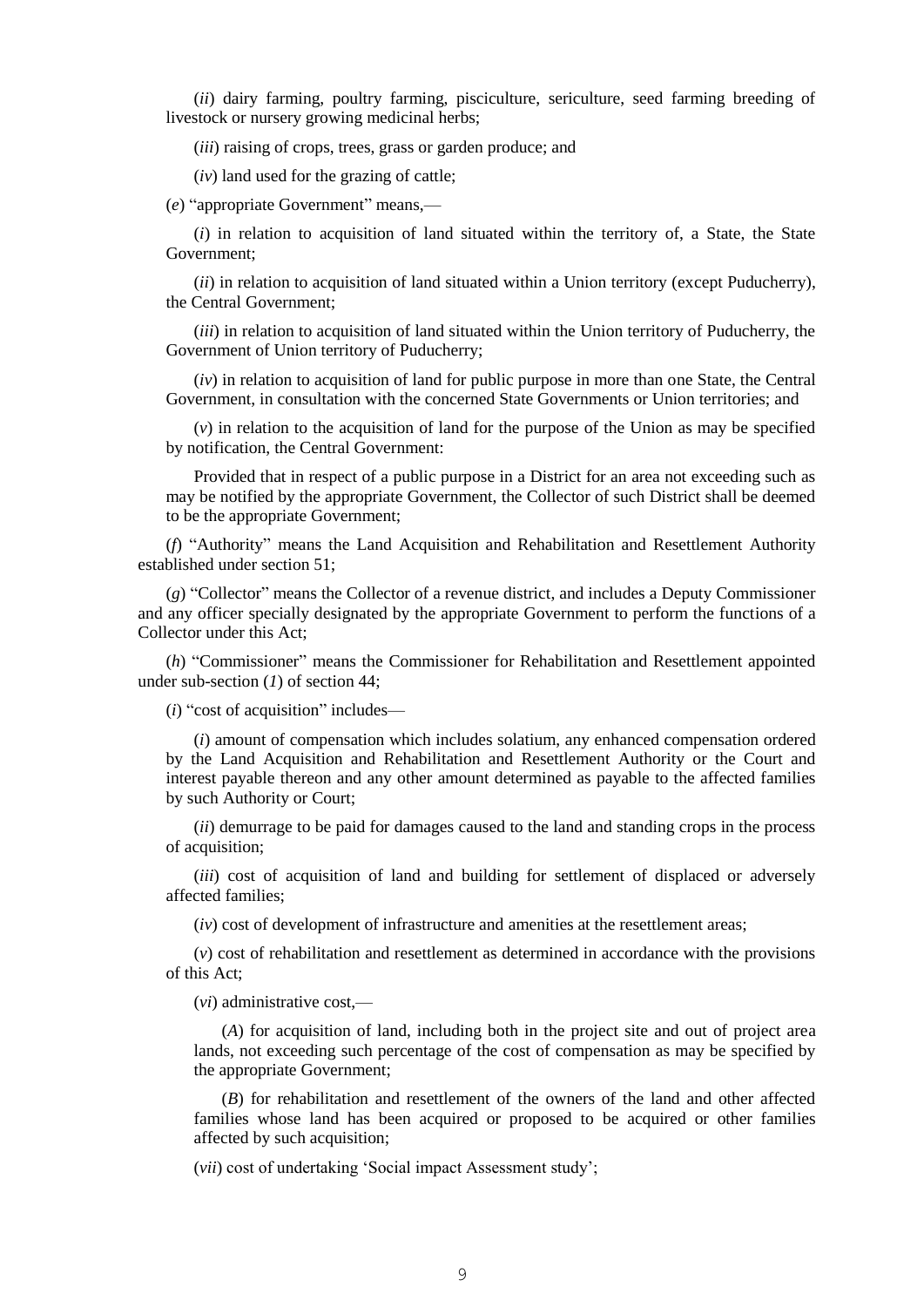(*j*) "company" means—

(*i*) a company as defined in section 3 of the Companies Act, 1956 (1 of 1956) other than a Government company;

(*ii*) a society registered under the Societies Registration Act, 1860 (21 of 1860) or under any corresponding law for the time being in force in a State;

(*k*) "displaced family" means any family, who on account of acquisition of land has to be relocated and resettled from the affected area to the resettlement area;

(*l*) "entitled to act", in relation to a person, shall be deemed to include the following persons, namely:—

(*i*) trustees for other persons beneficially interested with reference to any such case, and that to the same extent as the person beneficially interested could have acted if free from disability;

(*ii*) the guardians of minors and the committees or managers of lunatics to the same extent as the minors, lunatics or other persons of unsound mind themselves, if free from disability, could have acted:

Provided that the provisions of Order XXXII of the First Schedule to the Code of Civil Procedure, 1908 (5 of 1908) shall, *mutatis mutandis*, apply in the case of persons interested appearing before a Collector or Authority by a next friend, or by a guardian for the case, in proceedings under this Act;

(*m*) "family" includes a person, his or her spouse, minor children, minor brothers and minor sisters dependent on him:

Provided that widows, divorcees and women deserted by families shall be considered separate families.

*Explanation*.—An adult of either gender with or without spouse or children or dependents shall be considered as a separate family for the purposes of this Act;

(*n*) "holding of land" means the total land held by a person as an owner, occupant or tenant or otherwise;

(*o*) "infrastructure project" shall include any one or more of the items specified in clause (*b*) of sub-section *(1)* of section 2;

(*p*) "land" includes benefits to arise out of land, and things attached to the earth or permanently fastened to anything attached to the earth;

(*q*) "landless" means such persons or class of persons who may be,—

(*i*) considered or specified as such under any State law for the time being in force; or

(*ii*) in a case of landless not being specified under sub-clause (*i*), as may be specified by the appropriate Government;

(*r*) "land owner" includes any person,—

(*i*) whose name is recorded as the owner of the land or building or part thereof, in the records of the authority concerned; or

(*ii*) any person who is granted forest rights under the Scheduled Tribes and Other Traditional Forest Dwellers (Recognition of Forest Rights) Act, 2006 (2 of 2007) or under any other law for the time being in force; or

(*iii*) who is entitled to be granted Patta rights on the land under any law of the State including assigned lands; or

(*iv*) any person who has been declared as such by an order of the court or Authority;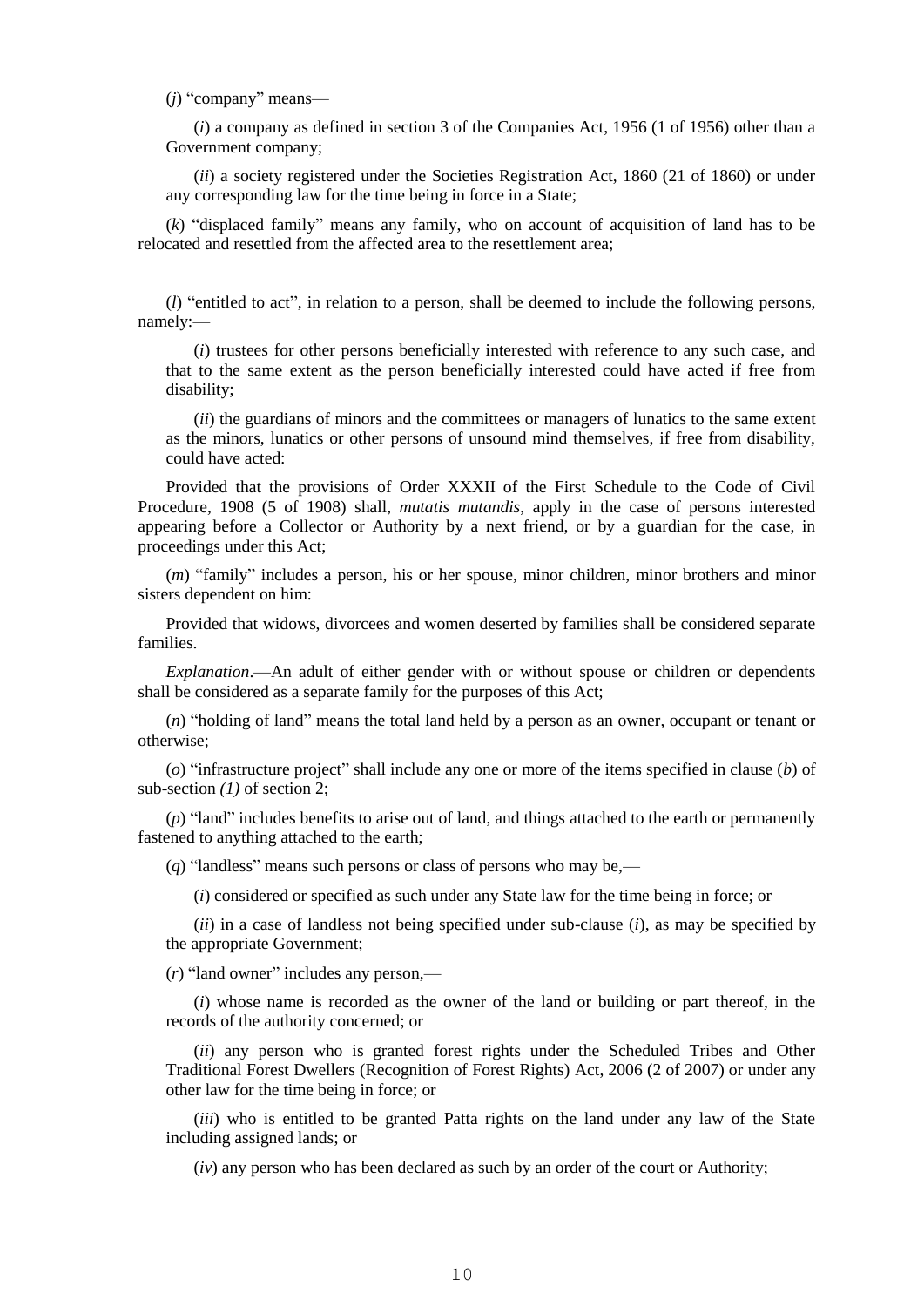(*s*) "local authority" includes a town planning authority (by whatever name called) set up under any law for the time being in force, a Panchayat as defined in article 243 and a Municipality as defined in article 243P, of the Constitution;

(*t*) "marginal farmer" means a cultivator with an un-irrigated land holding up to one hectare or irrigated land holding up to one-half hectare;

(*u*) "market value" means the value of land determined in accordance with section 26;

(*v*) "notification" means a notification published in the Gazette of India or, as the case may be, the Gazette of a State and the expression "notify" shall be construed accordingly;

(*w*) "patta" shall have the same meaning as assigned to it in the relevant Central or State Acts or rules or regulations made thereunder;

(*x*) "person interested" means—

(*i*) all persons claiming an interest in compensation to be made on account of the acquisition of land under this Act;

(*ii*) the Scheduled Tribes and other traditional forest dwellers, who have lost any forest rights recognised under the Scheduled Tribes and Other Traditional Forest Dwellers (Recognition of Forest Rights) Act, 2006 (2 of 2007);

(*iii*) a person interested in an easement affecting the land;

(*iv*) persons having tenancy rights under the relevant State laws including share-croppers by whatever name they may be called; and

(*v*) any person whose primary source of livelihood is likely to be adversely affected;

(*y*) "prescribed" means prescribed by rules made under this Act;

(*z*) "project" means a project for which land is being acquired, irrespective of the number of persons affected;

(*za*) "public purpose" means the activities specified under sub-section (*1*) of section 2;

(*zb*) "Requiring Body" means a company, a body corporate, an institution, or any other organisation or person for whom land is to be acquired by the appropriate Government, and includes the appropriate Government, if the acquisition of land is for such Government either for its own use or for subsequent transfer of such land is for public purpose to a company, body corporate, an institution, or any other organisation, as the case may be, under lease, licence or through any other mode of transfer of land;

(*zc*) "Resettlement Area" means an area where the affected families who have been displaced as a result of land acquisition are resettled by the appropriate Government;

(*zd*) "Scheduled Areas" means the Scheduled Areas as defined in section 2 of the Provisions of the Panchayats (Extension to the Scheduled Areas) Act, 1996 (40 of 1996);

(*ze*) "small farmer" means a cultivator with an un-irrigated land holding up to two hectares or with an irrigated land holding up to one hectare, but more than the holding of a marginal farmer.

#### **STATE AMENDMENT**

## **Jammu And Kashmir and Ladakh (UTS).—**

**Section** 3.-

In clause (e):-

(i) in sub-clause (ii), after "except Puducherry", insert "and Jammu and Kashmir";

(ii) in sub-clause (iii), after "Union territory of Puducherry" occurring at both the places, insert "and Union territory of Jammu and Kashmir".

[*Vide the Jammu and Kashmir Reorganization* (*Adaptation of Central Laws*) *Order,* 2020, *vide notification No. S.O.* 1123(*E*), dated (18-3-2020).]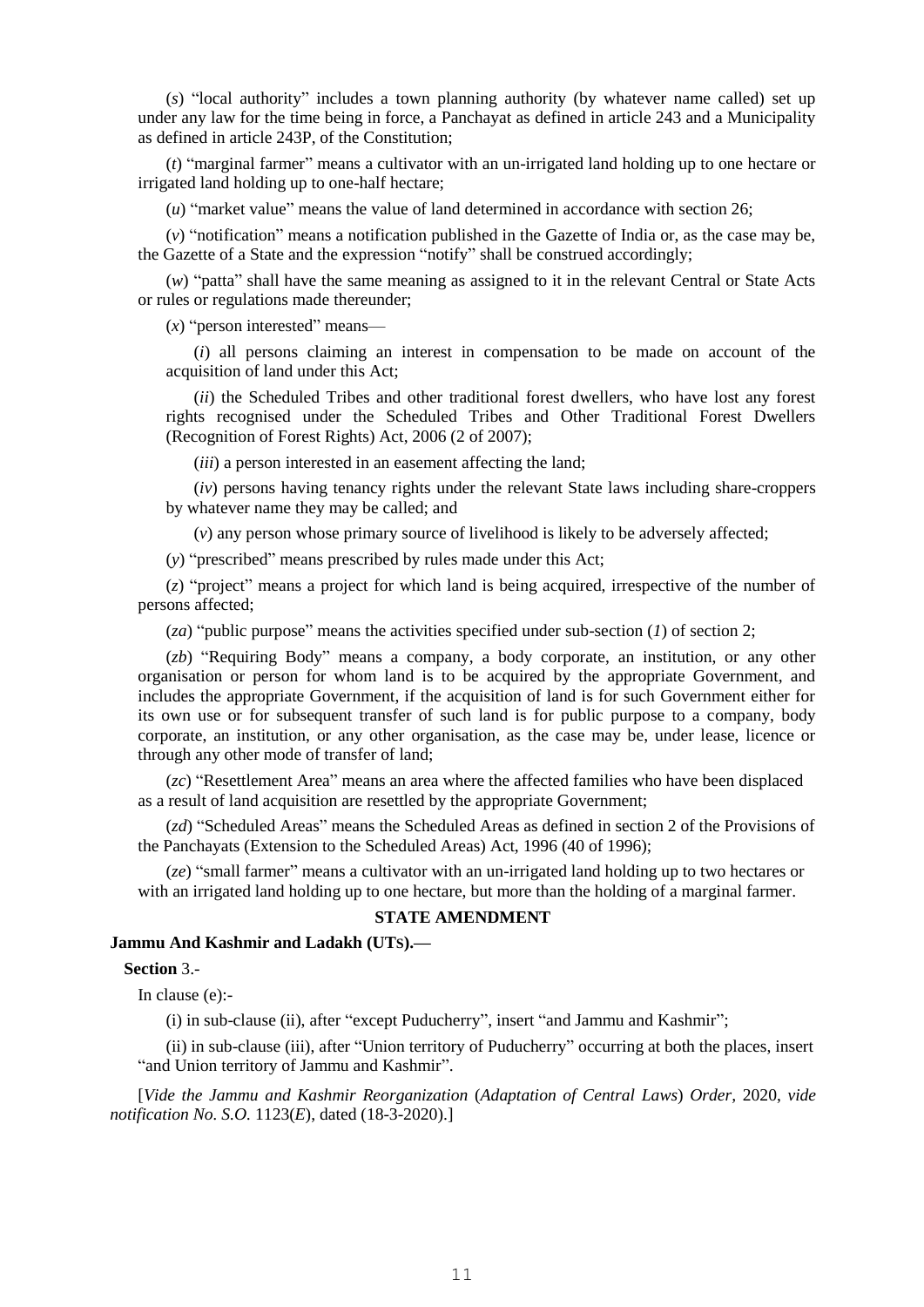### CHAPTER II

#### DETERMINATION OF SOCIAL IMPACT AND PUBLIC PURPOSE

### A*.—PRELIMINARY INVESTIGATION FOR DETERMINATION OF SOCIAL IMPACT AND PUBLICPURPOSE*

**4. Preparation of Social Impact Assessment study.**–(*1)* Whenever the appropriate Government intends to acquire land for a public purpose, it shall consult the concerned Panchayat, Municipality or Municipal Corporation, as the case may be, at village level or ward level, in the affected area and carry out a Social Impact Assessment study in consultation with them, in such manner and from such date as may be specified by such Government by notification.

(*2*) The notification issued by the appropriate Government for commencement of consultation and of the Social Impact Assessment study under sub-section (*1*) shall be made available in the local language to the Panchayat, Municipality or Municipal Corporation, as the case may be, and in the offices of the District Collector, the Sub-Divisional Magistrate and the Tehsil, and shall be published in the affected areas, in such manner as may be prescribed, and uploaded on the website of the appropriate Government:

Provided that the appropriate Government shall ensure that adequate representation has been given to the representatives of Panchayat, Gram Sabha, Municipality or Municipal Corporation, as the case may be, at the stage of carrying out the Social Impact Assessment study:

Provided further that the appropriate Government shall ensure the completion of the Social Impact Assessment study within a period of six months from the date of its commencement.

(*3*) The Social Impact Assessment study report referred to in sub-section (*1*) shall be made available to the public in the manner prescribed under section 6.

(*4*) The Social Impact Assessment study referred to in sub-section (*1*) shall, amongst other matters, include all the following, namely:—

(*a*) assessment as to whether the proposed acquisition serves public purpose;

(*b*) estimation of affected families and the number of families among them likely to be displaced;

(*c*) extent of lands, public and private, houses, settlements and other common properties likely to be affected by the proposed acquisition;

(*d*) whether the extent of land proposed for acquisition is the absolute bare- minimum extent needed for the project;

(*e*) whether land acquisition at an alternate place has been considered and found not feasible;

(*f*) study of social impacts of the project, and the nature and cost of addressing them and the impact of these costs on the overall costs of the project *vis-a-vis* the benefits of the project:

Provided that Environmental Impact Assessment study, if any, shall be carried out simultaneously and shall not be contingent upon the completion of the Social Impact Assessment study.

(*5*) While undertaking a Social Impact Assessment study under sub-section (*1*), the appropriate Government shall, amongst other things, take into consideration the impact that the project is likely to have on various components such as livelihood of affected families, public and community properties, assets and infrastructure particularly roads, public transport, drainage, sanitation, sources of drinking water, sources of water for cattle, community ponds, grazing land, plantations, public utilities such as post offices, fair price shops, food storage godowns, electricity supply, health care facilities, schools and educational or training facilities, anganwadis, children parks, places of worship, land for traditional tribal institutions and burial and cremation grounds.

(*6*) The appropriate Government shall require the authority conducting the Social Impact Assessment study to prepare a Social Impact Management Plan, listing the ameliorative measures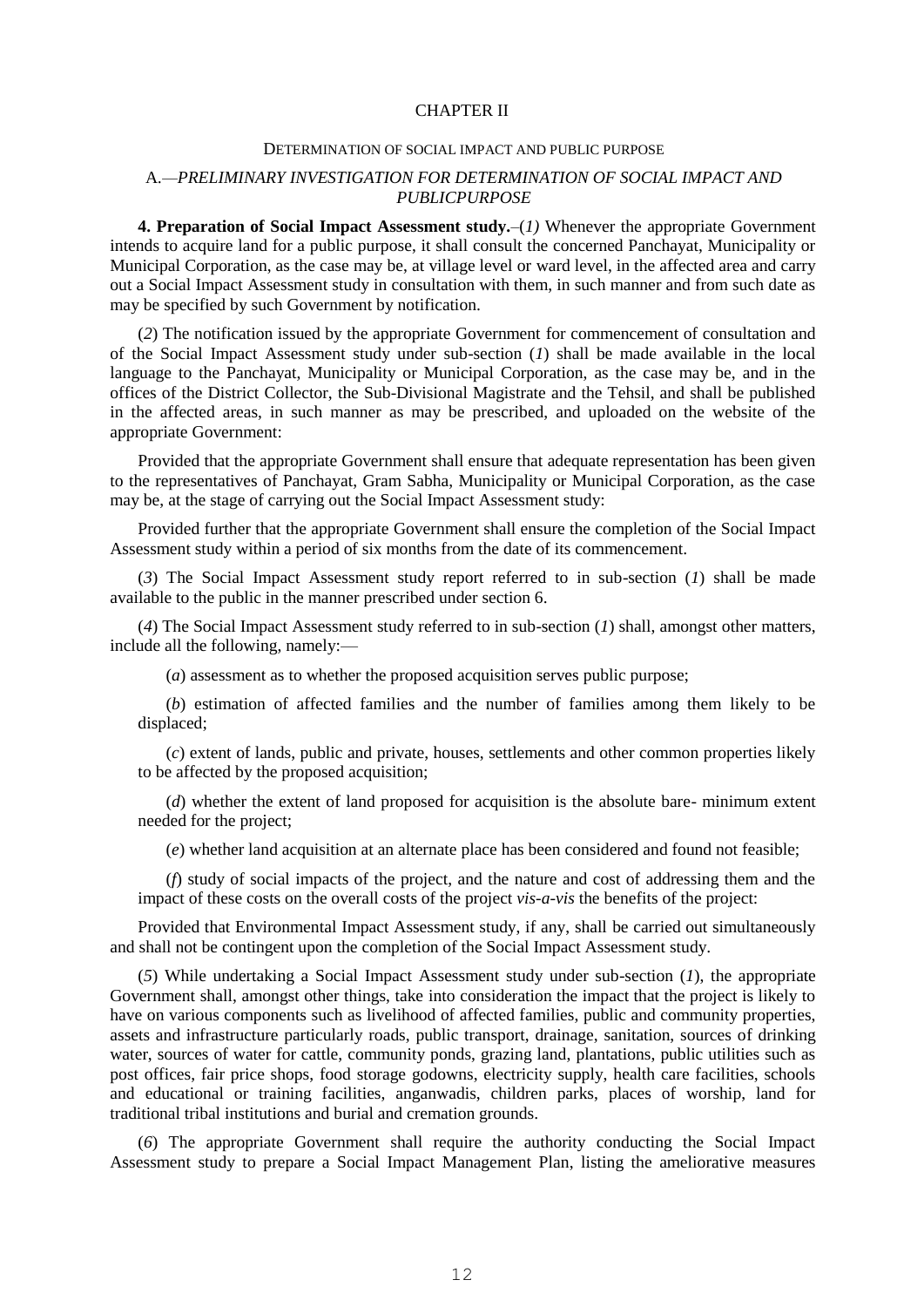required to be undertaken for addressing the impact for a specific component referred to in sub-section (*5*), and such measures shall not be less than what is provided under a scheme or programme, in operation in that area, of the Central Government or, as the case may be, the State Government, in operation in the affected area.

**5. Public hearing for Social Impact Assessment***.–*Whenever a Social Impact Assessment is required to be prepared under section 4, the appropriate Government shall ensure that a public hearing is held at the affected area, after giving adequate publicity about the date, time and venue for the public hearing, to ascertain the views of the affected families to be recorded and included in the Social Impact Assessment Report.

**6. Publication of Social Impact Assessment study.**–(*1*)The appropriate Government shall ensure that the Social Impact Assessment study report and the Social Impact Management Plan referred to in sub-section (*6*) of section 4 are prepared and made available in the local language to the Panchayat, Municipality or Municipal Corporation, as the case may be, and the offices of the District Collector, the Sub-Divisional Magistrate and the Tehsil, and shall be published in the affected areas, in such manner as may be prescribed, and uploaded on the website of the appropriate Government.

(*2*) Wherever Environment Impact Assessment is carried out, a copy of the Social Impact Assessment report shall be made available to the Impact Assessment Agency authorised by the Central Government to carry out environmental impact assessment:

Provided that, in respect of irrigation projects where the process of Environment Impact Assessment is required under the provisions of any other law for the time being in force, the provisions of this Act relating to Social Impact Assessment shall not apply.

B.—*APPRAISAL OF SOCIAL IMPACT ASSESSMENT REPORT BY AN EXPERT GROUP*

**7. Appraisal of Social Impact Assessment report by an Expert Group.**–(*1*) The appropriate Government shall ensure that the Social Impact Assessment report is evaluated by an independent multi-disciplinary Expert Group, as may be constituted by it.

(*2*) The Expert Group constituted under sub-section (*1*) shall include the following, namely:—

(*a*) two non-official social scientists;

(*b*) two representatives of Panchayat, Gram Sabha, Municipality or Municipal Corporation, as the case may be;

(*c*) two experts on rehabilitation; and

(*d*) a technical expert in the subject relating to the project.

(*3*) The appropriate Government may nominate a person from amongst the members of the Expert Group as the Chairperson of the Group.

(4) If the Expert Group constituted under sub-section  $(1)$ , is of the opinion that,—

(*a*) the project does not serve any public purpose; or

(*b*) the social costs and adverse social impacts of the project outweigh the potential benefits,

it shall make a recommendation within two months from the date of its constitution to the effect that the project shall be abandoned forthwith and no further steps to acquire the land will be initiated in respect of the same:

Provided that the grounds for such recommendation shall be recorded in writing by the Expert Group giving the details and reasons for such decision:

Provided further that where the appropriate Government, inspite of such recommendations, proceeds with the acquisition, then, it shall ensure that its reasons for doing so are recorded in writing.

(5) If the Expert Group constituted under sub-section  $(1)$ , is of the opinion that,—

(*a*) the project will serve any public purpose; and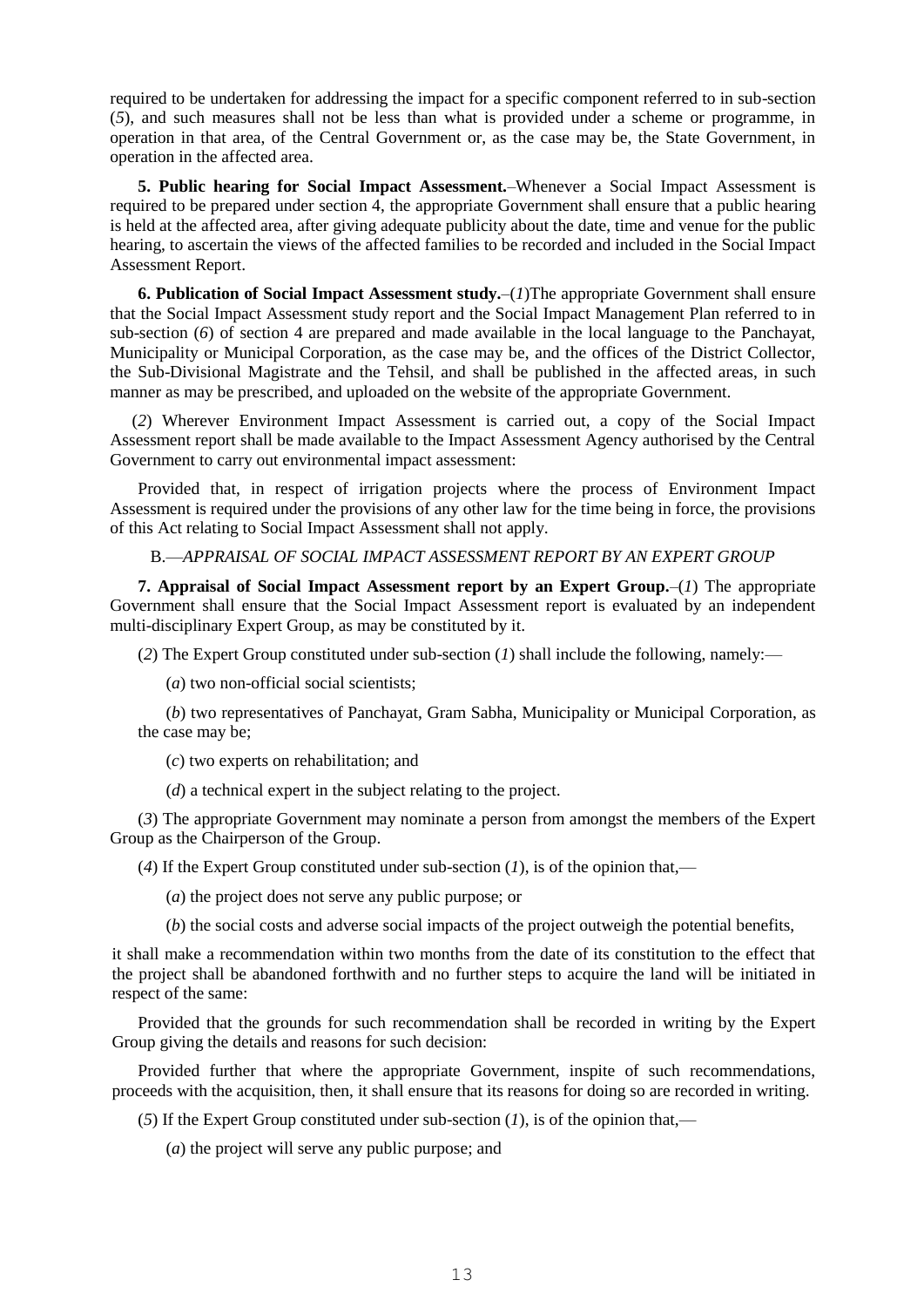(*b*) the potential benefits outweigh the social costs and adverse social impacts,

it shall make specific recommendations within two months from the date of its constitution whether the extent of land proposed to be acquired is the absolute bare-minimum extent needed for the project and whether there are no other less displacing options available:

Provided that the grounds for such recommendation shall be recorded in writing by the Expert Group giving the details and reasons for such decision.

(*6*) The recommendations of the Expert Group referred to in sub-sections (*4*) and (*5*) shall be made available in the local language to the Panchayat, Municipality or Municipal Corporation, as the case may be, and the offices of the District Collector, the Sub-Divisional Magistrate and the Tehsil, and shall be published in the affected areas, in such manner as may be prescribed and uploaded on the website of the appropriate Government.

**8. Examination of proposals for land acquisition and Social Impact Assessment report by appropriate Government.**–( $I$ ) The appropriate Government shall ensure that—

(*a*) there is a legitimate and *bona fide* public purpose for the proposed acquisition which necessitates the acquisition of the land identified;

(*b*) the potential benefits and the public purpose referred to in clause (*a*) shall outweigh the social costs and adverse social impact as determined by the Social Impact Assessment that has been carried out;

(*c*) only the minimum area of land required for the project is proposed to be acquired;

(*d*) there is no unutilised land which has been previously acquired in the area;

(*e*) the land, if any, acquired earlier and remained unutilised, is used for such public purpose and make recommendations in respect thereof.

(*2*) The appropriate Government shall examine the report of the Collector, if any, and the report of the Expert Group on the Social Impact Assessment study and after considering all the reports, recommend such area for acquisition which would ensure minimum displacement of people, minimum disturbance to the infrastructure, ecology and minimum adverse impact on the individuals affected.

(*3*) The decision of the appropriate Government shall be made available in the local language to the Panchayat, Municipality or Municipal Corporation, as the case may be, and the offices of the District Collector, the Sub-Divisional Magistrate and the Tehsil, and shall be published in the affected areas, in such manner as may be prescribed, and uploaded on the website of the appropriate Government:

Provided that where land is sought to be acquired for the purposes as specified in sub-section (*2*) of section 2, the appropriate Government shall also ascertain as to whether the prior consent of the affected families as required under the proviso to sub-section (*2*) of section 2, has been obtained in the manner as may be prescribed.

**9. Exemption from Social Impact Assessment.**–Where land is proposed to be acquired invoking the urgency provisions under section 40, the appropriate Government may exempt undertaking of the Social Impact Assessment study.

### CHAPTER III

#### SPECIAL PROVISION TO SAFEGUARD FOOD SECURITY

**10. Special provision to safeguard food security.**–(*1*) Save as otherwise provided in sub-section (*2*), no irrigated multi-cropped land shall be acquired under this Act.

(*2*) Such land may be acquired subject to the condition that it is being done under exceptional circumstances, as a demonstrable last resort, where the acquisition of the land referred to in subsection (*1*) shall, in aggregate for all projects in a district or State, in no case exceed such limits as may be notified by the appropriate Government considering the relevant State specific factors and circumstances.

(*3*) Whenever multi-crop irrigated land is acquired under sub-section (*2*), an equivalent area of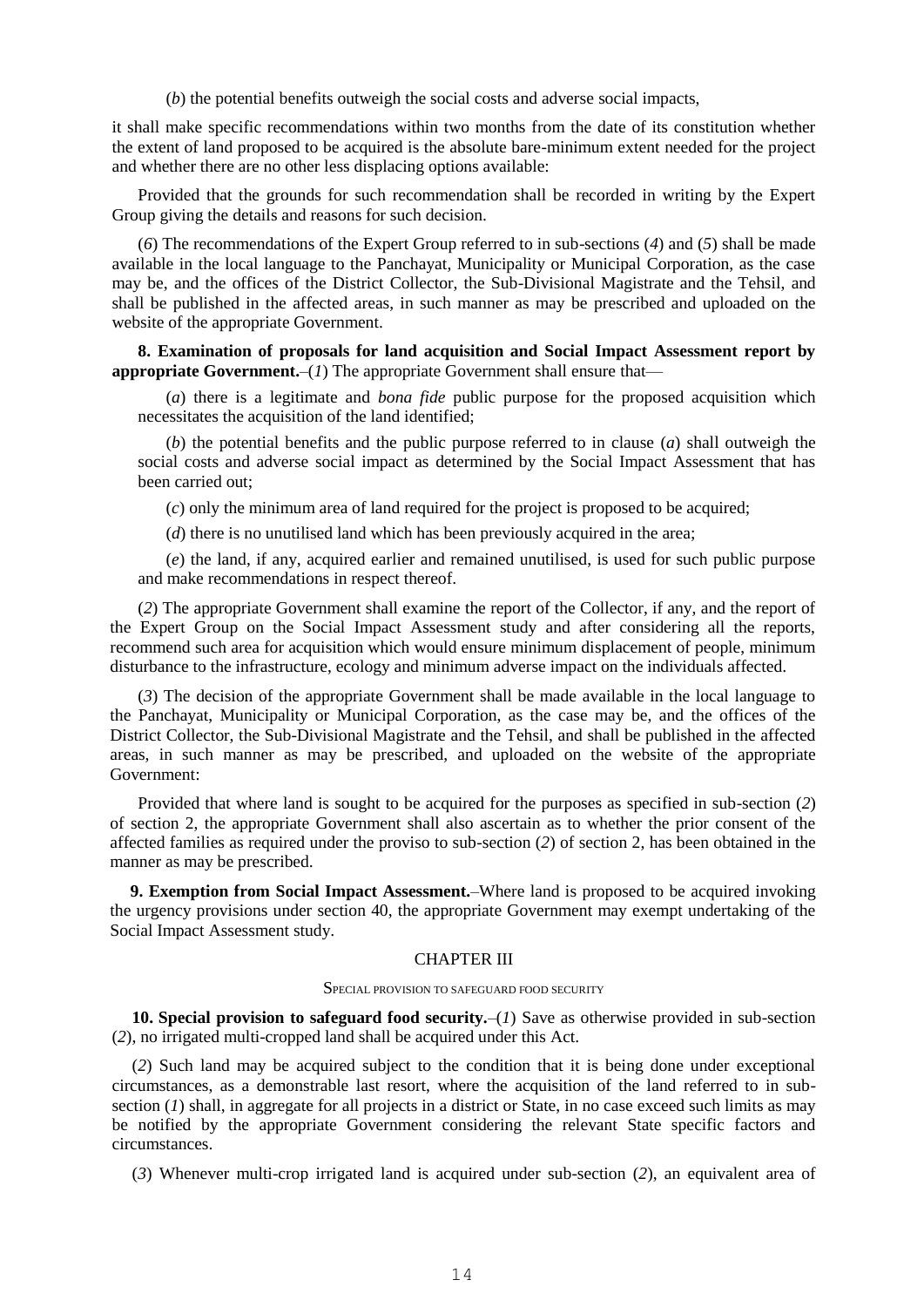culturable wasteland shall be developed for agricultural purposes or an amount equivalent to the value of the land acquired shall be deposited with the appropriate Government for investment in agriculture for enhancing food-security.

(*4*) In a case not falling under sub-section (*1*), the acquisition of the agricultural land in aggregate for all projects in a district or State, shall in no case exceed such limits of the total net sown area of that district or State, as may be notified by the appropriate Government:

Provided that the provisions of this section shall not apply in the case of projects that are linear in nature such as those relating to railways, highways, major district roads, irrigation canals, power lines and the like.

### **STATE AMENDMENTS**

### **Andhra Pradesh**

After Chapter III, the following Chapter shall be inserted, namely: -

## "CHAPTER III A

### PROVISIONS OF CHAPTER II AND CHAPTER HI NOT TO APPLY TO CERTAIN PROJECTS

10A. Power of State Government to exempt certain projects:–The State Government may, in the public interest, by notification in the Andhra Pradesh Gazette, exempt any of the following projects from the application of the provisions of Chapter II and Chapter III of this Act, namely:-

(*a*) such projects vital to national security or defence of India and every part thereof, including preparation for defence or defence production.

(*b*) rural infrastructure including electrification;

(*c*) affordable housing and housing for the poor people;

(*d*) industrial corridors set up by the State Government and its undertakings (in which case the land shall be acquired up to one kilometer on both sides of designated railway lines or roads for such industrial corridor); and

(*e*) infrastructure projects, including projects under public-private partnership where the ownership of the land continues to vest with the Government:

Provided that the State Government shall, before the issue of notification, ensure the extent of land for the proposed acquisition keeping in view the minimum land required for such project."

[*Vide* Andhra Pradesh Act 22 of 2018, sec. 3 (w.e.f. 1-1-2014).]

#### **Maharashtra**

After section 10 of the principal Act, the following section shall be inserted, namely:-

### "**10A. Power of State Government to exempt certain projects**

The State Government may, in the public interest, by notification in the Official Gazette, exempt any of the following projects from the application of the provisions of Chapter II and Chapter III of this Act, namely :-

(*a*) such projects vital to national security or defence of India and every part thereof, including preparation for defence or defence production ;

(*b*) rural infrastructure including irrigation and electrification;

(*c*) affordable housing and housing for the poor people ;

(*d*) industrial area or industrial estate set up by the State Government and its undertaking ;

(*e*) industrial corridor set up by the State Government and its undertaking (in which case the land shall be acquired up to one kilometre on both sides of designated railway line or roads for such industrial corridor) ; and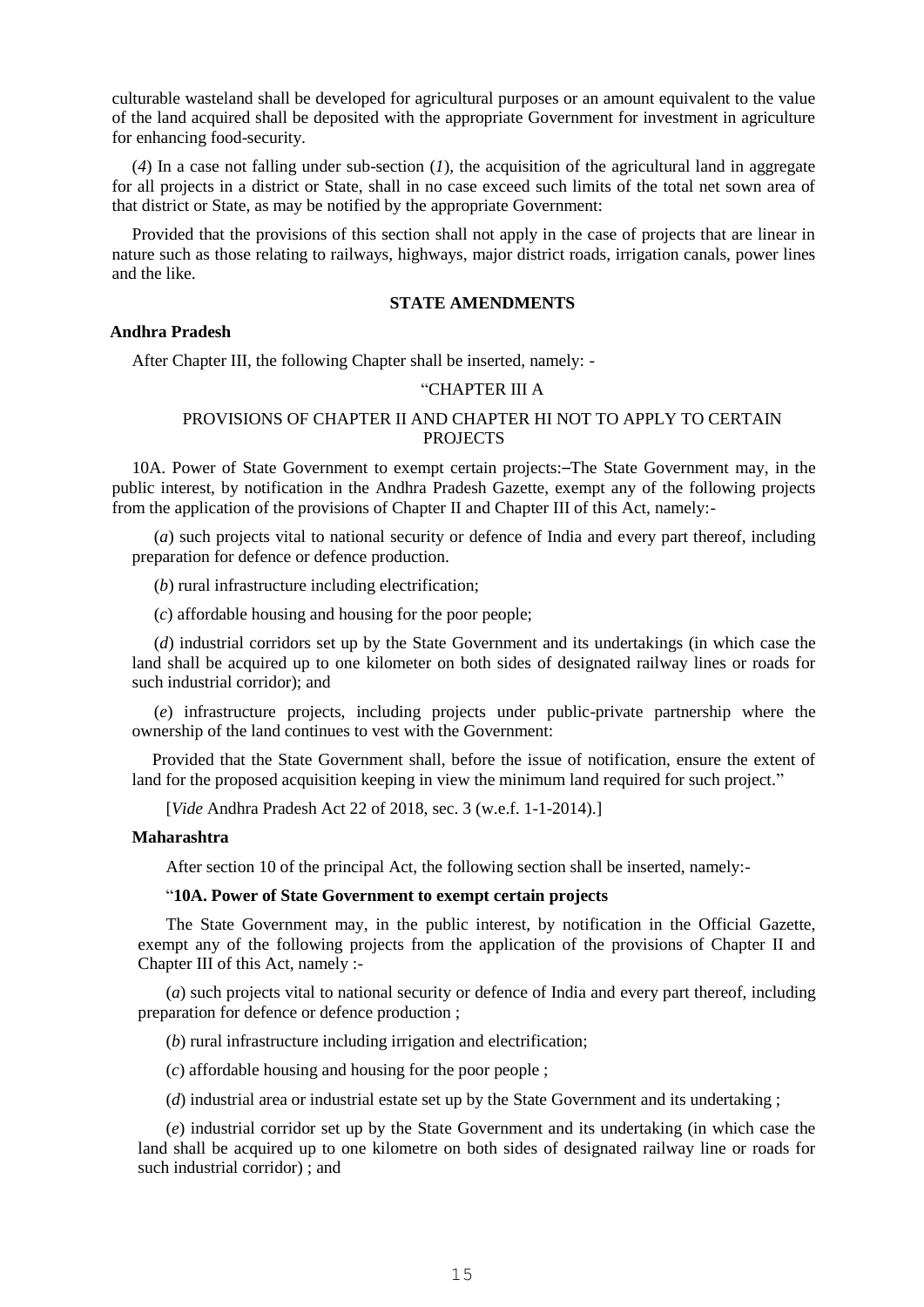(*f*) infrastructure projects including projects under public-private partnership where the ownership of land continues to vest with the Government:

Provided that, the State Government shall, before issue of notification, ensure the extent of land for the proposed acquisition keeping in view the bare minimum land required for such project.]

[*Vide* Maharashtra Act 37 of 2018, sec. 3 (w.e.f. 26-4-2018).]

#### CHAPTER IV

#### NOTIFICATION AND ACQUISITION

**11. Publication of preliminary notification and power of officers.–**(*1*) Whenever, it appears to the appropriate Government that land in any area is required or likely to be required for any public purpose, a notification (hereinafter referred to as preliminary notification) to that effect along with details of the land to be acquired in rural and urban areas shall be published in the following manner, namely:—

(*a*) in the Official Gazette;

(*b*) in two daily newspapers circulating in the locality of such area of which one shall be in the regional language;

(*c*) in the local language in the Panchayat, Municipality or Municipal Corporation, as the case may be and in the offices of the District Collector, the Sub-divisional Magistrate and the Tehsil;

(*d*) uploaded on the website of the appropriate Government;

(*e*) in the affected areas, in such manner as may be prescribed.

(*2*) Immediately after issuance of the notification under sub-section (*1*), the concerned Gram Sabha or Sabhas at the village level, municipalities in case of municipal areas and the Autonomous Councils in case of the areas referred to in the Sixth Schedule to the Constitution, shall be informed of the contents of the notification issued under the said sub-section in all cases of land acquisition at a meeting called especially for this purpose.

(*3*) The notification issued under sub-section (*1*) shall also contain a statement on the nature of the public purpose involved, reasons necessitating the displacement of affected persons, summary of the Social Impact Assessment Report and particulars of the Administrator appointed for the purposes of rehabilitation and resettlement under section 43.

(*4*) No person shall make any transaction or cause any transaction of land specified in the preliminary notification or create any encumbrances on such land from the date of publication of such notification till such time as the proceedings under this Chapter are completed:

Provided that the Collector may, on the application made by the owner of the land so notified, exempt in special circumstances to be recorded in writing, such owner from the operation of this subsection:

Provided further that any loss or injury suffered by any person due to his wilful violation of this provision shall not be made up by the Collector.

(*5*) After issuance of notice under sub-section (*1*), the Collector shall, before the issue of a declaration under section 19, undertake and complete the exercise of updating of land records as prescribed within a period of two months.

**12. Preliminary survey of land and power of officers to carry out survey.**–For the purposes of enabling the appropriate Government to determine the extent of land to be acquired, it shall be lawful for any officer, either generally or specially authorised by such Government in this behalf, and for his servants and workmen,—

(*a*) to enter upon and survey and take levels of any land in such locality;

(*b*) to dig or bore into the sub-soil;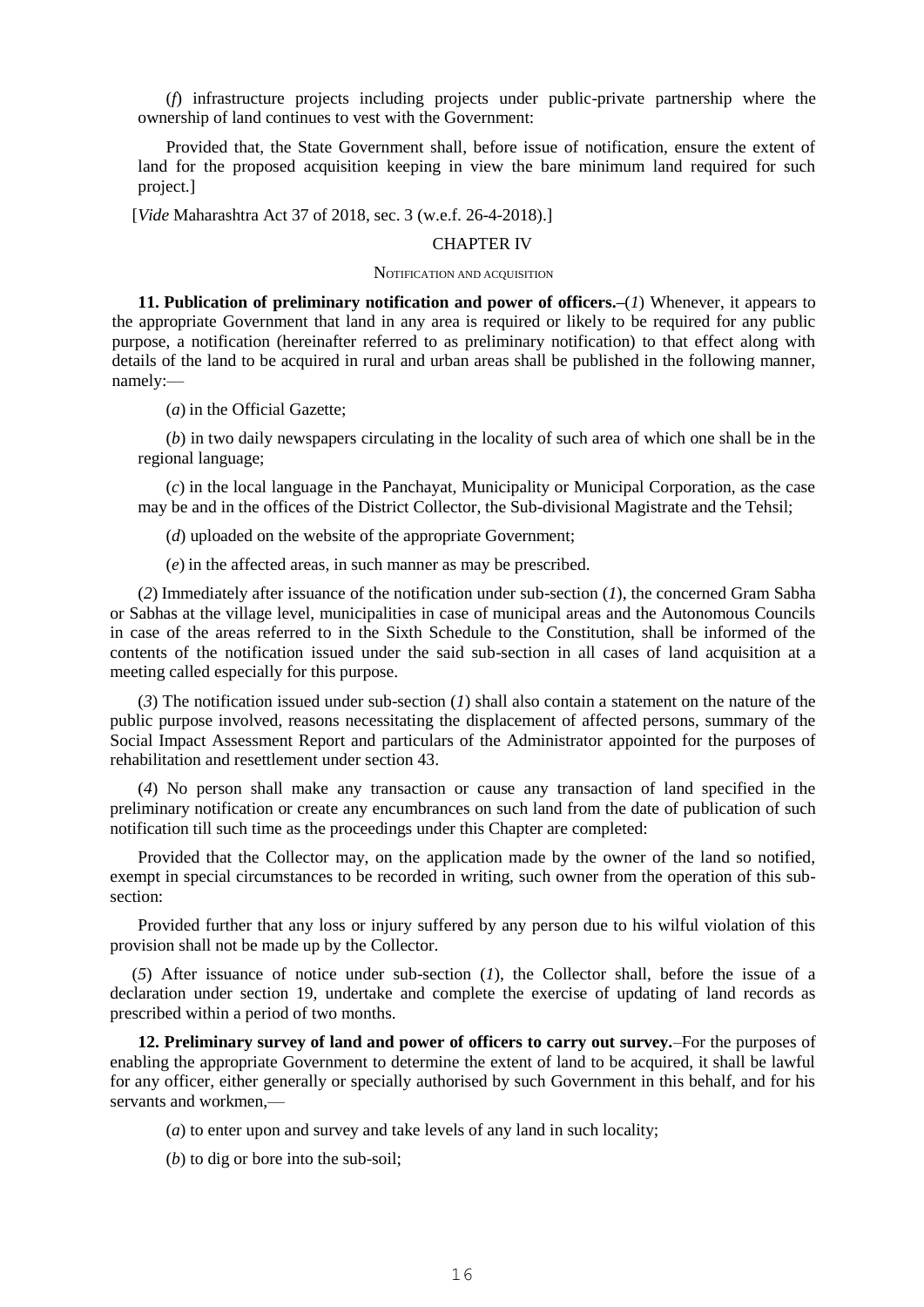(*c*) to do all other acts necessary to ascertain whether the land is adapted for such purpose;

(*d*) to set out the boundaries of the land proposed to be taken and the intended line of the work (if any) proposed to be made thereon; and

(*e*) to mark such levels, boundaries and line by placing marks and cutting trenches and where otherwise the survey cannot be completed and the levels taken and the boundaries and line marked, to cut down and clear away any part of any standing crop, fence or jungle:

Provided that no act under clauses (*a*) to (*e*) in respect of land shall be conducted in the absence of the owner of the land or in the absence of any person authorised in writing by the owner:

Provided further that the acts specified under the first proviso may be undertaken in the absence of the owner, if the owner has been afforded a reasonable opportunity to be present during the survey, by giving a notice of at least sixty days prior to such survey:

Provided also that no person shall enter into any building or upon any enclosed court or garden attached to a dwelling-house (unless with the consent of the occupier thereof) without previously giving such occupier at least seven days' notice in writing of his intention to do so.

**13. Payment for damage.**–The officer so authorised under section 12 shall at the time of entry under section 12 pay or tender payment for any damage caused, and, in case of dispute as to the sufficiency of the amount so paid or tendered, he shall at once refer the dispute to the decision of the Collector or other chief revenue officer of the district, and such decision shall be final.

**14. Lapse of Social Impact Assessment report.**–Where a preliminary notification under section 11 is not issued within twelve months from the date of appraisal of the Social Impact Assessment report submitted by the Expert Group under section 7, then, such report shall be deemed to have lapsed and a fresh Social Impact Assessment shall be required to be undertaken prior to acquisition proceedings under section 11:

Provided that the appropriate Government, shall have the power to extend the period of twelve months, if in its opinion circumstances exist justifying the same:

Provided further that any such decision to extend the period shall be recorded in writing and the same shall be notified and be uploaded on the website of the authority concerned.

**15. Hearing of objections.**–(*1*) Any person interested in any land which has been notified under sub-section (*1*) of section 11, as being required or likely to be required for a public purpose, may within sixty days from the date of the publication of the preliminary notification, object to—

(*a*) the area and suitability of land proposed to be acquired;

(*b*) justification offered for public purpose;

(*c*) the findings of the Social Impact Assessment report.

(*2*) Every objection under sub-section (*1*) shall be made to the Collector in writing, and the Collector shall give the objector an opportunity of being heard in person or by any person authorised by him in this behalf or by an Advocate and shall, after hearing all such objections and after making such further inquiry, if any, as he thinks necessary, either make a report in respect of the land which has been notified under sub-section (*1*) of section 11, or make different reports in respect of different parcels of such land, to the appropriate Government, containing his recommendations on the objections, together with the record of the proceedings held by him along with a separate report giving therein the approximate cost of land acquisition, particulars as to the number of affected families likely to be resettled, for the decision of that Government.

(*3*) The decision of the appropriate Government on the objections made under sub-section (*2*) shall be final.

**16. Preparation of Rehabilitation and Resettlement Scheme by the Administrator.**–(*1*) Upon the publication of the preliminary notification under sub-section (*1*) of section 11 by the Collector, the Administrator for Rehabilitation and Resettlement shall conduct a survey and undertake a census of the affected families, in such manner and within such time as may be prescribed, which shall include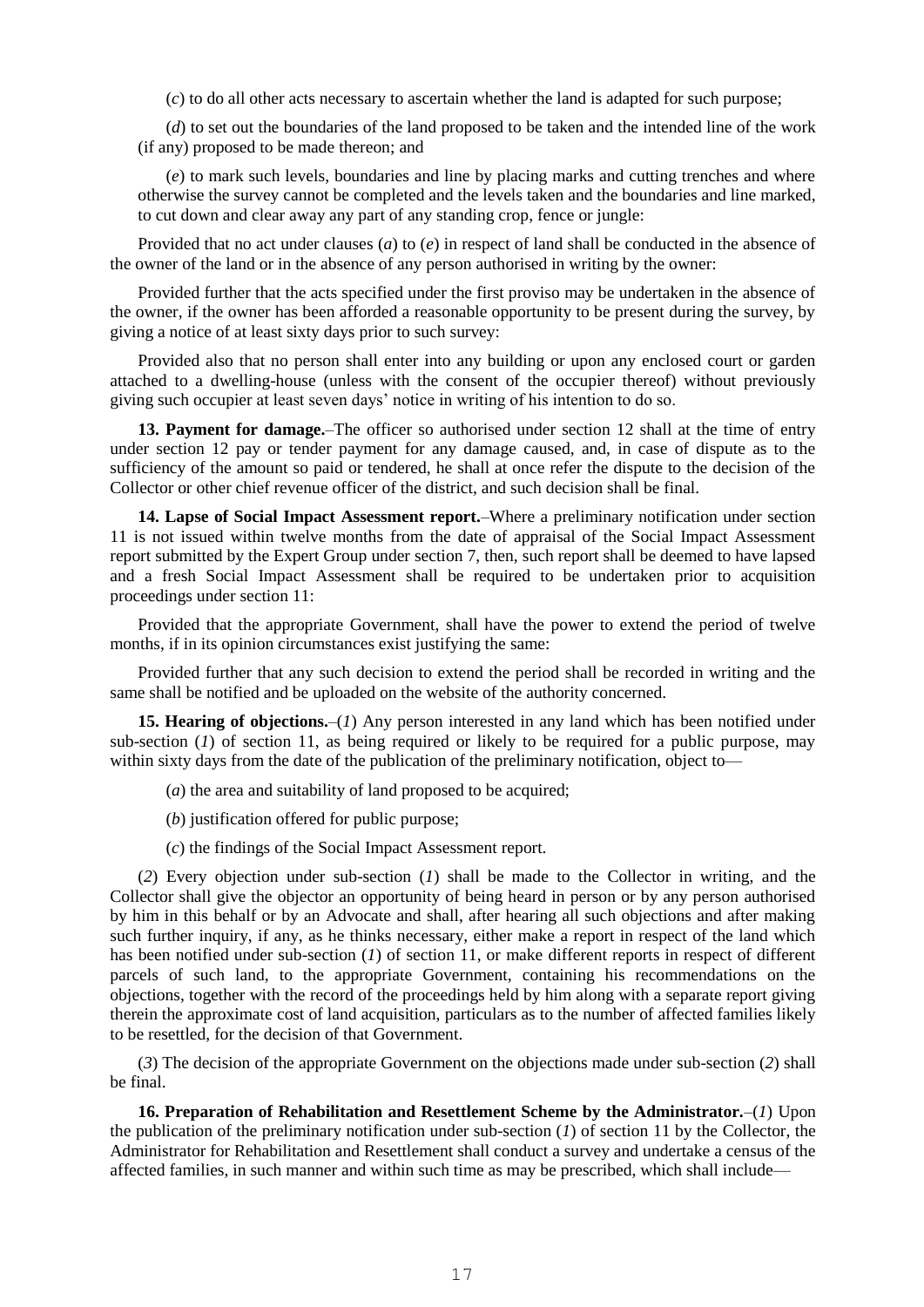(*a*) particulars of lands and immovable properties being acquired of each affected family;

(*b*) livelihoods lost in respect of land losers and landless whose livelihoods are primarily dependent on the lands being acquired;

(*c*) a list of public utilities and Government buildings which are affected or likely to be affected, where resettlement of affected families is involved;

(*d*) details of the amenities and infrastructural facilities which are affected or likely to be affected, where resettlement of affected families is involved; and

(*e*) details of any common property resources being acquired.

(*2*) The Administrator shall, based on the survey and census under sub-section (*1*), prepare a draft Rehabilitation and Resettlement Scheme, as prescribed which shall include particulars of the rehabilitation and resettlement entitlements of each land owner and landless whose livelihoods are primarily dependent on the lands being acquired and where resettlement of affected families is involved—

(*i*) a list of Government buildings to be provided in the Resettlement Area;

(*ii*) details of the public amenities and infrastructural facilities which are to be provided in the Resettlement Area.

(*3*) The draft Rehabilitation and Resettlement scheme referred to in sub-section (*2*) shall include time limit for implementing Rehabilitation and Resettlement Scheme.

(*4*) The draft Rehabilitation and Resettlement scheme referred to in sub-section (*2*) shall be made known locally by wide publicity in the affected area and discussed in the concerned Gram Sabhas or Municipalities.

(*5*) A public hearing shall be conducted in such manner as may be prescribed, after giving adequate publicity about the date, time and venue for the public hearing at the affected area:

Provided that in case where an affected area involves more than one Gram Panchayat or Municipality, public hearings shall be conducted in every Gram Sabha and Municipality where more than twenty-five per cent. of land belonging to that Gram Sabha or Municipality is being acquired:

Provided further that the consultation with the Gram Sabha in Scheduled Areas shall be in accordance with the provisions of the Provisions of the Panchayats (Extension to the Scheduled Areas) Act, 1996 (40 of 1996).

(*6*) The Administrator shall, on completion of public hearing submit the draft Scheme for Rehabilitation and Resettlement along with a specific report on the claims and objections raised in the public hearing to the Collector.

**17. Review of the Rehabilitation and Resettlement Scheme.**–(*1*) The Collector shall review the draft Scheme submitted under sub-section (*6*) of section 16 by the Administrator with the Rehabilitation and Resettlement Committee at the project level constituted under section 45.

(*2*) The Collector shall submit the draft Rehabilitation and Resettlement Scheme with his suggestions to the Commissioner Rehabilitation and Resettlement for approval of the Scheme.

**18. Approved Rehabilitation and Resettlement Scheme to be made public.**–The Commissioner shall cause the approved Rehabilitation and Resettlement Scheme to be made available in the local language to the Panchayat, Municipality or Municipal Corporation, as the case may be, and the offices of the District Collector, the Sub-Divisional Magistrate and the Tehsil, and shall be published in the affected areas, in such manner as may be prescribed, and uploaded on the website of the appropriate Government.

**19. Publication of declaration and summary of Rehabilitation and Resettlement.**–(*1*) When the appropriate Government is satisfied, after considering the report, if any, made under sub-section (*2*) of section 15, that any particular land is needed for a public purpose, a declaration shall be made to that effect, along with a declaration of an area identified as the "resettlement area" for the purposes of rehabilitation and resettlement of the affected families, under the hand and seal of a Secretary to such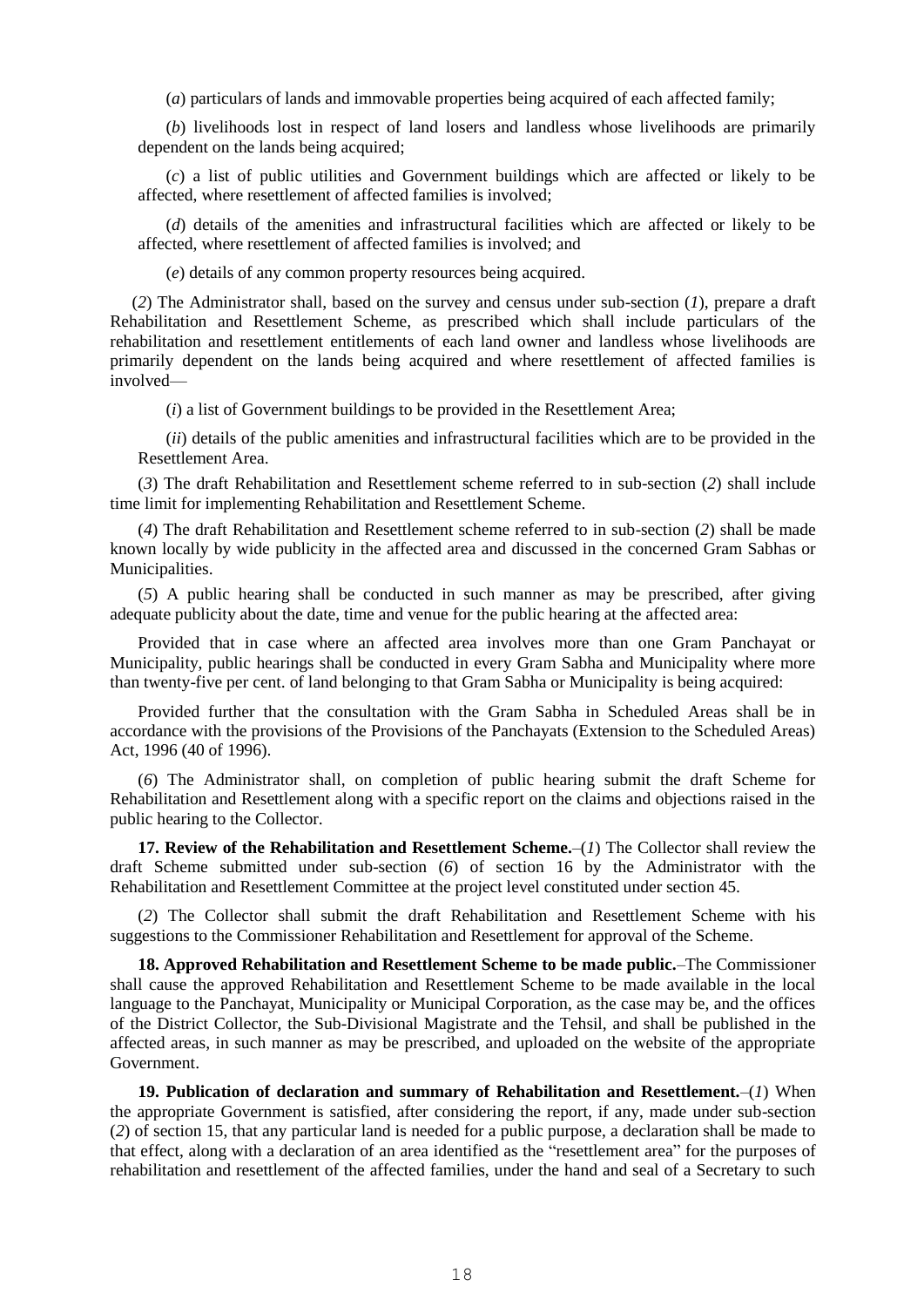Government or of any other officer duly authorised to certify its orders and different declarations may be made from time to time in respect of different parcels of any land covered by the same preliminary notification irrespective of whether one report or different reports has or have been made (wherever required).

(*2*) The Collector shall publish a summary of the Rehabilitation and Resettlement Scheme along with declaration referred to in sub-section (*1*):

Provided that no declaration under this sub-section shall be made unless the summary of the Rehabilitation and Resettlement Scheme is published along with such declaration:

Provided further that no declaration under this sub-section shall be made unless the Requiring Body deposits an amount, in full or part, as may be prescribed by the appropriate Government toward the cost of acquisition of the land:

Provided also that the Requiring Body shall deposit the amount promptly so as to enable the appropriate Government to publish the declaration within a period of twelve months from the date of the publication of preliminary notification under section 11.

(*3*) In projects where land is acquired in stages, the application for acquisition itself can specify different stages for the rehabilitation and resettlement, and all declarations shall be made according to the stages so specified.

(*4*) Every declaration referred to in sub-section (*1*) shall be published in the following manner, namely:—

(*a*) in the Official Gazette;

(*b*) in two daily newspapers being circulated in the locality, of such area of which one shall be in the regional language;

(*c*) in the local language in the Panchayat, Municipality or Municipal Corporation, as the case may be, and in the offices of the District Collector, the Sub-Divisional Magistrate and the Tehsil;

*(d)* uploaded on the website of the appropriate Government;

*(e)* in the affected areas, in such manner as may be prescribed.

(*5*) Every declaration referred to in sub-section (*1*) shall indicate,—

(*a*) the district or other territorial division in which the land is situated;

(*b*) the purpose for which it is needed, its approximate area; and

(*c*) where a plan shall have been made for the land, the place at which such plan may be inspected without any cost.

(*6*) The declaration referred to in sub-section (*1*) shall be conclusive evidence that the land is required for a public purpose and, after making such declaration, the appropriate Government may acquire the land in such manner as specified under this Act.

(*7*) Where no declaration is made under sub-section (*1*) within twelve months from the date of preliminary notification, then such notification shall be deemed to have been rescinded:

Provided that in computing the period referred to in this sub-section, any period or periods during which the proceedings for the acquisition of the land were held up on account of any stay or injunction by the order of any Court shall be excluded:

Provided further that the appropriate Government shall have the power to extend the period of twelve months, if in its opinion circumstances exist justifying the same:

Provided also that any such decision to extend the period shall be recorded in writing and the same shall be notified and be uploaded on the website of the authority concerned.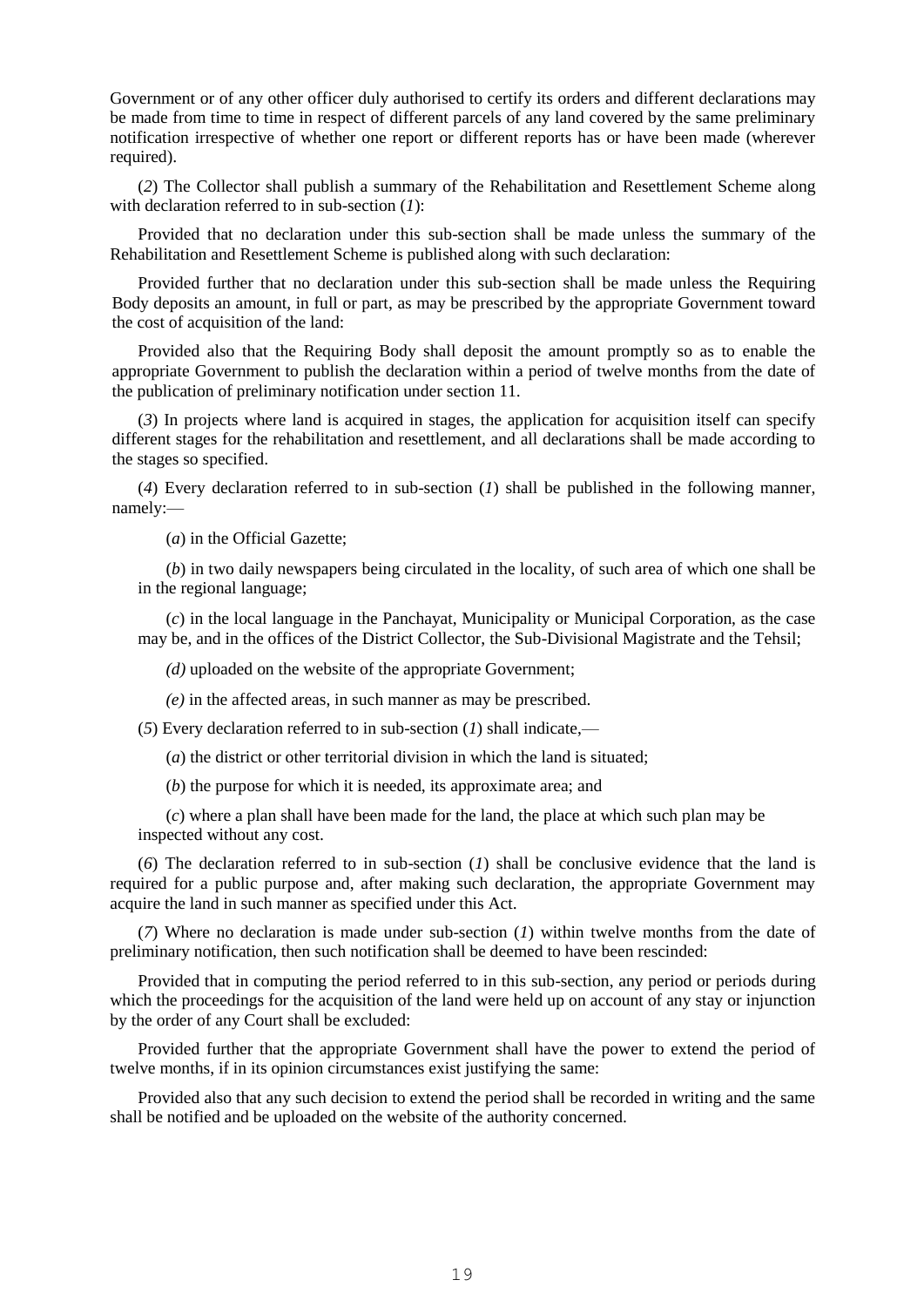**20. Land to be marked out, measured and planned including marking of specific areas.**–The Collector shall thereupon cause the land, unless it has been already marked out under section 12, to be marked out and measured, and if no plan has been made thereof, a plan to be made of the same.

**21. Notice to persons interested.**–(*1*) The Collector shall publish the public notice on his website and cause public notice to be given at convenient places on or near the land to be taken, stating that the Government intends to take possession of the land, and that claims to compensations and rehabilitation and resettlement for all interests in such land may be made to him.

(*2*) The public notice referred to in sub-section (*1*) shall state the particulars of the land so needed, and require all persons interested in the land to appear personally or by agent or advocate before the Collector at a time and place mentioned in the public notice not being less than thirty days and not more than six months after the date of publication of the notice, and to state the nature of their respective interests in the land and the amount and particulars of their claims to compensation for such interests, their claims to rehabilitation and resettlement along with their objections, if any, to the measurements made under section 20.

(*3*) The Collector may in any case require such statement referred to in sub-section (*2*) to be made in writing and signed by the party or his agent.

(*4*) The Collector shall also serve notice to the same effect on the occupier, if any, of such land and on all such persons known or believed to be interested therein, be entitled to act for persons so interested, as reside or have agents authorised to receive service on their behalf, within the revenue district in which the land is situated.

(*5*) In case any person so interested resides elsewhere, and has no such agent, the Collector shall ensure that the notice shall be sent to him by post in letter addressed to him at his last known residence, address of place or business and also publish the same in at least two national daily newspapers and also on his website.

**22. Power to require and enforce the making of statements as to names and interests.**–(*1*) The Collector may also require any such person to make or deliver to him, at a time and place mentioned (such time not being less than thirty days after the date of the requisition), a statement containing, so far as may be practicable, the name of every other person possessing any interest in the land or any part thereof as co-proprietor, sub-proprietor, mortgagee, tenant or otherwise, and of the nature of such interest, and of the rents and profits, if any, received or receivable on account thereof for three years next preceding the date of the statement.

(*2*) Every person required to make or deliver a statement under this section shall be deemed to be legally bound to do so within the meaning of sections 175 and 176 of the Indian Penal Code (45 of 1860).

**23. Enquiry and land acquisition award by Collector.**–On the day so fixed, or on any other day to which the enquiry has been adjourned, the Collector shall proceed to enquire into the objections (if any) which any person interested has stated pursuant to a notice given under section 21, to the measurements made under section 20, and into the value of the land at the date of the publication of the notification, and into the respective interests of the persons claiming the compensation and rehabilitation and resettlement, shall make an award under his hand of—

(*a*) the true area of the land;

(*b*) the compensation as determined under section 27 along with Rehabilitation and Resettlement Award as determined under section 31 and which in his opinion should be allowed for the land; and

(*c*) the apportionment of the said compensation among all the persons known or believed to be interested in the land, or whom, or of whose claims, he has information, whether or not they have respectively appeared before him.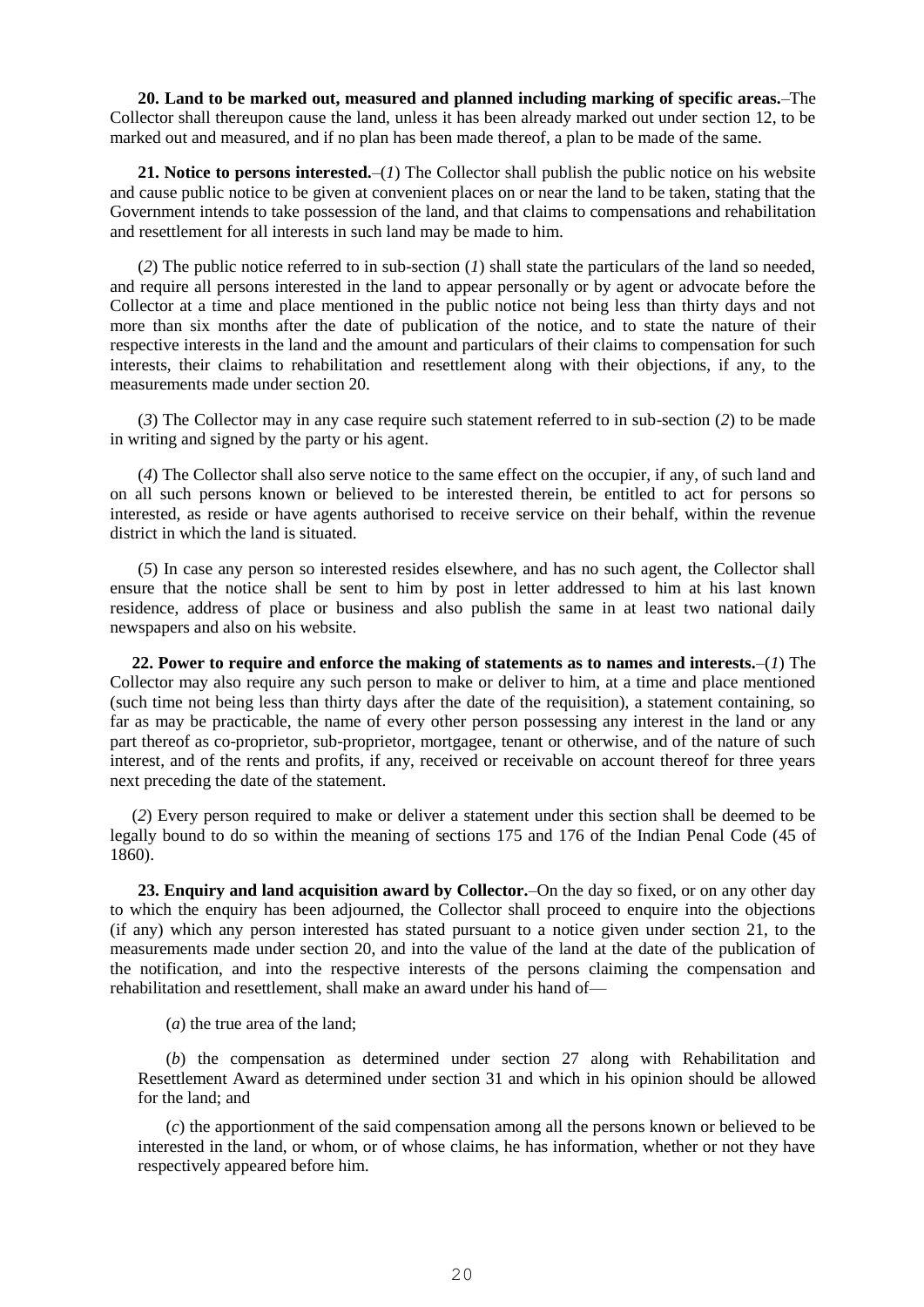### **STATE AMENDMENTS**

### **Andhra Pradesh**

In the Principal Act, after section 23, the following section shall be inserted, namely:-

**"23A. Award of Col lector without enquiry in case of agreement of interested persons.—**(*1*) Notwithstanding anything contained in section 23, if at any stage of the proceedings, the Collector is satisfied that all the persons interested in the land who appeared before him have agreed in writing on the matters to be included in the award of the Collector in the form prescribed, he may, without making further enquiry, make an award according to the terms of such agreement.

(*2*) The determination of compensation for any land under sub-section (*1*) shall not in any way affect the determination of compensation in respect of other lands in the same locality or elsewhere in accordance with the other provisions of this Act.

(*3*) Notwithstanding anything contained in the Registration Act, 1908 (Act 16 of 1908), no agreement made under sub-section (*1*) shall be liable to registration under that Act."

[*Vide* Andhra Pradesh Act 22 of 2018, sec. 4 (w.e.f. 1-1-2014).]

#### **Maharashtra**

After section 23 of the principal Act, the following section shall be inserted, namely:-

**"23A. Award of Collector without enquiry in case of agreement of interested persons.**–(*1*) Notwithstanding anything contained in section 23, if at any stage of the proceedings, the Collector is satisfied that all the persons interested in the land who appeared before him have agreed in writing on the matters to be included in the award of the Collector in the form prescribed by rules made by the State Government, he may, without making further enquiry, make an award according to the terms of such agreement.

(*2*) The determination of compensation for any land under sub-section (1) shall not in any way affect the determination of compensation in respect of other lands in the same locality or elsewhere in accordance with the other provisions of this Act.

(3) Notwithstanding anything contained in the Registration Act, 1908 (16 of 1908), no agreement made under sub-section (*1*) shall be liable to registration under that Act."

[*Vide* Maharashtra Act 37 of 2018, sec. 4 (w.e.f. 26-4-2014).]

**24. Land acquisition process under Act No. 1 of 1894 shall be deemed to have lapsed in certain cases.**–(*1*) Notwithstanding anything contained in this Act, in any case of land acquisition proceedings initiated under the Land Acquisition Act, 1894,—

(*a*) where no award under section 11 of the said Land Acquisition Act has been made, then, all provisions of this Act relating to the determination of compensation shall apply; or

(*b*) where an award under said section 11 has been made, then such proceedings shall continue under the provisions of the said Land Acquisition Act, as if the said Act has not been repealed.

(*2*) Notwithstanding anything contained in sub-section (*1*), in case of land acquisition proceedings initiated under the Land Acquisition Act, 1894 (1 of 1894),where an award under the said section 11 has been made five years or more prior to the commencement of this Act but the physical possession of the land has not been taken or the compensation has not been paid the said proceedings shall be deemed to have lapsed and the appropriate Government, if it so chooses, shall initiate the proceedings of such land acquisition afresh in accordance with the provisions of this Act: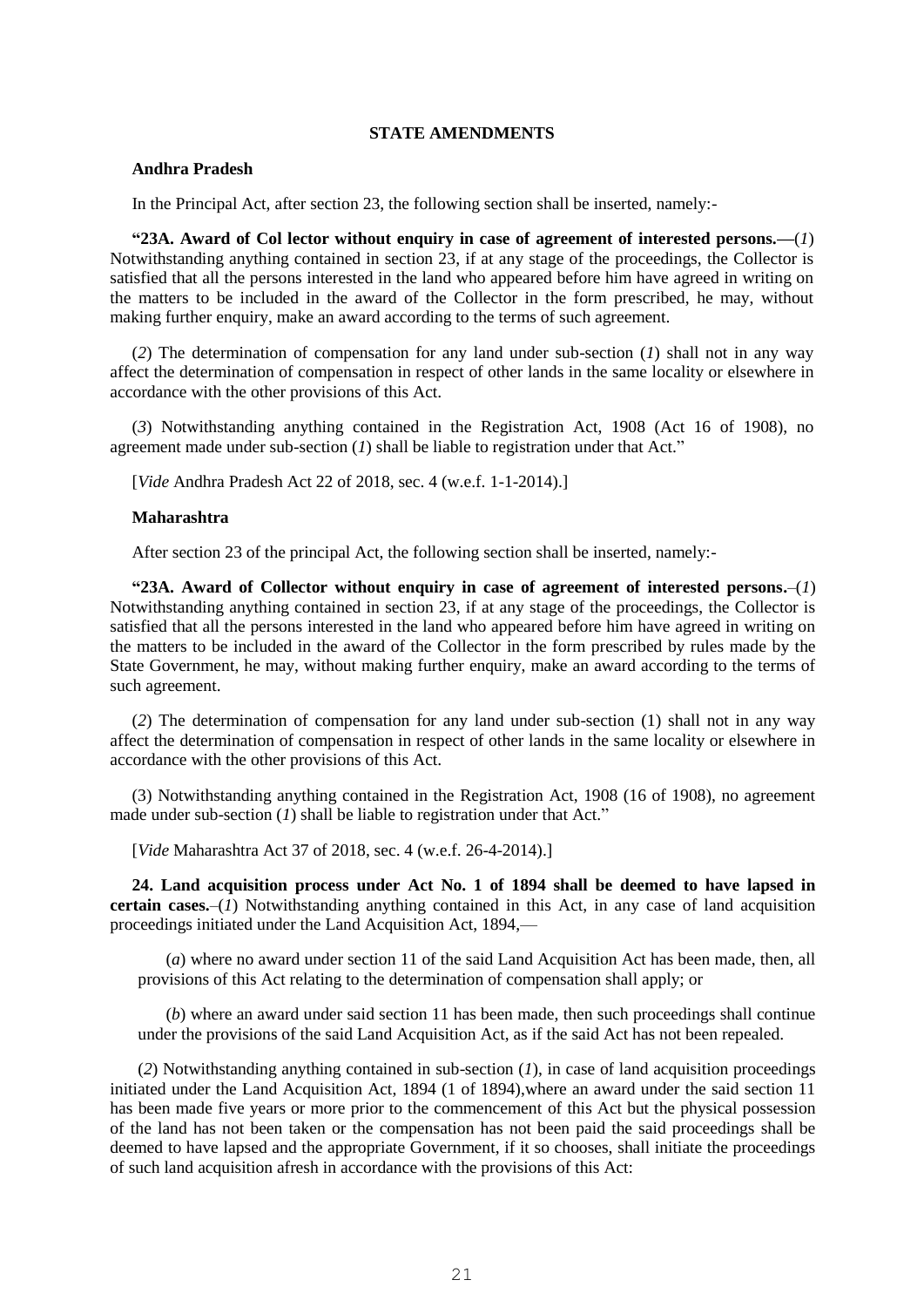Provided that where an award has been made and compensation in respect of a majority of land holdings has not been deposited in the account of the beneficiaries, then, all beneficiaries specified in the notification for acquisition under section 4 of the said Land Acquisition Act, shall be entitled to compensation in accordance with the provisions of this Act.

### **STATE AMENDMENTS**

### **Andhra Pradesh**

In the Principal Act, in section 24, in sub-section (*2*), –

" $(1)$  in the existing proviso, for the expression "where an award has been made" the expression "where the said award has been made 5 years or more prior to the commencement of this Act" shall be substituted;

(*2*) after the existing proviso, the following proviso shall be added, namely:-

Provided further that in computing the period referred to in this sub-section, any period or periods during which the proceedings for acquisition of the land were held up on account of any order, stay, suspension or injunction issued by any Court or the period specified in the award of a Tribunal for taking possession or such period where possession has been taken but the compensation is lying deposited in a Court or in any designated account maintained for this purpose, shall be excluded."

[*Vide* Andhra Pradesh Act 22 of 2018, sec. 5 (w.e.f. 1-1-2014).]

### **Maharashtra**

In section 24 of the principal Act, in sub-section (*2*), after the proviso, the following proviso shall be added, namely:-

"Provided further that, in computing the period referred to in this sub-section, any period or periods during which the proceedings for acquisition of the land were held up on account of any stay or injunction issued by any court or the period specified in the award of a Tribunal for taking possession or such period where possession has been taken but the compensation is lying deposited in a court or in any designated account maintained for this purpose on account of refusal or not coming forward for receiving compensation despite receipt of such notice under sub-section (2) of section 12 of the Land Acquisition Act, 1894 (I of 1894), shall be excluded. Also if the said land is mutated within three years after passing the award in the name of acquiring body, it shall be deemed that the possession of the land has been taken."

[*Vide* Maharashtra Act 37 of 2018, sec. 5 (26-4-2018).]

#### **Haryana**

In section 24 of the principal Act,-

(*i*) after sub-section (*1*), the following Explanation shall be inserted, namely:-

**Explanation.**-For the purpose of this sub-section, a land acquisition proceeding shall be deemed to have been initiated under the Land Acquisition Act, 1894 (Central Act 1 of 1894) where notification under section 4 of the said Act has been published in any form under sub-section (*1*) of the said section.

 $(ii)$  in sub-section  $(2)$ ,-

(*a*) the word "physical" shall be omitted;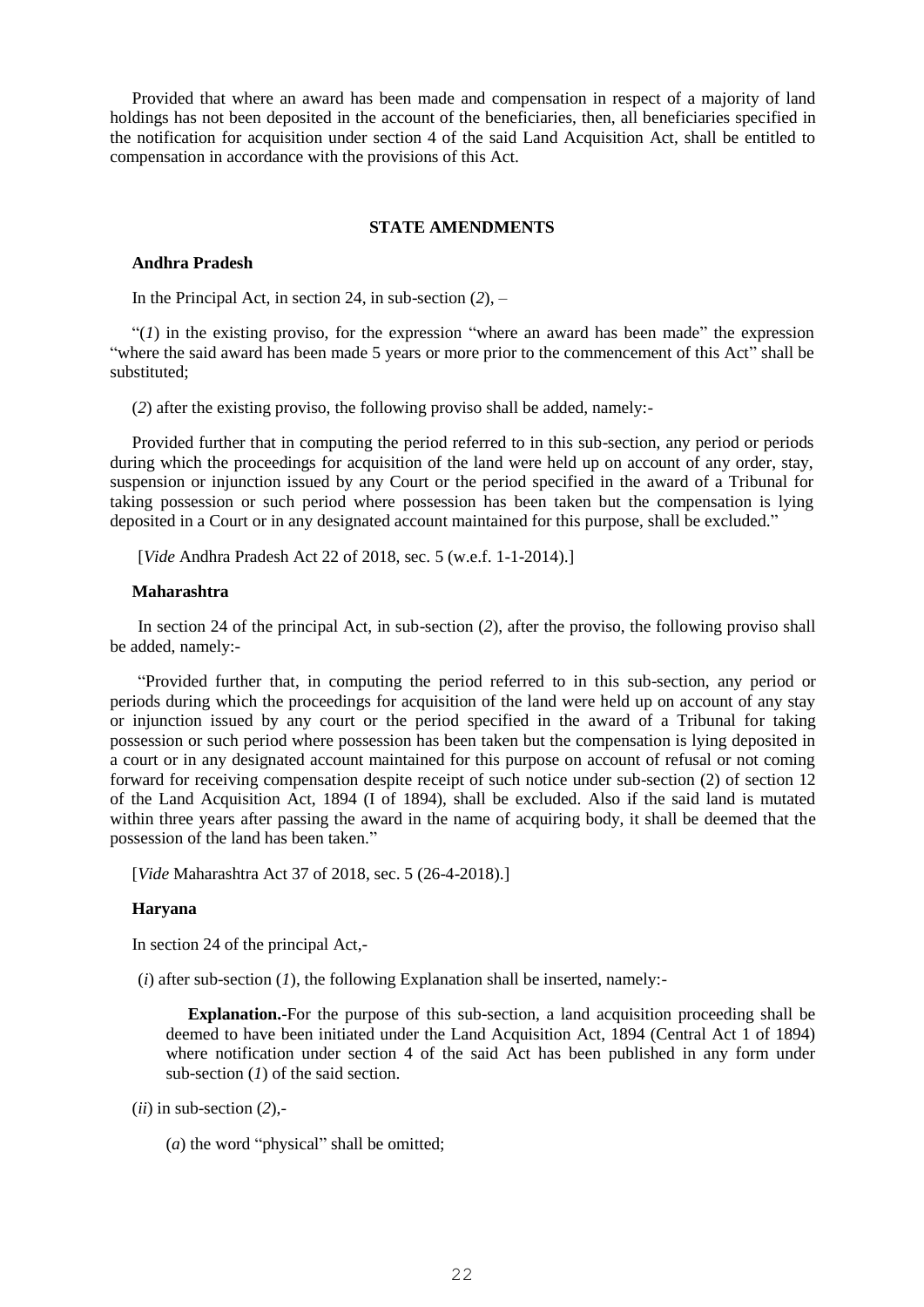(*b*) for the word "or" occurring after the words "possession of the land has not been taken", the word "and" shall be substituted;

(*c*) in the proviso, for the sign "."existing at the end, the sign ":" shall be substituted; and

(*d*) after the existing proviso, the following proviso shall be added at the end, namely:-

Provided further that in computing the period referred to in this sub-section, any period during which the proceedings for acquisition of the land were held up on account of any stay or injunction issued by order of any court, shall be excluded:

Provided further that the entry in rapat roznamcha regarding taking or handing over possession recorded by the Land Acquisition Officer or Revenue Official shall be treated as possession taken for all intents and purposes.

[*Vide* Haryana Act 21 of 2018, sec. 2 (9-5-2018).]

**25. Period within which an award shall be made.**–The Collector shall make an award within a period of twelve months from the date of publication of the declaration under section 19 and if no award is made within that period, the entire proceedings for the acquisition of the land shall lapse:

Provided that the appropriate Government shall have the power to extend the period of twelve months if in its opinion, circumstances exist justifying the same:

Provided further that any such decision to extend the period shall be recorded in writing and the same shall be notified and be uploaded on the website of the authority concerned.

**26. Determination of market value of land by Collector.–**(*1*) The Collector shall adopt the following criteria in assessing and determining the market value of the land, namely:—

(*a*) the market value, if any, specified in the Indian Stamp Act, 1899 (2 of 1899) for the registration of sale deeds or agreements to sell, as the case may be, in the area, where the land is situated; or

(*b*) the average sale price for similar type of land situated in the nearest village or nearest vicinity area; or

(*c*) consented amount of compensation as agreed upon under sub-section (*2*) of section 2 in case of acquisition of lands for private companies or for public private partnership projects,

whichever is higher:

Provided that the date for determination of market value shall be the date on which the notification has been issued under section 11.

*Explanation* 1.—The average sale price referred to in clause (*b*) shall be determined taking into account the sale deeds or the agreements to sell registered for similar type of area in the near village or near vicinity area during immediately preceding three years of the year in which such acquisition of land is proposed to be made.

*Explanation* 2.—For determining the average sale price referred to in *Explanation* 1, one-half of the total number of sale deeds or the agreements to sell in which the highest sale price has been mentioned shall be taken into account.

*Explanation* 3*.*—While determining the market value under this section and the average sale price referred to in *Explanation* 1 or *Explanation* 2, any price paid as compensation for land acquired under the provisions of this Act on an earlier occasion in the district shall not be taken into consideration.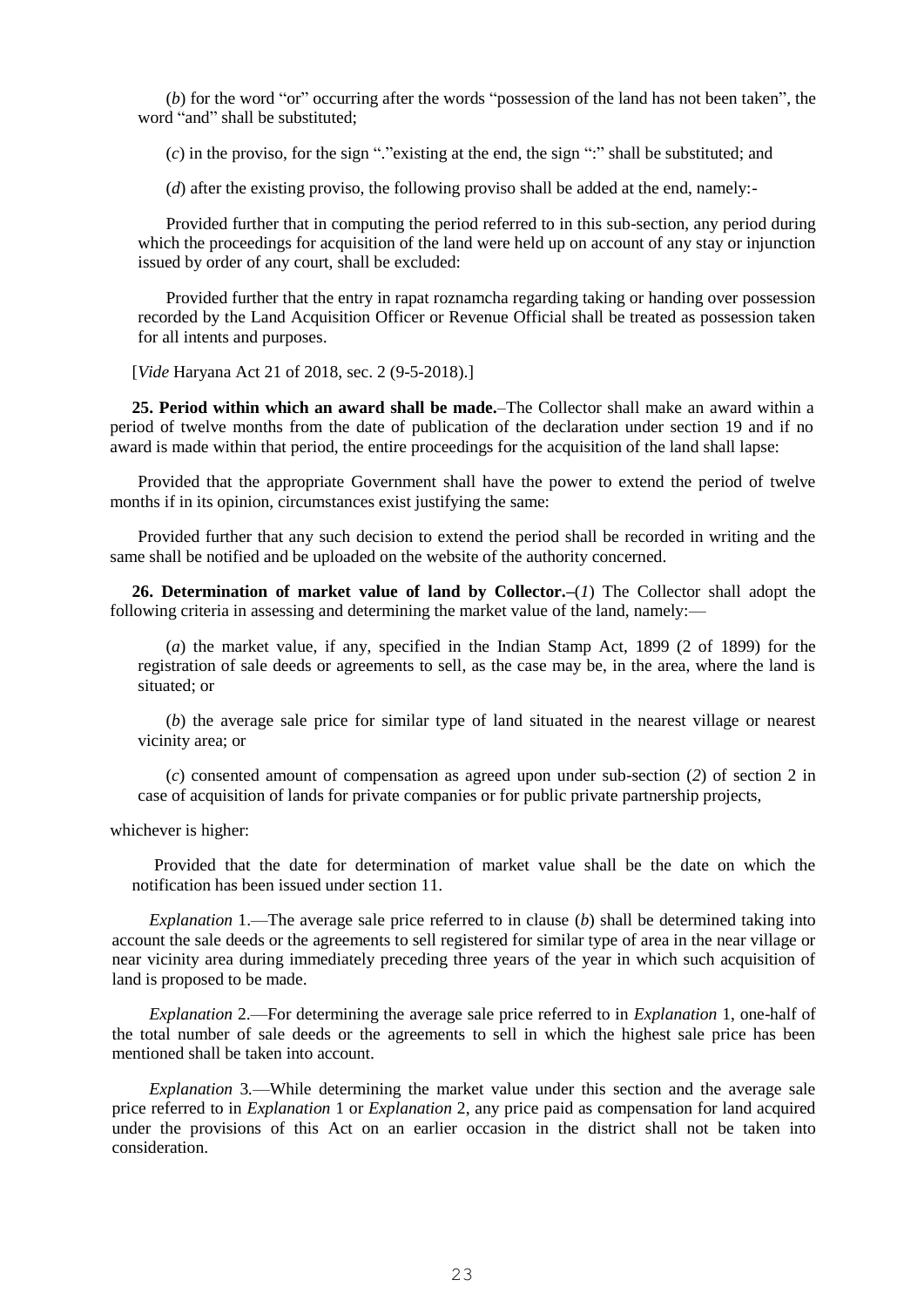*Explanation* 4.—While determining the market value under this section and the average sale price referred to in *Explanation* 1 or *Explanation* 2, any price paid, which in the opinion of the Collector is not indicative of actual prevailing market value may be discounted for the purposes of calculating market value.

(*2*) The market value calculated as per sub-section (*1*) shall be multiplied by a factor to be specified in the First Schedule.

(*3*) Where the market value under sub-section (*1*) or sub-section (*2*) cannot be determined for the reason that—

(*a*) the land is situated in such area where the transactions in land are restricted by or under any other law for the time being in force in that area; or

(*b*) the registered sale deeds or agreements to sell as mentioned in clause *(a)* of sub-section (*1*) for similar land are not available for the immediately preceding three years; or

(*c*) the market value has not been specified under the Indian Stamp Act, 1899 (2 of 1899) by the appropriate authority,

the State Government concerned shall specify the floor price or minimum price per unit area of the said land based on the price calculated in the manner specified in sub-section (*1*) in respect of similar types of land situated in the immediate adjoining areas:

Provided that in a case where the Requiring Body offers its shares to the owners of the lands (whose lands have been acquired) as a part compensation, for acquisition of land, such shares in no case shall exceed twenty-five per cent, of the value so calculated under sub-section (*1*) or sub-section (*2*) or sub-section (*3*) as the case may be:

Provided further that the Requiring Body shall in no case compel any owner of the land (whose land has been acquired) to take its shares, the value of which is deductible in the value of the land calculated under sub-section (*1*)*:*

Provided also that the Collector shall, before initiation of any land acquisition proceedings in any area, take all necessary steps to revise and update the market value of the land on the basis of the prevalent market rate in that area:

Provided also that the appropriate Government shall ensure that the market value determined for acquisition of any land or property of an educational institution established and administered by a religious or linguistic minority shall be such as would not restrict or abrogate the right to establish and administer educational institutions of their choice.

**27. Determination of amount of compensation.**–The Collector having determined the market value of the land to be acquired shall calculate the total amount of compensation to be paid to the land owner (whose land has been acquired) by including all assets attached to the land.

**28. Parameters to be considered by Collector in determination of award.**–In determining the amount of compensation to be awarded for land acquired under this Act, the Collector shall take into consideration—

*firstly*, the market value as determined under section 26 and the award amount in accordance with the First and Second Schedules;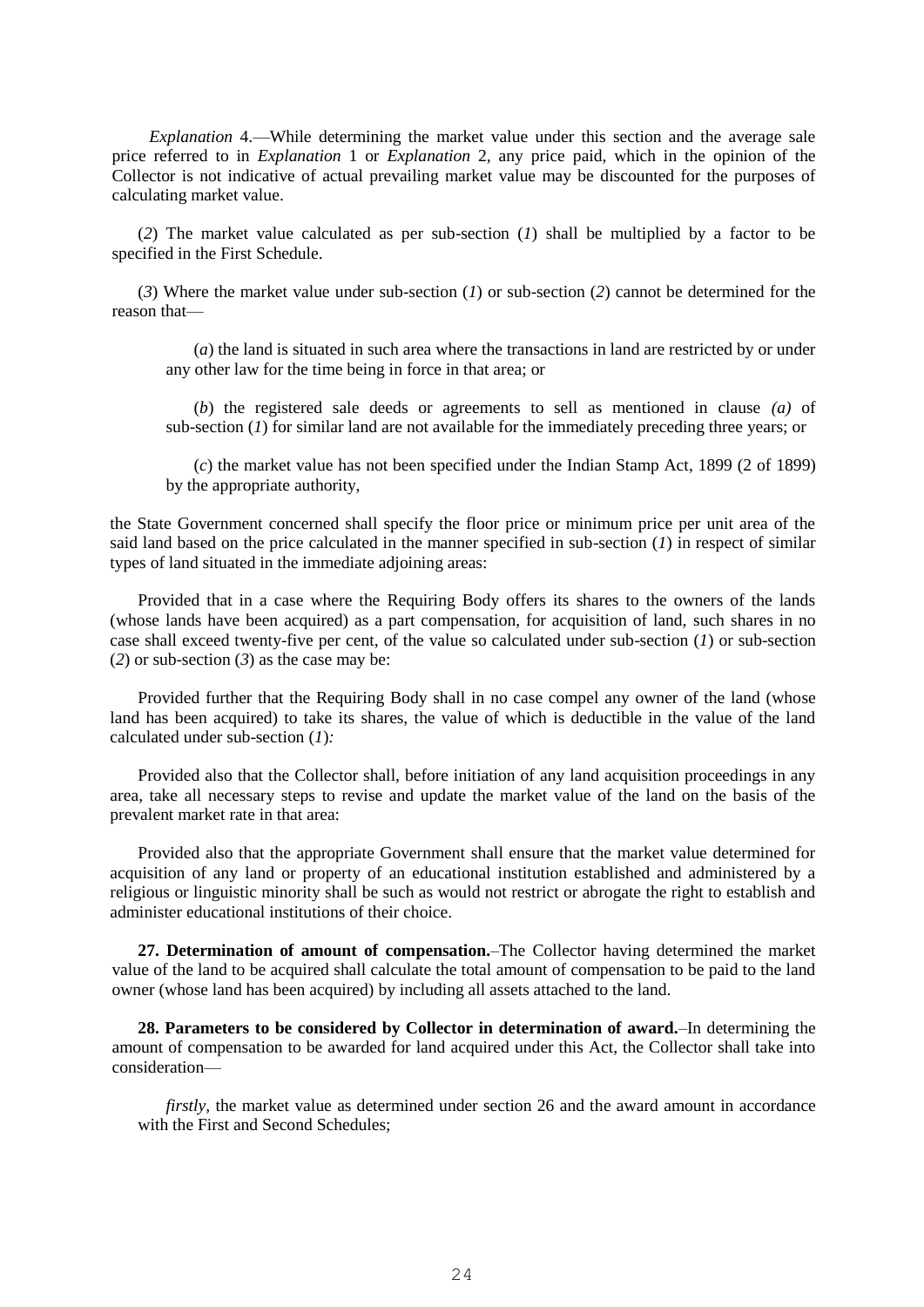*secondly,* the damage sustained by the person interested, by reason of the taking of any standing crops and trees which may be on the land at the time of the Collector's taking possession thereof;

*thirdly,* the damage (if any) sustained by the person interested, at the time of the Collector's taking possession of the land, by reason of severing such land from his other land;

*fourthly*, the damage (if any) sustained by the person interested, at the time of the Collector's taking possession of the land, by reason of the acquisition injuriously affecting his other property, movable or immovable, in any other manner, or his earnings;

*fifthly*, in consequence of the acquisition of the land by the Collector, the person interested is compelled to change his residence or place of business, the reasonable expenses (if any) incidental to such change;

*sixthly,* the damage (if any) *bona fide* resulting from diminution of the profits of the land between the time of the publication of the declaration under section 19 and the time of the Collector's taking possession of the land; and

*seventhly,* any other ground which may be in the interest of equity, justice and beneficial to the affected families.

**29. Determination of value of things attached to land or building.–**(*1*) The Collector in determining the market value of the building and other immovable property or assets attached to the land or building which are to be acquired, use the services of a competent engineer or any other specialist in the relevant field, as may be considered necessary by him.

(*2*) The Collector for the purpose of determining the value of trees and plants attached to the land acquired, use the services of experienced persons in the field of agriculture, forestry, horticulture, sericulture, or any other field, as may be considered necessary by him.

(*3*) The Collector for the purpose of assessing the value of the standing crops damaged during the process of land acquisition, may use the services of experienced persons in the field of agriculture as may be considered necessary by him.

**30. Award of solatium.**–(*1*) The Collector having determined the total compensation to be paid, shall, to arrive at the final award, impose a "Solatium" amount equivalent to one hundred per cent. of the compensation amount.

*Explanation*.—For the removal of doubts it is hereby declared that solatium amount shall be in addition to the compensation payable to any person whose land has been acquired.

(*2*) The Collector shall issue individual awards detailing the particulars of compensation payable and the details of payment of the compensation as specified in the First Schedule.

(*3*) In addition to the market value of the land provided under section 26, the Collector shall, in every case, award an amount calculated at the rate of twelve per cent. per annum on such market value for the period commencing on and from the date of the publication of the notification of the Social Impact Assessment study under sub-section (*2*)of section 4, in respect of such land, till the date of the award of the Collector or the date of taking possession of the land, whichever is earlier.

## **STATE AMENDMENTS**

### **Andhra Pradesh**

In the Principal Act, after Chapter-IV, the following new Chapter IV A shall be inserted, namely:-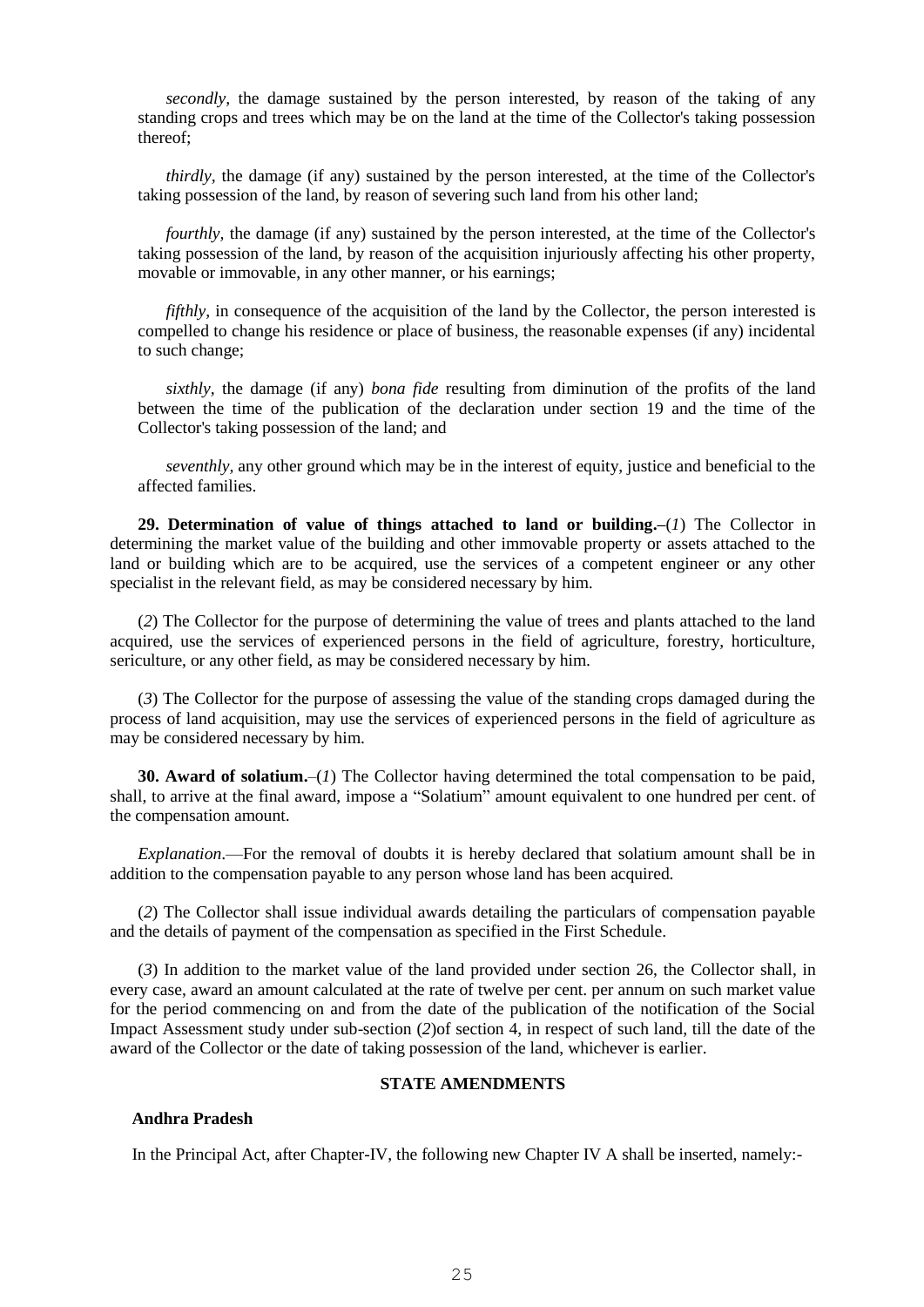### CHAPTER IV A

#### Voluntary acquisition of land

**30A. Acquisition of land by the State Government by entering into agreement.:--**(*1*) Notwithstanding anything contained in the Principal Act, or any other law, whenever it appears to the State Government that the land is needed in any area for any public purpose, the State Government or its Authorized Officer will enter into an agreement with the willing land owner to sell the land in favour of the State for the matters specified therein in a prescribed form.

(*2*) The State Government or its Authorized Officer shall pass an order in terms of agreement under sub-section (*1*) for acquisition, and the substance of the order shall be notified in the Gazette. On such publication of notification, the title, ownership and all interests of the land owner who enters into agreements, shall vest with the State, free from all encumbrances.

(*3*) Notwithstanding anything contained in the Registration Act, 1908 (Act l6 of 1908), no agreement entered under sub-section (*1*) shall be liable to registration under that Act.

(*4*) If any family, other than the family of the land owner who entered into an agreement, is affected by the acquisition of land under this section, the State Government shall pay a lumpsum amount towards rehabilitation and resettlement, if any, as prescribed in the rules framed hereunder:

Provided that no agreement or the lumpsum amount towards rehabilitation and resettlement as may be prescribed, shall be abnormally at variance to the disadvantage of the land owners.]

[*Vide* Andhra Pradesh Act 22 of 2018, sec. 6 (w.e.f. 1-1-2014).]

#### CHAPTER V

#### REHABILITATION AND RESETTLEMENT AWARD

**31. Rehabilitation and Resettlement Award for affected families by Collector**.–(*1*) The Collector shall pass Rehabilitation and Resettlement Awards for each affected family in terms of the entitlements provided in the Second Schedule.

(*2*) The Rehabilitation and Resettlement Award shall include all of the following, namely:—

(*a*) rehabilitation and resettlement amount payable to the family;

(*b*) bank account number of the person to which the rehabilitation and resettlement award amount is to be transferred;

(*c*) particulars of house site and house to be allotted, in case of displaced families;

*(d)* particulars of land allotted to the displaced families;

(*e*) particulars of one time subsistence allowance and transportation allowance in case of displaced families;

(*f*) particulars of payment for cattle shed and petty shops;

(*g*) particulars of one-time amount to artisans and small traders;

(*h*)d etails of mandatory employment to be provided to the members of the affected families;

(*i*) particulars of any fishing rights that may be involved;

(*j*) particulars of annuity and other entitlements to be provided;

(*k*) particulars of special provisions for the Scheduled Castes and the Scheduled Tribes to be provided: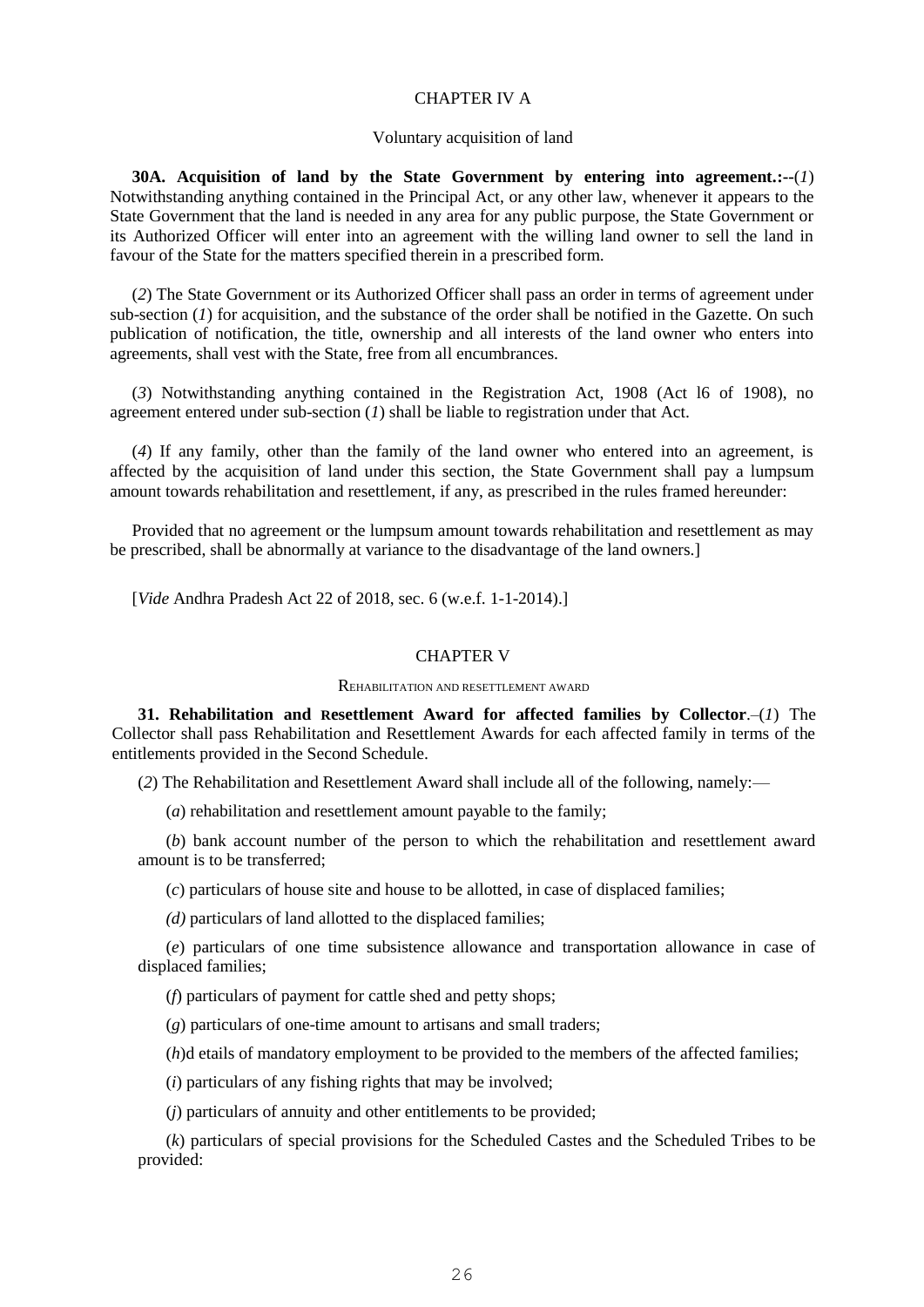Provided that in case any of the matters specified under clauses (*a*) to (*k*) are not applicable to any affected family the same shall be indicated as "not applicable":

Provided further that the appropriate Government may, by notification increase the rate of rehabilitation and resettlement amount payable to the affected families, taking into account the rise in the price index.

#### **STATE AMENDMENTS**

### **Andhra Pradesh**

In the Principal Act, after section 31, the following section shall be inserted, namely:-

**"31A. Payment of Lump sum amount by State Government:**–Notwithstanding anything contained in this Act, whenever the land is to be acquired for any projects as notified in section 10A, it shall be competent for the state Government to pay such lumpsum about as may be prescribed in the rules in lieu of Rehabilitation."

Provided that the payment of such lumpsum amount in lieu of Rehabilitation and Resettlement as may be prescribed, shall not be abnormally at variance to the disadvantage of the affected families."

[*Vide* Andhra Pradesh Act 22 of 2018, sec. 7 (w.e.f. 1-1-2014).]

#### **Maharashtra**

After section 31 of the principal Act, the following section shall be inserted, namely:-

**"31A. Payment of lump sum amount by State Government for its linear nature projects.**– Notwithstanding anything contained in this Act, it shall be competent for the State Government to pay, whenever the land is to be acquired for its own use amounting to less than one hundred acres or whenever the land is to be acquired in case of projects which are linear in nature as referred to the proviso to sub-section (4) of section 10, as Rehabilitation and Resettlement cost, such lump sum amount equal to fifty per cent. of the amount of compensation as determined under section 27 to the affected families."

[*Vide* Maharashtra Act 37 of 2018, sec. 6 (26-4-2018).]

**32. Provision of infrastructural amenities in resettlement area.**–In every resettlement area as defined under this Act, the Collector shall ensure the provision of all infrastructural facilities and basic minimum amenities specified in the Third Schedule.

**33. Corrections to awards by Collector.**—(*1*) The Collector may at any time, but not later than six months from the date of award or where he has been required under the provisions of this Act to make a reference to the Authority under section 64, before the making of such reference, by order, correct any clerical or arithmetical mistakes in either of the awards or errors arising therein either on his own motion or on the application of any person interested or local authority:

Provided that no correction which is likely to affect prejudicially any person shall be made unless such person has been given a reasonable opportunity of making representation in the matter.

(*2*) The Collector shall give immediate notice of any correction made in the award so corrected to all the persons interested.

(*3*) Where any excess amount is proved to have been paid to any person as a result of the correction made under sub-section (*1*), the excess amount so paid shall be liable to be refunded and in the case of any default or refusal to pay, the same may be recovered, as prescribed by the appropriate Government.

## **STATE AMENDMENTS**

### **Andhra Pradesh**

In the principal Act, after section 33, the following new section 33 A shall be inserted, namely:-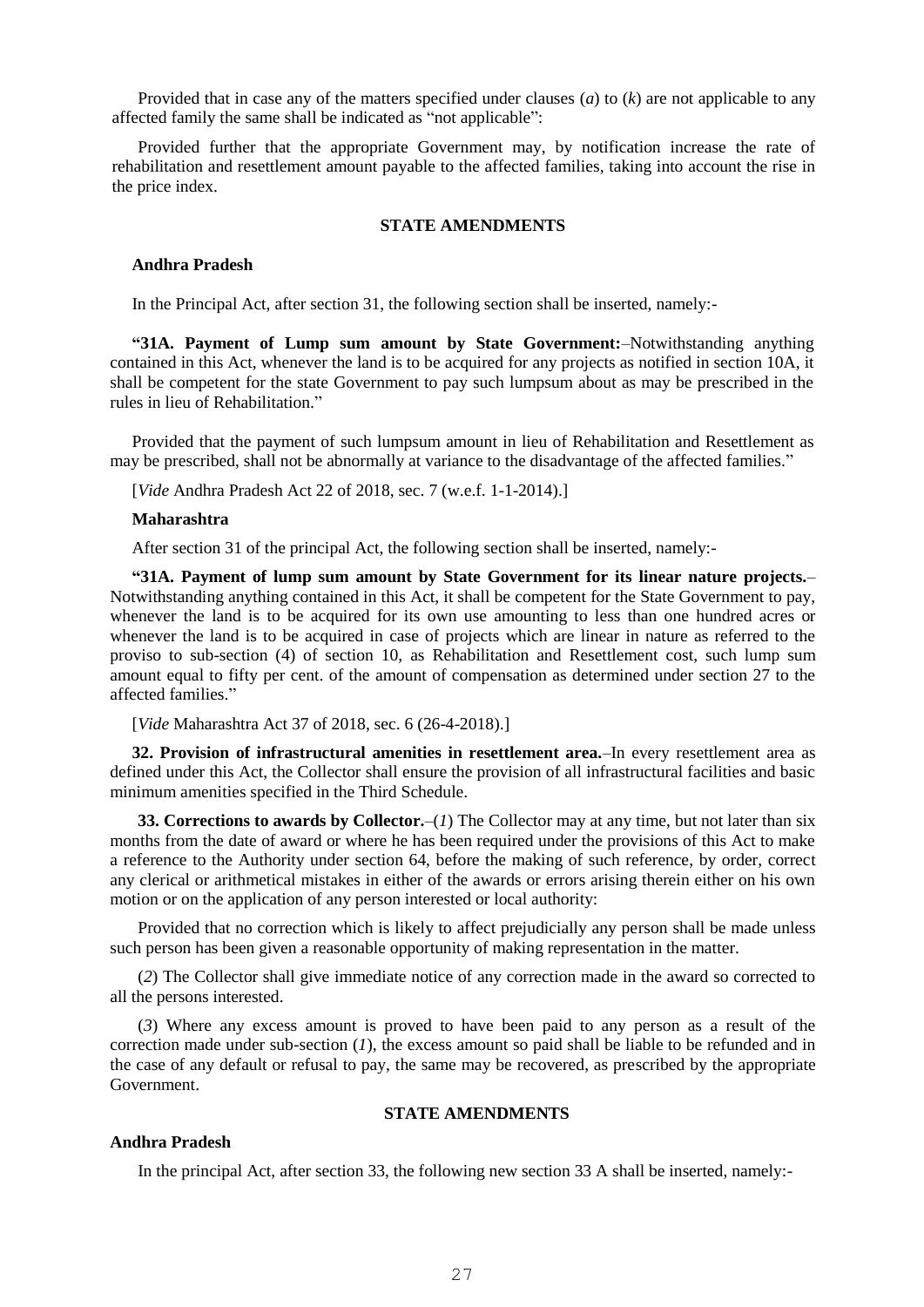**"33A. Recovery of the amount wrongfully paid.**–Notwithstanding anything contained in any other law, the authority in a reference under section 64 or the High Court in appeal under section 74, or any other authority in any legal proceedings find that the money has been wrongfully paid to any person under this Act, the State Government or its authorized person or Collector shall recover the same as arrears of land revenue."

[*Vide* Andhra Pradesh Act 22 of 2018, sec. 8 (w.e.f. 1-1-2014).]

**34. Adjournment of enquiry.**–The Collector may, for any cause he thinks fit, from time to time adjourn the enquiry to a day to be fixed by him.

**35. Power to summon and enforce attendance of witnesses and production of documents.**–For the purpose of enquiries under this Act, the Collector shall have powers to summon and enforce the attendance of witnesses, including the parties interested of any of them, and to compel the production of documents by the same means, and (so far as may be) in the same manner as is provided in the case of a Civil Court under the Code of Civil Procedure, 1908 (5 of 1908).

**36. Power to call for records, etc.**–The appropriate Government may at any time before the award is made by the Collector under section 30 call for any record of any proceedings (whether by way of inquiry or otherwise) for the purpose of satisfying itself as to the legality or propriety of any findings or order passed or as to the regularity of such proceedings and may pass such order or issue such direction in relation thereto as it may think fit:

Provided that the appropriate Government shall not pass or issue any order or direction prejudicial to any person without affording such person a reasonable opportunity of being heard.

**37. Awards of Collector when to be final.**–(*1*) The Awards shall be filed in the Collector's office and shall, except as hereinafter provided, be final and conclusive evidence, as between the Collector and the persons interested, whether they have respectively appeared before the Collector or not, of the true area and market value of the land and the assets attached thereto, solatium so determined and the apportionment of the compensation among the persons interested.

(*2*) The Collector shall give immediate notice of his awards to such of the persons interested who are not present personally or through their representatives when the awards are made.

(*3*) The Collector shall keep open to the public and display a summary of the entire proceedings undertaken in a case of acquisition of land including the amount of compensation awarded to each individual along with details of the land finally acquired under this Act on the website created for this purpose.

**38. Power to take possession of land to be acquired.**–(*1*) The Collector shall take possession of land after ensuring that full payment of compensation as well as rehabilitation and resettlement entitlements are paid or tendered to the entitled persons within a period of three months for the compensation and a period of six months for the monetary part of rehabilitation and resettlement entitlements listed in the Second Schedule commencing from the date of the award made under section 30:

Provided that the components of the Rehabilitation and Resettlement Package in the Second and Third Schedules that relate to infrastructural entitlements shall be provided within a period of eighteen months from the date of the award:

Provided further that in case of acquisition of land for irrigation or hydel project, being a public purpose, the rehabilitation and resettlement shall be completed six months prior to submergence of the lands acquired.

(*2*) The Collector shall be responsible for ensuring that the rehabilitation and resettlement process is completed in all its aspects before displacing the affected families.

**39. Additional compensation in case of multiple displacements.**–The Collector shall, as far as possible, not displace any family which has already been displaced by the appropriate Government for the purpose of acquisition under the provisions of this Act, and if so displaced, shall pay an additional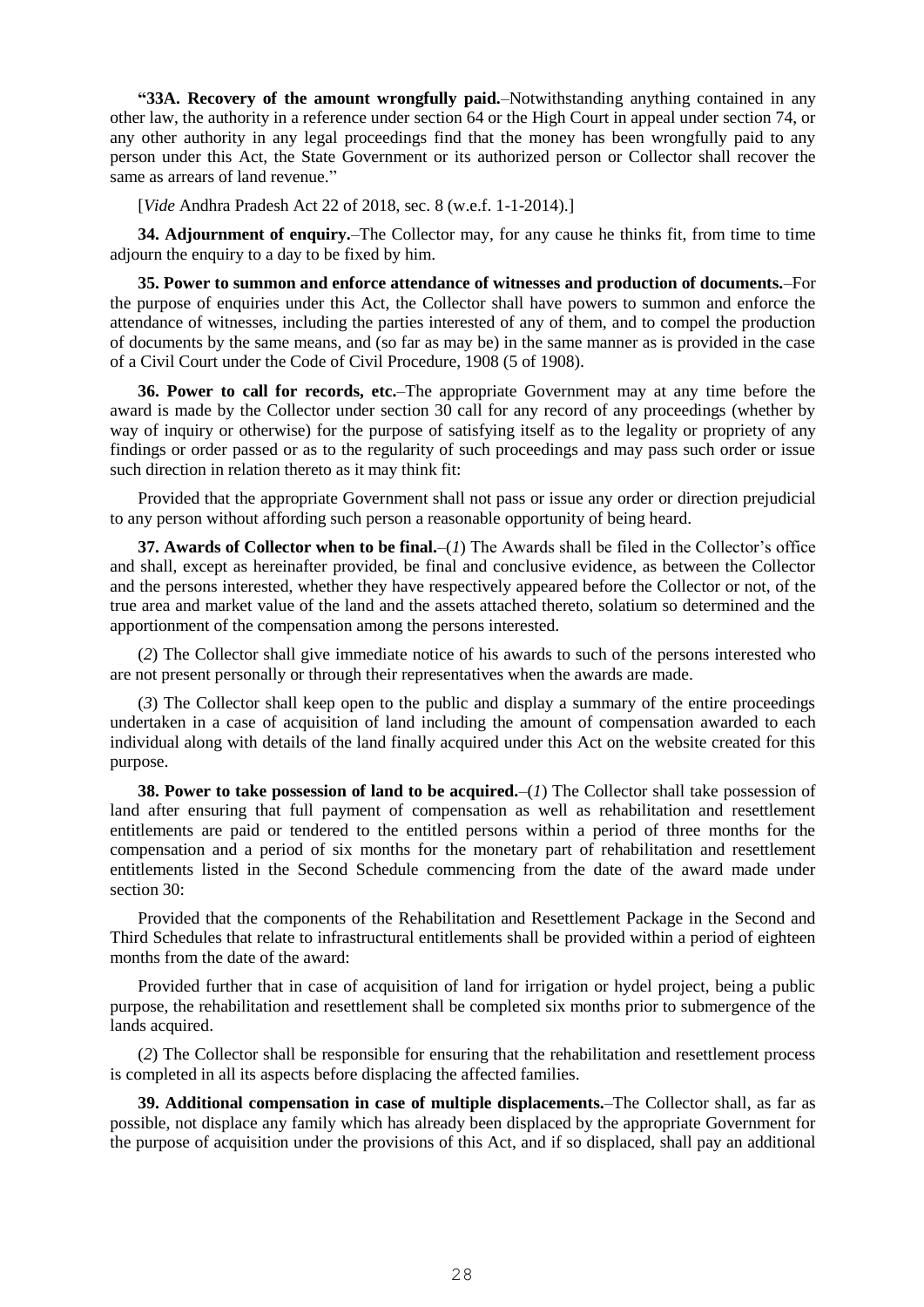compensation equivalent to that of the compensation determined under this Act for the second or successive displacements.

**40. Special powers in case of urgency to acquire land in certain cases.–**(*1*) In cases of urgency, whenever the appropriate Government so directs, the Collector, though no such award has been made, may, on the expiration of thirty days from the publication of the notice mentioned in section 21, take possession of any land needed for a public purpose and such land shall thereupon vest absolutely in the Government, free from all encumbrances.

(*2*) The powers of the appropriate Government under sub-section (*1*) shall be restricted to the minimum area required for the defence of India or national security or for any emergencies arising out of natural calamities or any other emergency with the approval of Parliament:

Provided that the Collector shall not take possession of any building or part of a building under this sub-section without giving to the occupier thereof at least forty-eight hours notice of his intention to do so, or such longer notice as may be reasonably sufficient to enable such occupier to remove his movable property from such building without unnecessary inconvenience.

(*3*) Before taking possession of any land under sub-section (*1*) or sub-section (*2*), the Collector shall tender payment of eighty per cent. of the compensation for such land as estimated by him to the person interested entitled thereto.

(*4*) In the case of any land to which, in the opinion of the appropriate Government, the provisions of sub-section (*1*), sub-section (*2*) or sub-section (*3*) are applicable, the appropriate Government may direct that any or all of the provisions of Chapter II to Chapter VI shall not apply, and, if it does so direct, a declaration may be made under section 19 in respect of the land at any time after the date of the publication of the preliminary notification under sub-section (*1*) of section 11.

(*5*) An additional compensation of seventy-five per cent. of the total compensation as determined under section 27, shall be paid by the Collector in respect of land and property for acquisition of which proceedings have been initiated under sub-section (*1*) of this section:

Provided that no additional compensation will be required to be paid in case the project is one that affects the sovereignty and integrity of India, the security and strategic interests of the State or relations with foreign States.

### **STATE AMENDMENTS**

#### **Maharashtra**

"In section 40 of the principal Act, in sub-section (2), after the words "approval of Parliament", the words "or to comply with the directions given by the Central Government to the State Government" shall be added."

[*Vide* Maharashtra Act 37 of 2018, sec. 7 (w.e.f. 26.4.2018).]

**41. Special provisions for Scheduled Castes and Scheduled Tribes.**–(*1*) As far as possible, no acquisition of land shall be made in the Scheduled Areas.

(*2*) Where such acquisition does take place it shall be done only as a demonstrable last resort.

(*3*) In case of acquisition or alienation of any land in the Scheduled Areas, the prior consent of the concerned Gram Sabha or the Panchayats or the autonomous District Councils, at the appropriate level in Scheduled Areas under the Fifth Schedule to the Constitution, as the case may be, shall be obtained, in all cases of land acquisition in such areas, including acquisition in case of urgency, before issue of a notification under this Act, or any other Central Act or a State Act for the time being in force:

Provided that the consent of the Panchayats or the Autonomous Districts Councils shall be obtained in cases where the Gram Sabha does not exist or has not been constituted.

(*4*) In case of a project involving land acquisition on behalf of a Requiring Body which involves involuntary displacement of the Scheduled Castes or the Scheduled Tribes families, a Development Plan shall be prepared, in such form as may be prescribed, laying down the details of procedure for settling land rights due, but not settled and restoring titles of the Scheduled Tribes as well as the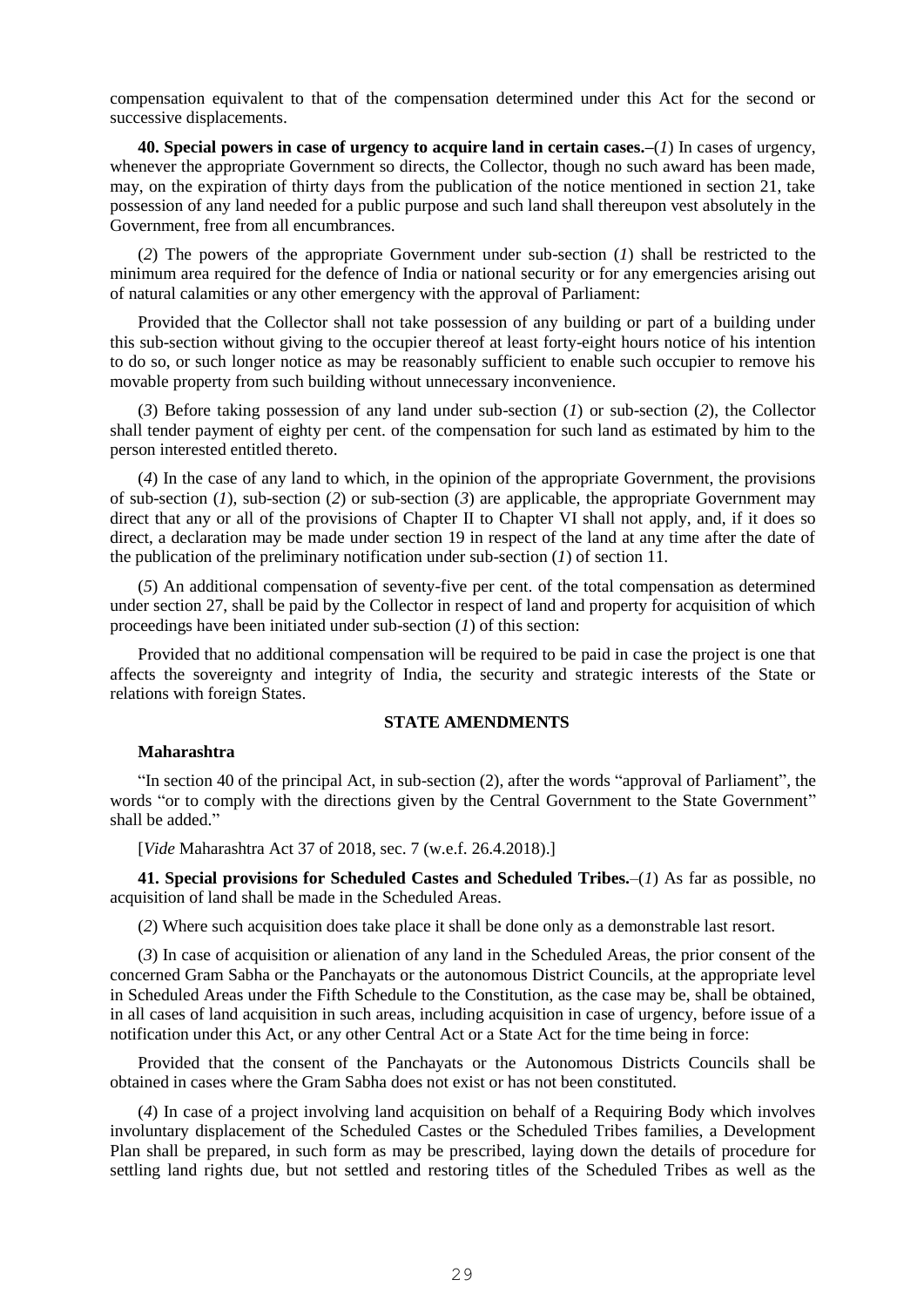Scheduled Castes on the alienated land by undertaking a special drive together with land acquisition.

(*5*) The Development Plan shall also contain a programme for development of alternate fuel, fodder and non-timber forest produce resources on non-forest lands within a period of five years, sufficient to meet the requirements of tribal communities as well as the Scheduled Castes.

(*6*) In case of land being acquired from members of the Scheduled Castes or the Scheduled Tribes, at least one-third of the compensation amount due shall be paid to the affected families initially as first instalment and the rest shall be paid after taking over of the possession of the land.

(*7*) The affected families of the Scheduled Tribes shall be resettled preferably in the same Scheduled Area in a compact block so that they can retain their ethnic, linguistic and cultural identity.

(*8*) The resettlement areas predominantly inhabited by the Scheduled Castes and the Scheduled Tribes shall get land, to such extent as may be decided by the appropriate Government free of cost for community and social gatherings.

(*9*) Any alienation of tribal lands or lands belonging to members of the Scheduled Castes in disregard of the laws and regulations for the time being in force shall be treated as null and void, and in the case of acquisition of such lands, the rehabilitation and resettlement benefits shall be made available to the original tribal land owners or land owners belonging to the Scheduled Castes.

(*10*) The affected Scheduled Tribes, other traditional forest dwellers and the Scheduled Castes having fishing rights in a river or pond or dam in the affected area shall be given fishing rights in the reservoir area of the irrigation or hydel projects.

(*11*) Where the affected families belonging to the Scheduled Castes and the Scheduled Tribes are relocated outside of the district, then, they shall be paid an additional twenty-five per cent. rehabilitation and resettlement benefits to which they are entitled in monetary terms along with a onetime entitlement of fifty thousand rupees.

**42. Reservation and other benefits.**–(*1*) All benefits, including the reservation benefits available to the Scheduled Tribes and the Scheduled Castes in the affected areas shall continue in the resettlement area.

(*2*) Whenever the affected families belonging to the Scheduled Tribes who are residing in the Scheduled Areas referred to in the Fifth Schedule or the tribal areas referred to in the Sixth Schedule to the Constitution are relocated outside those areas, than, all the statutory safeguards, entitlements and benefits being enjoyed by them under this Act shall be extended to the area to which they are resettled regardless of whether the resettlment area is a Scheduled Area referred to in the said Fifth Schedule, or a tribal area referred to in the said Sixth Schedule, or not.

(*3*) Where the community rights have been settled under the provisions of the Scheduled Tribes and Other Traditional Forest Dwellers (Recognition of Forest Rights) Act, 2006 (2 of 2007), the same shall be quantified in monetary amount and be paid to the individual concerned who has been displaced due to the acquisition of land in proportion with his share in such community rights.

## CHAPTER VI

#### PROCEDURE AND MANNER OF REHABILITATION AND RESETTLEMENT

**43. Appointment of Administrator.**–(*1*) Where the appropriate Government is satisfied that there is likely to be involuntary displacement of persons due to acquisition of land, then, the State Government shall, by notification, appoint in respect of that project, an officer not below the rank of Joint Collector or Additional Collector or Deputy Collector or equivalent official of Revenue Department to be the Administrator for Rehabilitation and Resettlement.

(*2*) The Administrator shall, with a view to enable him to function efficiently and to meet the special time-frame, be provided with such powers, duties and responsibilities as may be prescribed by the appropriate Government and provided with office infrastructure and be assisted by such officers and employees who shall be subordinate to him as the appropriate Government may decide.

(*3*) Subject to the superintendence, directions and control of the appropriate Government and the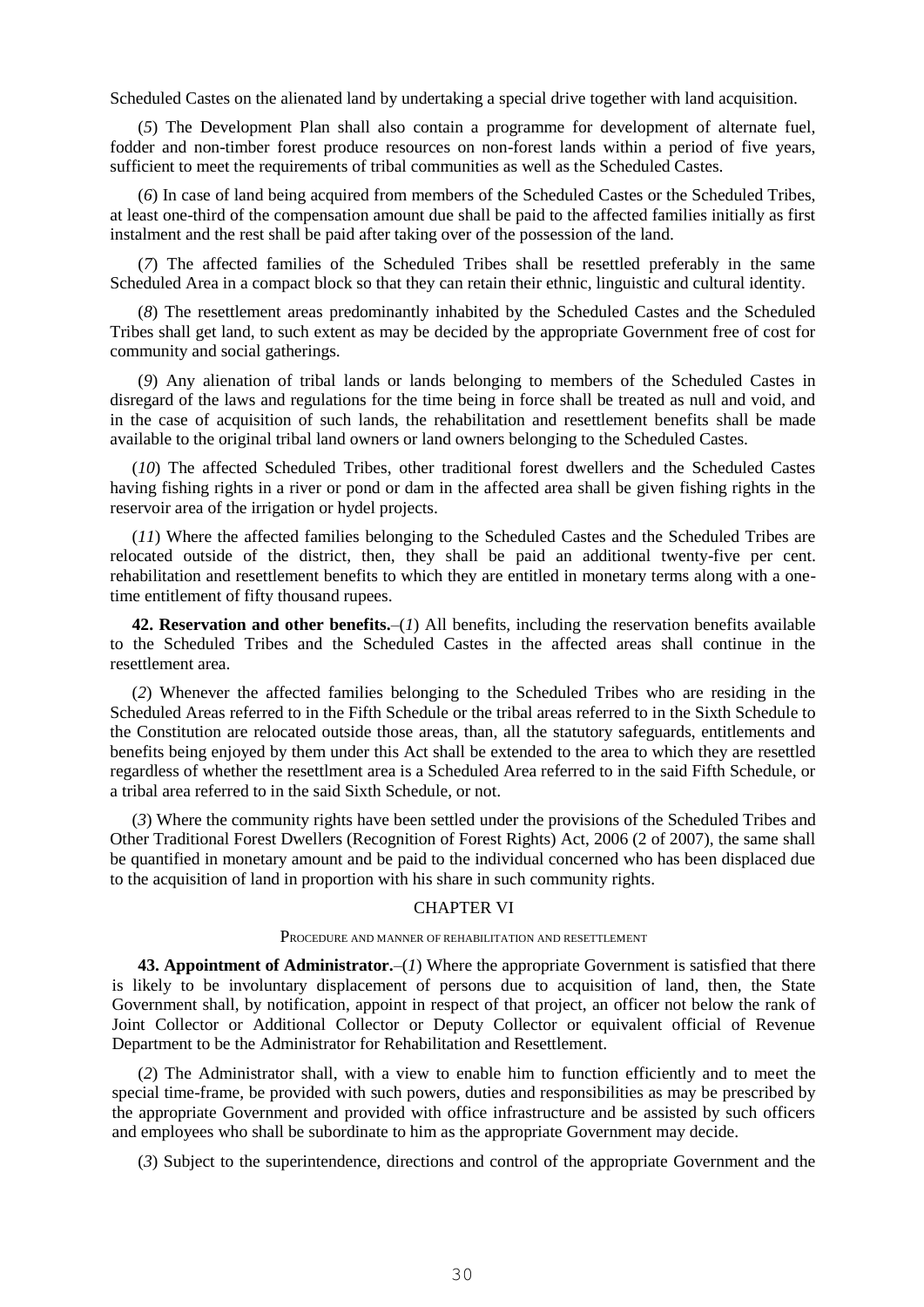Commissioner for Rehabilitation and Resettlement, the formulation, execution and monitoring of the Rehabilitation and Resettlement Scheme shall vest in the Administrator.

**44. Commissioner for rehabilitation and resettlement.**–(*1*) The State Government shall appoint an officer of the rank of Commissioner or Secretary of that Government for rehabilitation and resettlement of affected families under this Act, to be called the Commissioner for Rehabilitation and Resettlement.

(*2*) The Commissioner shall be responsible for supervising the formulation of rehabilitation and resettlement schemes or plans and proper implementation of such schemes or plans.

(*3*) The Commissioner shall be responsible for the post-implementation social audit in consultation with the Gram Sabha in rural areas and municipality in urban areas.

**45. Rehabilitation and resettlement committee at project level.**–*(1)* Where land proposed to be acquired is equal to or more than one hundred acres, the appropriate Government shall constitute a Committee under the chairmanship of the Collector to be called the Rehabilitation and Resettlement Committee, to monitor and review the progress of implementation of the Rehabilitation and Resettlement scheme and to carry out post-implementation social audits in consultation with the Gram Sabha in rural areas and municipality in urban areas.

(*2*) The Rehabilitation and Resettlement Committee shall include, apart from officers of the appropriate Government, the following members, namely:—

(*a*) a representative of women residing in the affected area;

(*b*) a representative each of the Scheduled Castes and the Scheduled Tribes residing in the affected area;

(*c*) a representative of a voluntary organisation working in the area;

*(d)* a representative of a nationalised bank;

(*e*) the Land Acquisition Officer of the project;

(*f*) the Chairpersons of the panchayats or municipalities located in the affected area or their nominees;

(*g*) the Chairperson of the District Planning Committee or his nominee;

(*h*) the Member of Parliament and Member of the Legislative Assembly of the concerned area or their nominees;

(*i*) a representative of the Requiring Body; and

(*j*) Administrator for Rehabilitation and Resettlement as the Member-Convenor.

(*3*) The procedure regulating the discharge of the process given in this section and other matters connected thereto of the Rehabilitation and Resettlement Committee shall be such as may be prescribed by the appropriate Government.

**46. Provisions relating to rehabilitation and resettlement to apply in case of certain persons other than specified persons.**—(*1*) Where any person other than a specified person is purchasing land through private negotiations for an area equal to or more than such limits, as may be notified by the appropriate Government, considering the relevant State specific factors and circumstances, for which the payment of Rehabilitation and Resettlement Costs under this Act is required, he shall file an application with the District Collector notifying him of—

- (*a*) intent to purchase;
- (*b*) purpose for which such purchase is being made;
- (*c*) particulars of lands to be purchased.

(*2*) It shall be the duty of the Collector to refer the matter to the Commissioner for the satisfaction of all relevant provisions under this Act related to rehabilitation and resettlement.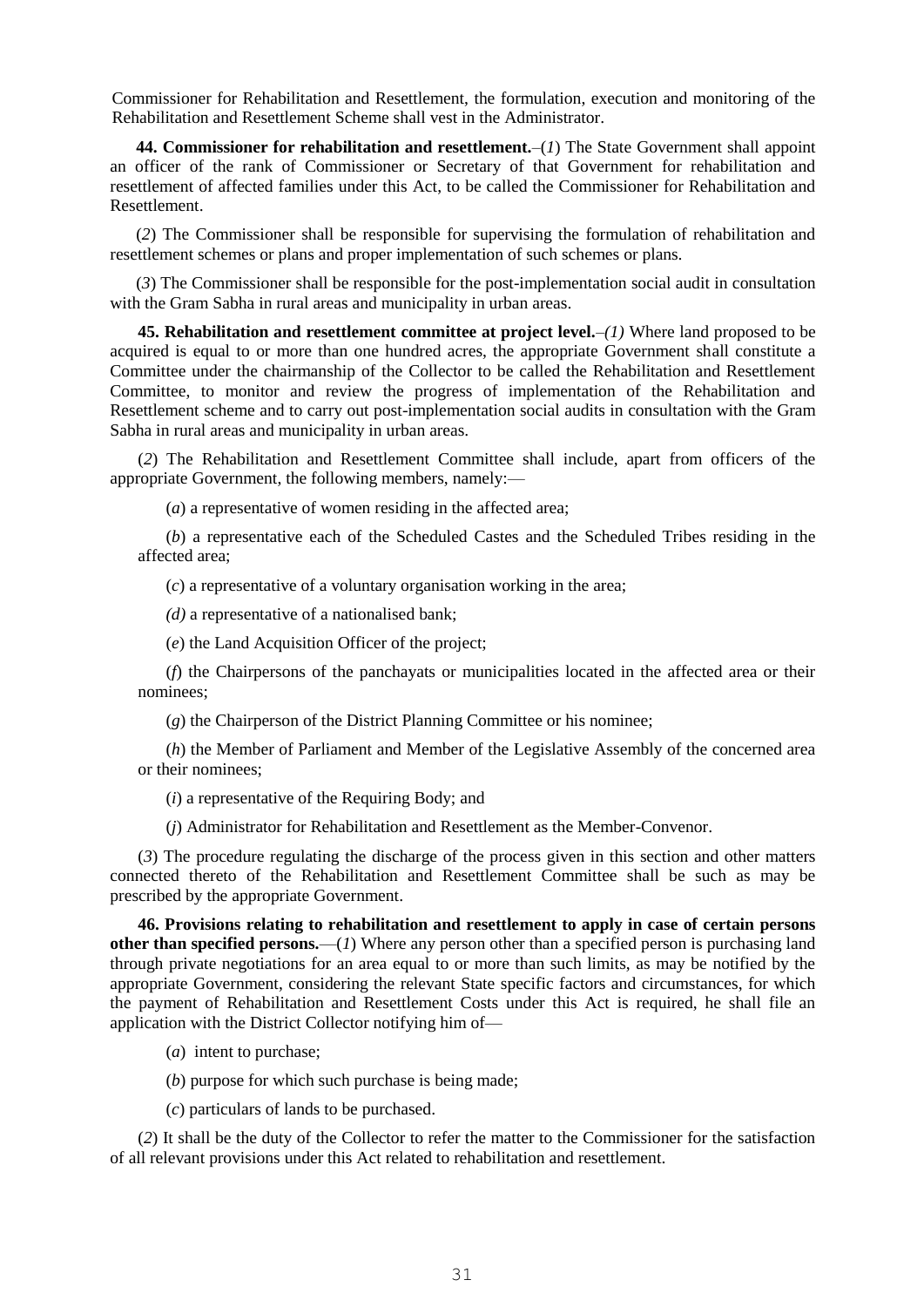(*3*) Based upon the Rehabilitation and Resettlement Scheme approved by the Commissioner as per the provisions of this Act, the Collector shall pass individual awards covering Rehabilitation and Resettlement entitlements as per the provisions of this Act.

(*4*) No land use change shall be permitted if rehabilitation and resettlement is not complied with in full.

(*5*) Any purchase of land by a person other than specified persons without complying with the provisions of Rehabilitation and Resettlement Scheme shall be void *ab initio*:

Provided that the appropriate Government may provide for rehabilitation and resettlement provisions on sale or purchase of land in its State and shall also fix the limits or ceiling for the said purpose.

(*6*) If any land has been purchased through private negotiations by a person on or after the 5th day of September, 2011, which is more than such limits referred to in sub-section (*1*) and, if the same land is acquired within three years from the date of commencement of this Act, then, forty per cent. of the compensation paid for such land acquired shall be shared with the original land owners.

*Explanation*.—For the purpose of this section, the expression—

(*a*) "original land owner" refers to the owner of the land as on the 5th day of September, 2011;

(*b*) "specified persons" includes any person other than—

(*i*) appropriate Government;

(*ii*) Government company;

(*iii*) association of persons or trust or society as registered under the Societies Registration Act, 1860 (21 of 1860), wholly or partially aided by the appropriate Government or controlled by the appropriate Government.

#### **STATE AMENDMENTS**

### **Andhra Pradesh**

[In the principal Act, in section 46, in sub-section (6), in the Explanation, in clause (b), the words "any person other than", shall be omitted.]

[*Vide* Andhra Pradesh Act 22 of 2018, sec. 9 (w.e.f. 1-1-2014).]

### **Maharashtra**

"In section 46 of the principal Act, in sub-section (*6*), in the Explanation, in clause (*b*), sub-clauses (*i*) and (*ii*) shall be deleted."

[*Vide* Maharashtra Act 37 of 2018, sec. 8 (w.e.f. 26.4.2018).]

### **Haryana**

"In clause (*b*) of Explanation to section 46 of the principal Act, the words "any person other than" shall be omitted."

[*Vide* Haryana Act 21 of 2018, sec. 3 (w.e.f. 9.5.2018).]

**47. Quantification and deposit of rehabilitation and resettlement amount.**–Where the Collector is of the view that the obligations of the Requiring Body with regard to rehabilitation and resettlement can be quantified into monetary amount, he shall allow the payment of such amount into an account in complete satisfaction of such obligations, which shall be administered by the Administrator appointed under section 43, under the supervision of the Collector.

### CHAPTER VII

### NATIONAL MONITORING COMMITTEE FOR REHABILITATION AND RESETTLEMENT

**48. Establishment of National Monitoring Committee for rehabilitation and resettlement.**–(*1*) The Central Government may, whenever necessary, for national or inter-State projects, constitute a National Monitoring Committee for reviewing and monitoring the implementation of rehabilitation and resettlement schemes or plans under this Act.

(*2*) The Committee may, besides having representation of the concerned Ministries and Departments of the Central and State Governments, associate with it eminent experts from the relevant fields.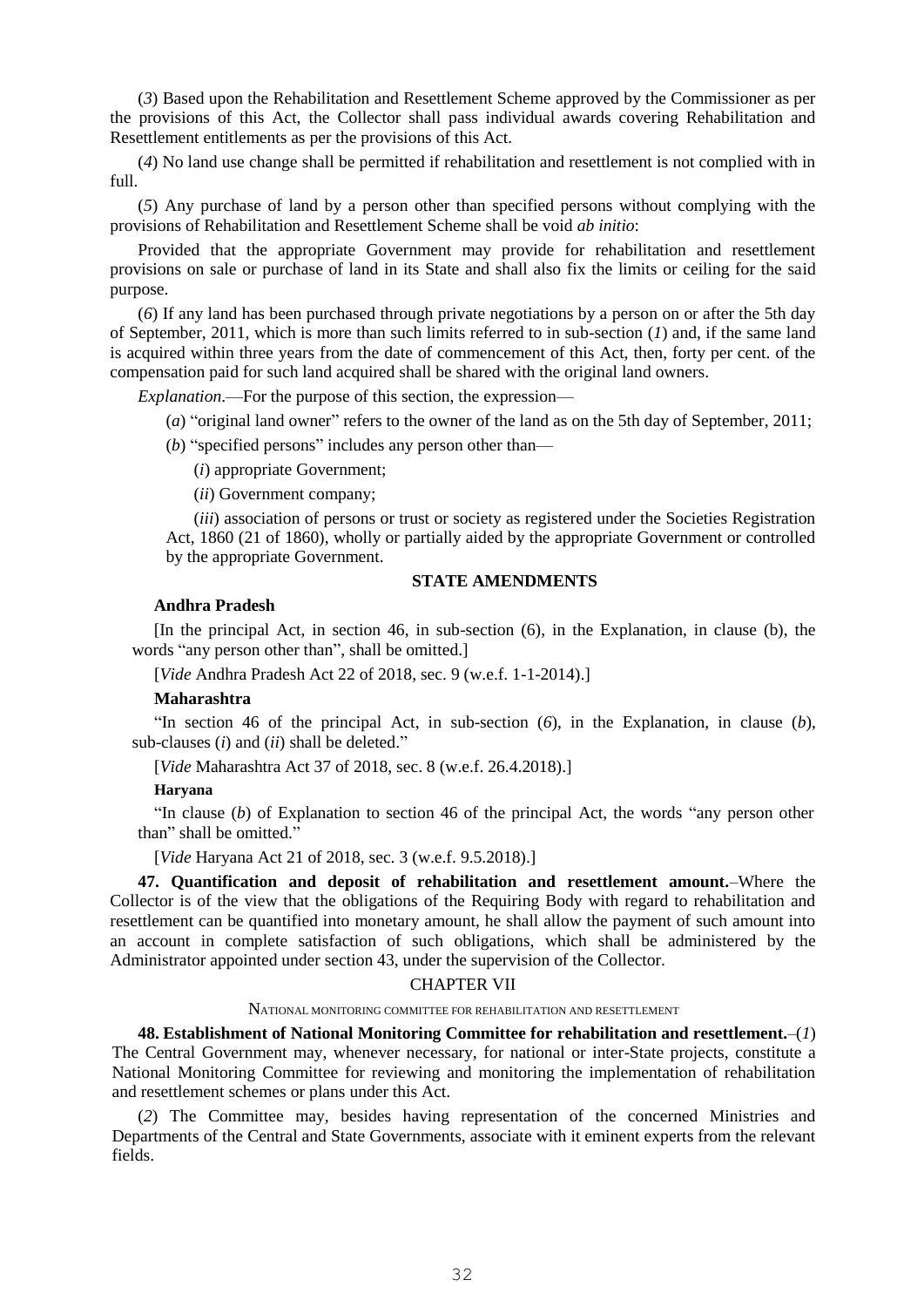(*3*) The procedures to be followed by the Committee and the allowances payable to the experts shall be such as may be prescribed.

(*4*) The Central Government shall provide officers and other employees to the Committee necessary for its efficient functioning.

**49. Reporting requirements.**–The States and Union territories shall provide all the relevant information on the matters covered under this Act, to the National Monitoring Committee in a regular and timely manner, and also as and when required.

**50. Establishment of State Monitoring Committee for rehabilitation and resettlement.***–*(*1*) The State Government shall constitute a State Monitoring Committee for reviewing and monitoring the implementation of rehabilitation and resettlement schemes or plans under this Act.

(*2*) The Committee may, besides having representatives of the concerned Ministries and Departments of the State Government, associate with it eminent experts from the relevant fields.

(*3*) The procedures to be followed by the Committee and the allowances payable to the experts shall be such as may be prescribed by the State.

(*4*) The State Government shall provide such officers and other employees to the Committee as may be necessary for its efficient functioning.

### CHAPTER VIII

ESTABLISHMENT OF LAND ACQUISITION, REHABILITATION AND RESETTLEMENT AUTHORITY

**51. Establishment of Land Acquisition, Rehabilitation and Resettlement Authority.**–(*1*) The appropriate Government shall, for the purpose of providing speedy disposal of disputes relating to land acquisition, compensation, rehabilitation and resettlement, establish, by notification, one or more Authorities to be known as "the Land Acquisition, Rehabilitation and Resettlement Authority" to exercise jurisdiction, powers and authority conferred on it by or under this Act.

(*2*) The appropriate Government shall also specify in the notification referred to in sub-section (*1*) the areas within which the Authority may exercise jurisdiction for entertaining and deciding the references made to it under section 64 or applications made by the applicant under second proviso to sub-section (*1*) of section 64.

**52. Composition of Authority.**–(*1*) The Authority shall consist of one person only (hereinafter referred to as the Presiding Officer) to be appointed, by notification, by the appropriate Government.

(*2*) Notwithstanding anything contained in sub-section (*1*), the appropriate Government may authorise the Presiding Officer of one Authority to discharge also the functions of the Presiding Officer of another Authority.

**53. Qualifications for appointment as Presiding Officer.**–(*1*) A person shall not be qualified for appointment as the Presiding Officer of an Authority unless,—

(*a*) he is or has been a District Judge; or

(*b*) he is a qualified legal practitioner for not less than seven years.

(*2*) A Presiding Officer shall be appointed by the appropriate Government in consultation with the Chief Justice of a High Court in whose jurisdiction the Authority is proposed to be established.

**54. Terms of office of Presiding Officer.**–The Presiding Officer of an Authority shall hold office for a term of three years from the date on which he enters upon his office or until he attains the age of sixty-five years, whichever is earlier.

**55. Staff of Authority.**–(*1*) The appropriate Government shall provide the Authority with a Registrar and such other officers and employees as that Government may think fit.

(*2*) The Registrar and other officers and employees of an Authority shall discharge their functions under the general superintendence of the Presiding Officer.

(*3*) The salaries and allowances and other conditions of service of the Registrar and other officers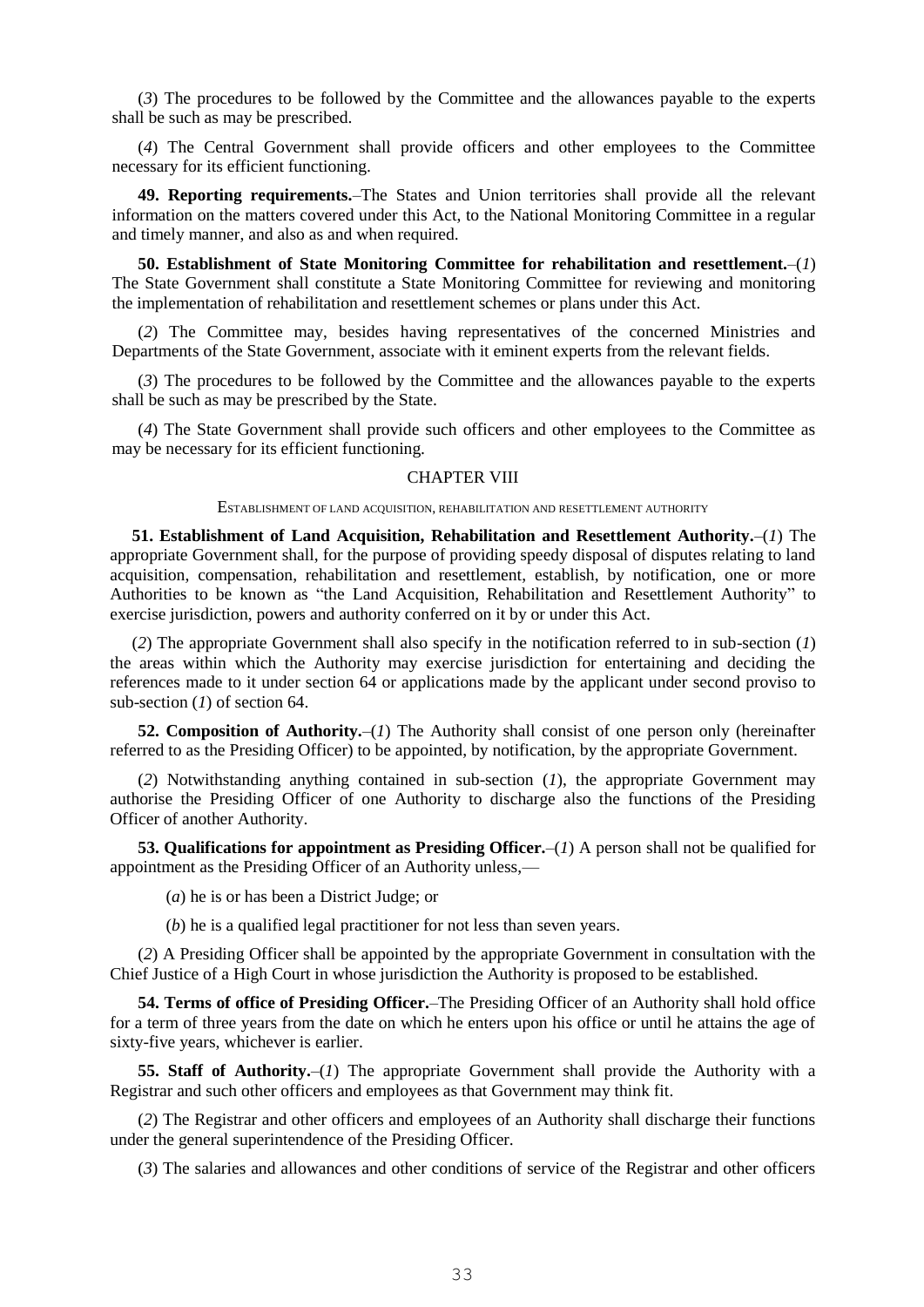and employees of an Authority shall be such as may be prescribed.

**56. Salary and allowances and other terms and conditions of service of Presiding Officers.**– The salary and allowances payable to and the other terms and conditions of service (including pension, gratuity and other retirement benefits) of the Presiding Officer of an Authority, shall be such as may be prescribed:

Provided that neither the salary and allowances nor the other terms and conditions of service of the said Presiding Officers shall be varied to their disadvantage after appointment.

**57. Filling up of vacancies.**–If, for any reason other than temporary absence, any vacancy occurs in the office of the Presiding Officer of an Authority then the appropriate Government shall appoint another person in accordance with the provisions of this Act to fill the vacancy and the proceedings may be continued before the Authority from the stage at which the vacancy is filled.

**58. Resignation and removal.**–(*1*) The Presiding Officer of an Authority may, by notice in writing under his hand addressed to the appropriate Government, resign his office:

Provided that the Presiding Officer shall, unless he is permitted by the appropriate Government to relinquish his office sooner, continue to hold office until the expiry of three months from the date of receipt of such notice or until a person duly appointed as his successor enters upon his office or until the expiry of his term of office, whichever is earlier.

(*2*) The Presiding Officer of an Authority shall not be removed from his office except by an order made by the appropriate Government on the ground of proven misbehaviour or incapacity after inquiry in the case of the Presiding Officer of an Authority made by a Judge of a High Court in which the Presiding Officer concerned has been informed of the charges against him and given a reasonable opportunity of being heard in respect of these charges.

(*3*) The appropriate Government may, by rules, regulate the procedure for the investigation of misbehaviour or incapacity of the aforesaid Presiding Officer.

**59. Orders constituting Authority to be final and not to invalidate its proceedings.**–No order of the appropriate Government appointing any person as the Presiding Officer of an Authority shall be called in question in any manner, and no act or proceeding before an Authority shall be called in question in any manner on the ground merely of any defect in the constitution of an Authority.

**60. Powers of Authority and procedure before it.**–(*1*) The Authority shall, for the purposes of its functions under this Act, shall have the same powers as are vested in a civil court under the Code of Civil Procedure, 1908 (5 of 1908) in respect of the following matters, namely:—

(*a*) summoning and enforcing the attendance of any person and examining him on oath;

(*b*) discovery and production of any document or other material object producible as evidence;

- (*c*) receiving evidence on affidavits;
- (*d*) requisitioning of any public record;
- (*e*) issuing commission for the examination of witnesses;
- (*f*) reviewing its decisions, directions and orders;
- (*g*) any other matter which may be prescribed.

(*2*) The Authority shall have original jurisdiction to adjudicate upon every reference made to it under section 64.

(*3*) The Authority shall not be bound by the procedure laid down in the Code of Civil Procedure, 1908 (5 of 1908) but shall be guided by the principles of natural justice and subject to the other provisions of this Act and of any rules made thereunder, the Authority shall have the power to regulate its own procedure.

(*4*) The Authority shall, after receiving reference under section 64 and after giving notice of such reference to all the parties concerned and after affording opportunity of hearing to all parties, dispose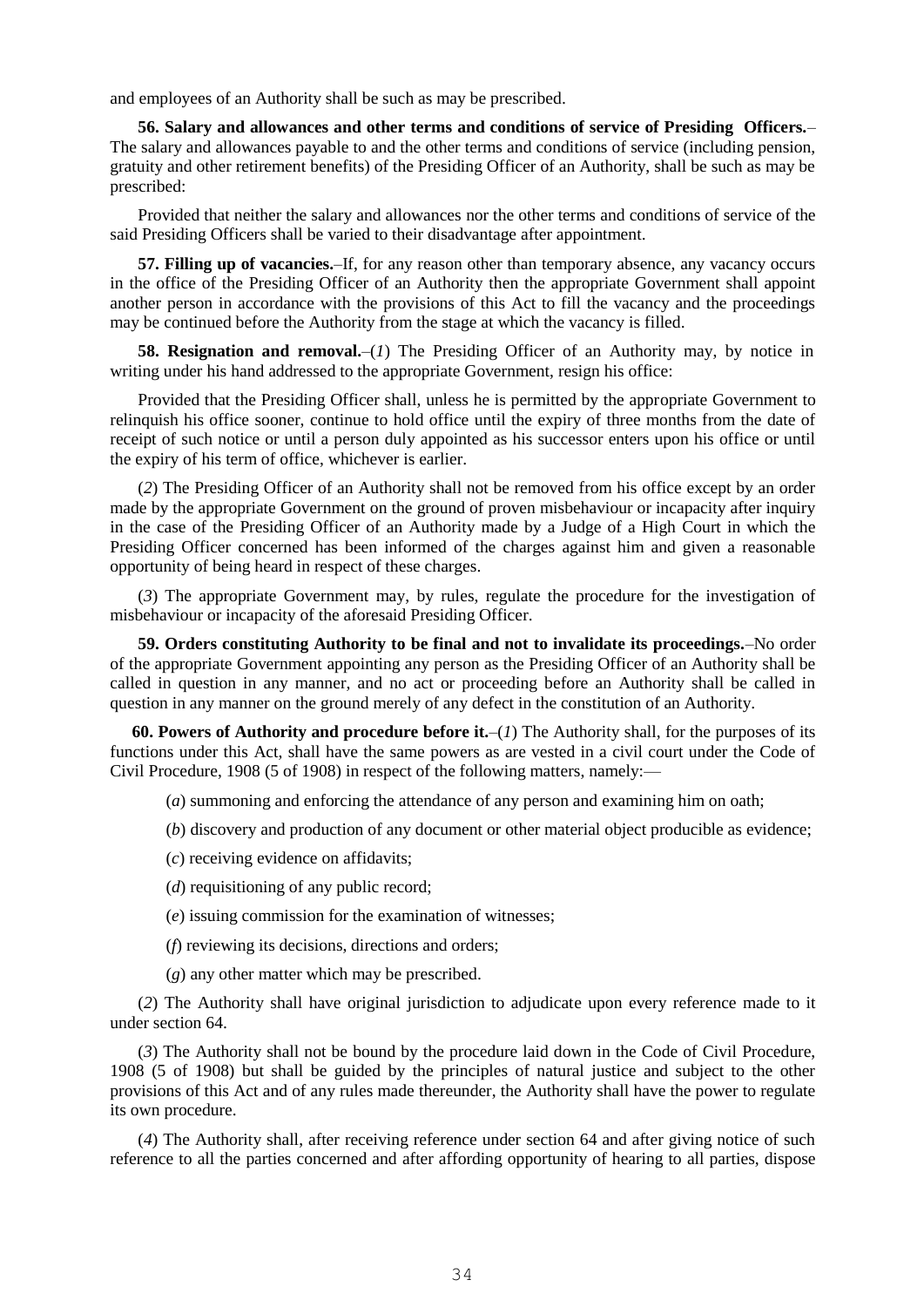of such reference within a period of six months from the date of receipt of such reference and make an award accordingly.

(*5*) The Authority shall arrange to deliver copies of the award to the parties concerned within a period of fifteen days from the date of such award.

**61. Proceedings before Authority to be judicial proceedings.**–All proceedings before the Authority shall be deemed to be judicial proceedings within the meaning of sections 193 and 228 of the Indian Penal Code (45 of 1860) and the Authority shall be deemed to be a civil court for the purposes of sections 345 and 346 of the Code of Criminal Procedure, 1973 (2 of 1974).

**62. Members and officers of Authority to be public servants.**–The Member and officers of the Authority shall be deemed to be public servants within the meaning of section 21 of the Indian Penal Code (45 of 1860).

**63. Jurisdiction of civil courts barred.–**No civil court (other than High Court under article 226 or article 227 of the Constitution or the Supreme Court) shall have jurisdiction to entertain any dispute relating to land acquisition in respect of which the Collector or the Authority is empowered by or under this Act, and no injunction shall be granted by any court in respect of any such matter.

**64. Reference to Authority.**–(*1*) Any person interested who has not accepted the award may, by written application to the Collector, require that the matter be referred by the Collector for the determination of the Authority, as the case may be, whether his objection be to the measurement of the land, the amount of the compensation, the person to whom it is payable, the rights of Rehabilitation and Resettlement under Chapters V and VI or the apportionment of the compensation among the persons interested:

Provided that the Collector shall, within a period of thirty days from the date of receipt of application, make a reference to the appropriate Authority:

Provided further that where the Collector fails to make such reference within the period so specified, the applicant may apply to the Authority, as the case may be, requesting it to direct the Collector to make the reference to it within a period of thirty days.

(*2*) The application shall state the grounds on which objection to the award is taken:

Provided that every such application shall be made—

(*a*) person making it was present or represented before the Collector at the time when he made his award, within six weeks from the date of the Collector's award;

(*b*) in other cases, within six weeks of the receipt of the notice from the Collector under section 21, or within six months from the date of the Collector's award, whichever period shall first expire:

Provided further that the Collector may entertain an application after the expiry of the said period, within a further period of one year, if he is satisfied that there was sufficient cause for not filing it within the period specified in the first proviso.

**65. Collector's statement to Authority.**–(*1*) In making the reference, the Collector shall state for the information of the Authority, in writing under his hand—

(*a*) the situation and extent of the land, with particulars of any trees, buildings or standing crops thereon;

(*b*) the names of the persons whom he has reason to think interested in such land;

(*c*) the amount awarded for damages and paid or tendered under section 13, and the amount of compensation awarded under the provisions of this Act;

(*d*) the amount paid or deposited under any other provisions of this Act; and

(*e*) if the objection be to the amount of the compensation, the grounds on which the amount of compensation was determined.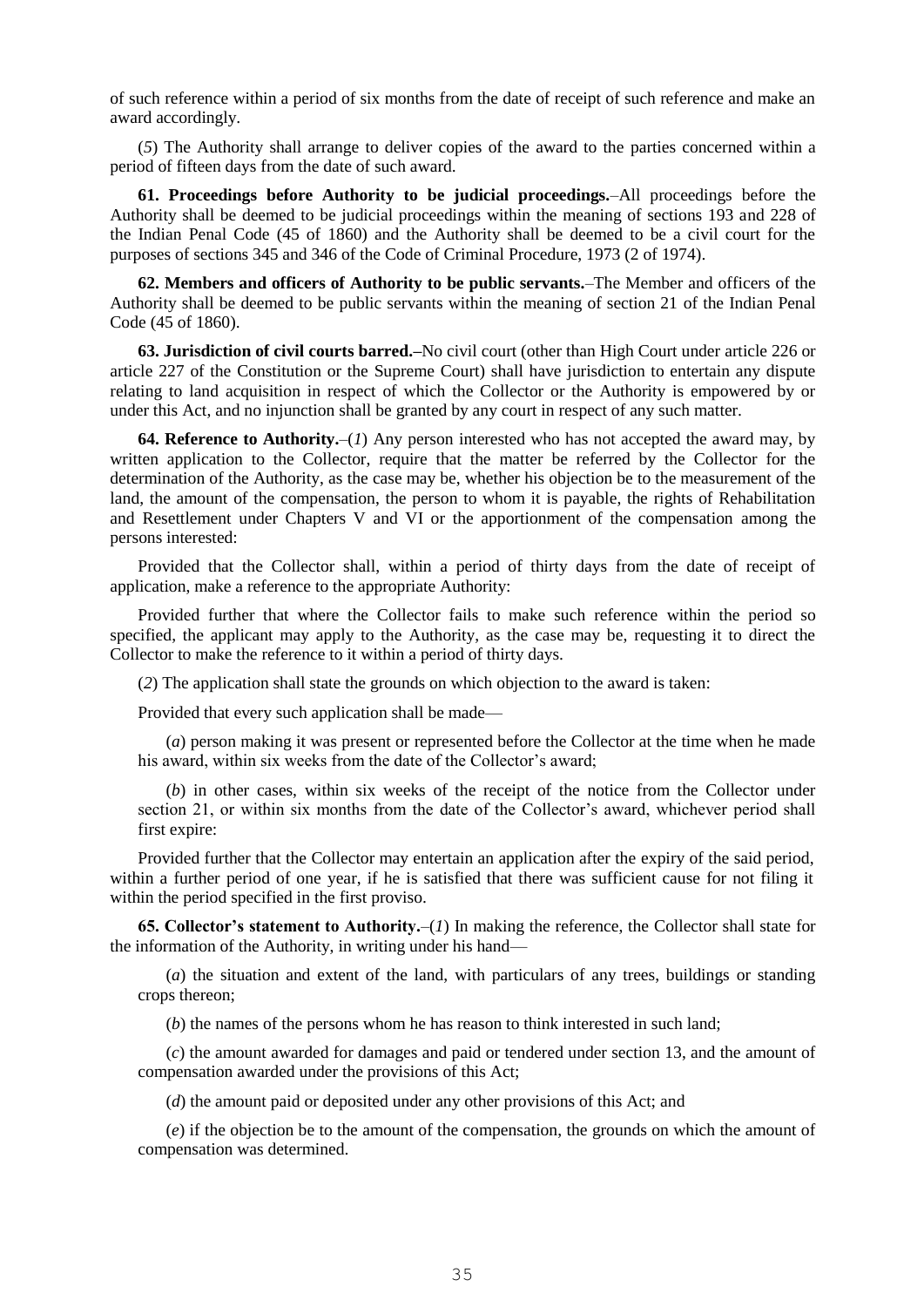(*2*) The statement under sub-section (*1*) shall be attached a schedule giving the particulars of the notices served upon, and of the statements in writing made or delivered by the persons interested respectively.

**66. Service of notice by Authority.**–The Authority shall thereupon cause a notice specifying the day on which the Authority will proceed to determine the objection, and directing their appearance before the Authority on that day, to be served on the following persons, namely:—

(*a*) the applicant;

(*b*) all persons interested in the objection, except such (if any) of them as have consented without protest to receive payment of the compensation awarded; and

(*c*) if the objection is in regard to the area of the land or to the amount of the compensation, the Collector.

**67. Restriction on scope of proceedings.**–The scope of the enquiry in every such proceeding shall be restricted to a consideration of the interest of the persons affected by the objection.

**68. Proceeding to be in public.**–Every such proceeding shall take place in public, and all persons entitled to practice in any Civil Court in the State shall be entitled to appear, plead and act (as the case may be) in such proceeding.

**69. Determination of award by authority.**–(*1*) In determining the amount of compensation to be awarded for land acquired including the Rehabilitation and Resettlement entitlements, the Authority shall take into consideration whether the Collector has followed the parameters set out under section 26 to section 30 and the provisions under Chapter V of this Act.

(*2*) In addition to the market value of the land, as above provided, the Authority shall in every case award an amount calculated at the rate of twelve per cent. per annum on such market value for the period commencing on and from the date of the publication of the preliminary notification under section 11 in respect of such land to the date of the award of the Collector or the date of taking possession of the land, whichever is earlier.

*Explanation*.—In computing the period referred to in this sub-section, any period or periods during which the proceedings for the acquisition of the land were held up on account of any stay or injunction by the order of any Court shall be excluded.

(*3*) In addition to the market value of the land as above provided, the Authority shall in every case award a solatium of one hundred per cent. over the total compensation amount.

**70. Form of award.**–(*1*) Every award under this Chapter shall be in writing signed by the Presiding Officer of the Authority, and shall specify the amount awarded under clause first of section 28, and also the amounts (if any) respectively awarded under each of the other clauses of the same subsection, together with the grounds of awarding each of the said amounts.

(*2*) Every such award shall be deemed to be a decree and the statement of the grounds of every such award a judgment within the meaning of clause (*2*), and clause (*9*) of respectively, of section 2 of the Code of Civil Procedure, 1908 (5 of 1908).

**71. Costs.–**(*1*) Every such award shall also state the amount of costs incurred in the proceeding under this Chapter, and by what persons and in what proportions they are to be paid.

(*2*) When the award of the Collector is not upheld, the cost shall ordinarily be paid by the Collector, unless the Authority concerned is of the opinion that the claim of the applicant was so extravagant or that he was so negligent in putting his case before the Collector that some deduction from his costs should be made or that he should pay a part of the Collector's costs.

**72. Collector may be directed to pay interest on excess compensation.**–If the sum, which in the opinion of the Authority concerned, the Collector ought to have awarded as compensation is in excess of the sum which the Collector did award as compensation, the award of the Authority concerned may direct that the Collector shall pay interest on such excess at the rate of nine per cent. per annum from the date on which he took possession of the land to the date of payment of such excess into Authority: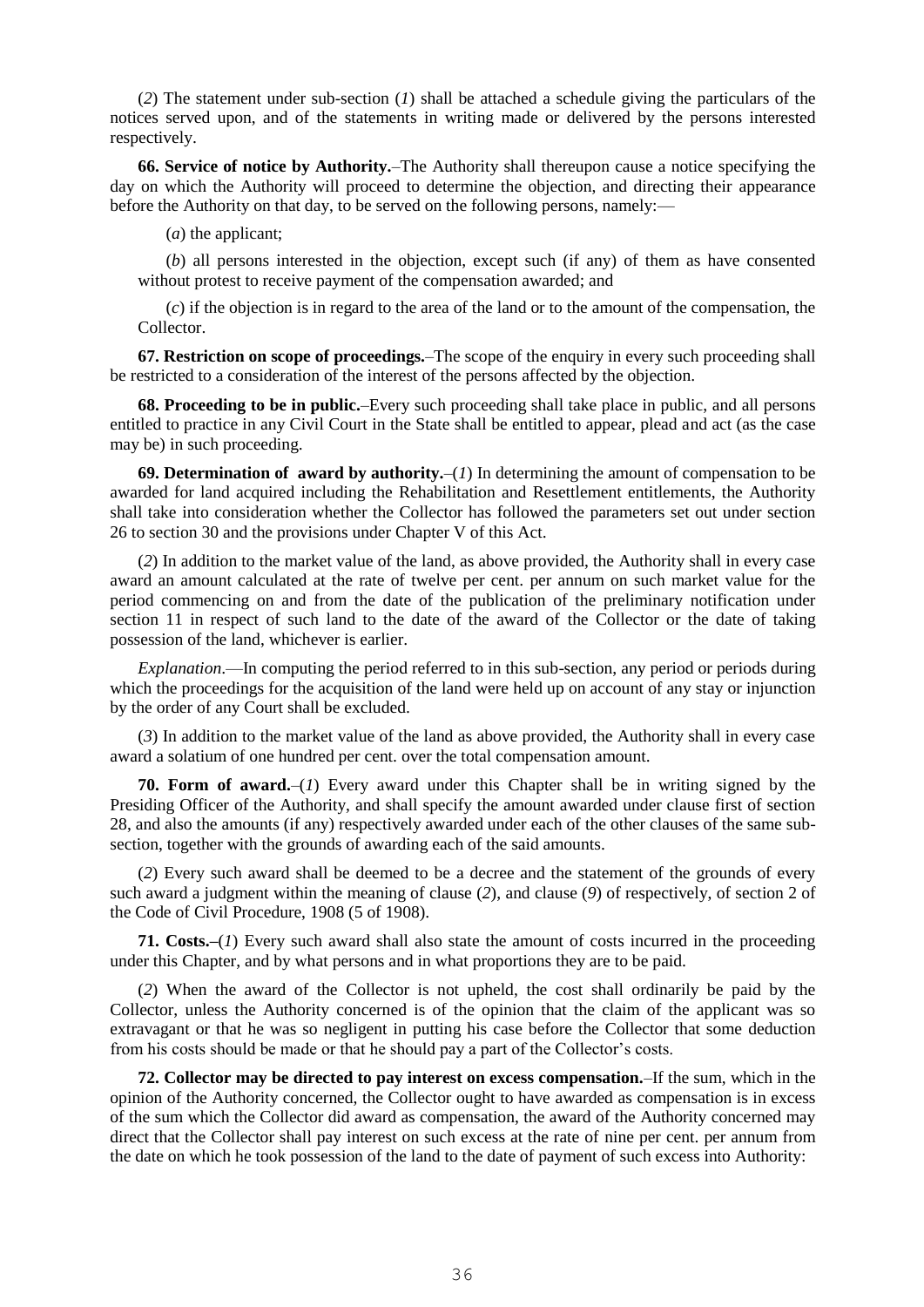Provided that the award of the Authority concerned may also direct that where such excess or any part thereof is paid to the Authority after the date or expiry of a period of one year from the date on which possession is taken, interest at the rate of fifteen per cent. per annum shall be payable from the date of expiry of the said period of one year on the amount of such excess or part thereof which has not been paid into Authority before the date of such expiry.

**73. Re-determination of amount of compensation on the basis of the award of the Authority.**– (*1*) Where in an award under this Chapter, the Authority concerned allows to the applicant any amount of compensation in excess of the amount awarded by the Collector under section 23, the persons interested in all the other land covered by the same preliminary notification under section 11, and who are also aggrieved by the award of the Collector may, notwithstanding that they had not made an application to the Collector, by written application to the Collector within three months from the date of the award of the Authority concerned require that the amount of compensation payable to them may be re-determined on the basis of the amount of compensation awarded by the Authority:

Provided that in computing the period of three months within which an application to the Collector shall be made under this sub-section, the day on which the award was pronounced and the time requisite for obtaining a copy of the award shall be excluded.

(*2*) The Collector shall, on receipt of an application under sub-section (*1*), conduct an inquiry after giving notice to all the persons interested and giving them a reasonable opportunity of being heard, and make an award determining the amount of compensation payable to the applicants.

(*3*) Any person who has not accepted the award under sub-section (*2*) may, by written application to the Collector, require that the matter be referred by the Collector for the determination of the Authority concerned.

**74. Appeal to High Court.**–(*1*) The Requiring Body or any person aggrieved by the Award passed by an Authority under section 69 may file an appeal to the High Court within sixty days from the date of Award:

Provided that the High Court may, if it is satisfied that the appellant was prevented by sufficient cause from filing the appeal within the said period, allow it to be filed within a further period not exceeding sixty days.

(*2*) Every appeal referred to under sub-section (*1*) shall be heard as expeditiously as possible and endeavour shall be made to dispose of such appeal within six months from the date on which the appeal is presented to the High Court.

*Explanation*.—For the purposes of this section, "High Court" means the High Court within the jurisdiction of which the land acquired or proposed to be acquired is situated.

### CHAPTER IX

#### APPORTIONMENT OF COMPENSATION

**75. Particulars of apportionment to be specified.**–When there are several persons interested, if such persons agree in the apportionment of the compensation, the particulars of such apportionment shall be specified in the award, and as between such persons the award shall be conclusive evidence of the correctness of the apportionment.

**76. Dispute as to apportionment.**–When the amount of compensation has been settled, if any dispute arises as to the apportionment of the same or any part thereof, or as to the persons to whom the same or any part thereof is payable, the Collector may refer such disputes to the Authority.

### CHAPTER X

#### PAYMENT

**77. Payment of compensation or deposit of same in Authority.***–*(*1*) On making an award under section 30, the Collector shall tender payment of the compensation awarded by him to the persons interested entitled thereto according to the award and shall pay it to them by depositing the amount in their bank accounts unless prevented by someone or more of the contingencies mentioned in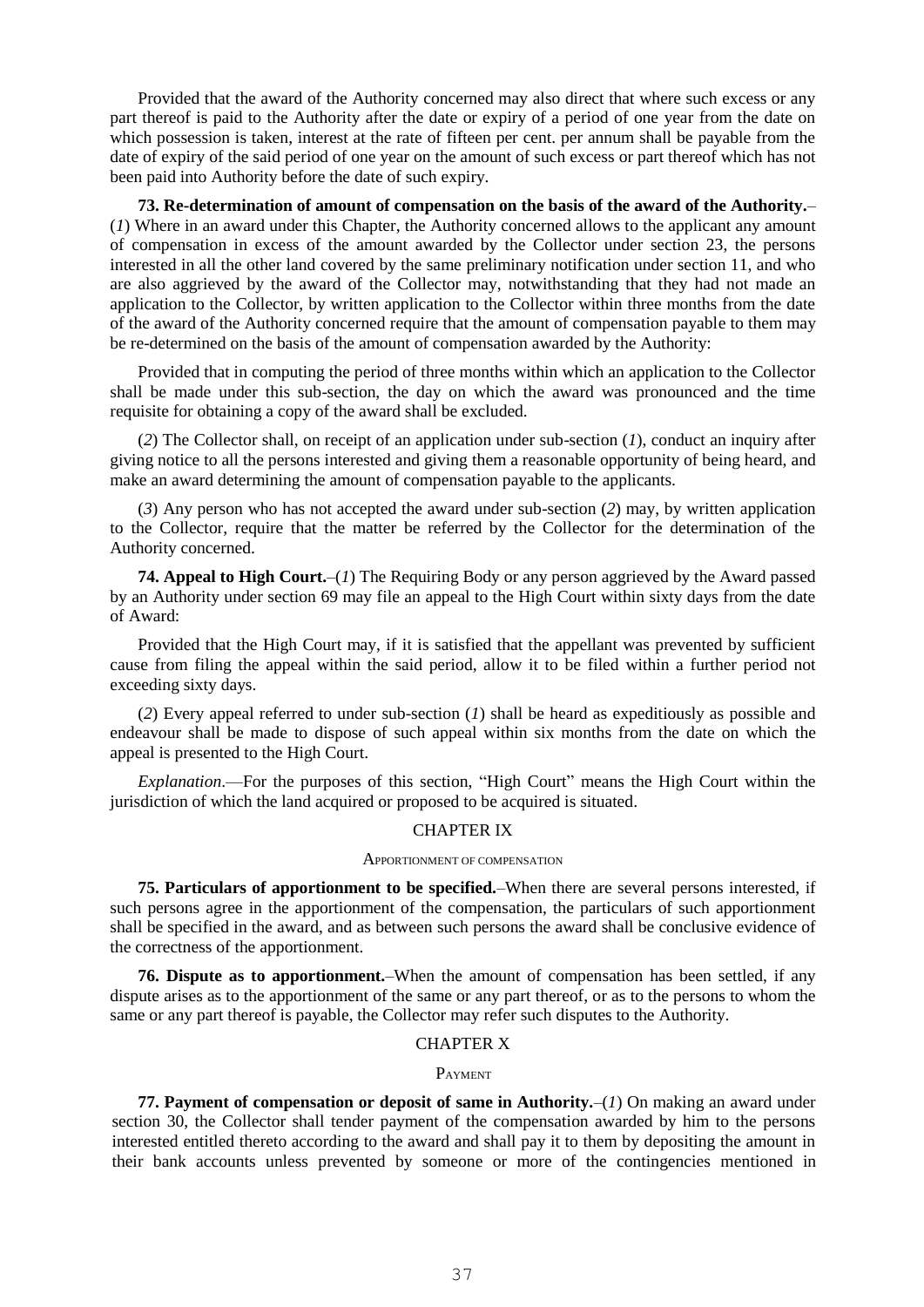sub-section (*2*).

(*2*) If the person entitled to compensation shall not consent to receive it, or if there be no person competent to alienate the land, or if there be any dispute as to the title to receive the compensation or as to the apportionment of it, the Collector shall deposit the amount of the compensation in the Authority to which a reference under section 64 would be submitted:

Provided that any person admitted to be interested may receive such payment under protest as to the sufficiency of the amount:

Provided further that no person who has received the amount otherwise than under protest shall be entitled to make any application under sub-section (*1*) of section 64:

Provided also that nothing herein contained shall affect the liability of any person, who may receive the whole or any part of any compensation awarded under this Act, to pay the same to the person lawfully entitled thereto.

**78. Investment of money deposited in respect of lands belonging to person incompetent to alienate.**–(*1*) If any money is deposited in the Authority concerned under sub-section (*2*) of section 77 and it appears that the land in respect whereof the same was awarded belonged to any person who had no power to alienate the same, the Authority concerned shall—

(*a*) order the money to be invested in the purchase of other lands to be held under the like title and conditions of ownership as the land in respect of which such money shall have been deposited was held; or

(*b*) if such purchase cannot be effected forthwith, then in such Government of other approved securities as the Authority concerned shall think fit,

and shall direct the payment of the interest or other proceeds arising from such investment to the person or persons who would for the time being have been entitled to the possession of the said land, and such moneys shall remain so deposited and invested until the same be applied—

(*i*) in the purchase of such other lands as aforesaid; or

(*ii*) in payment to any person or persons becoming absolutely entitled thereto.

(*2*) In all cases of money deposited to which this section applies the Authority concerned shall order the costs of the following matters, including therein all reasonable charge and expenses incident thereon, to be paid by the Collector, namely:—

(*a*) the costs of such investments as aforesaid;

(*b*) the costs of the orders for the payment of the interest or other proceeds of the securities upon which such moneys are for the time being invested, and for the payment out of the Authority concerned of the principal of such moneys, and of all proceedings relating thereto, except such as may be occasioned by litigation between adverse claimants.

**79. Investment of money deposited in other cases.**–When any money shall have been deposited in the Authority concerned under this Act for any cause other than the causes mentioned in section 78, the Authority may, on the application of any party interested or claiming an interest in such money, order the same to be invested in such Government or other approved securities as it may think proper, and paid in such manner as it may consider will give the parties interested therein the same benefit from it as they might have had from the land in respect whereof such money shall have been deposited or as near thereto as may be.

**80. Payment of interest.**–When the amount of such compensation is not paid or deposited on or before taking possession of the land, the Collector shall pay the amount awarded with interest thereon at the rate of nine per cent. per annum from the time of so taking possession until it shall have been so paid or deposited:

Provided that if such compensation or any part thereof is not paid or deposited within a period of one year from the date on which possession is taken, interest at the rate of fifteen per cent. per annum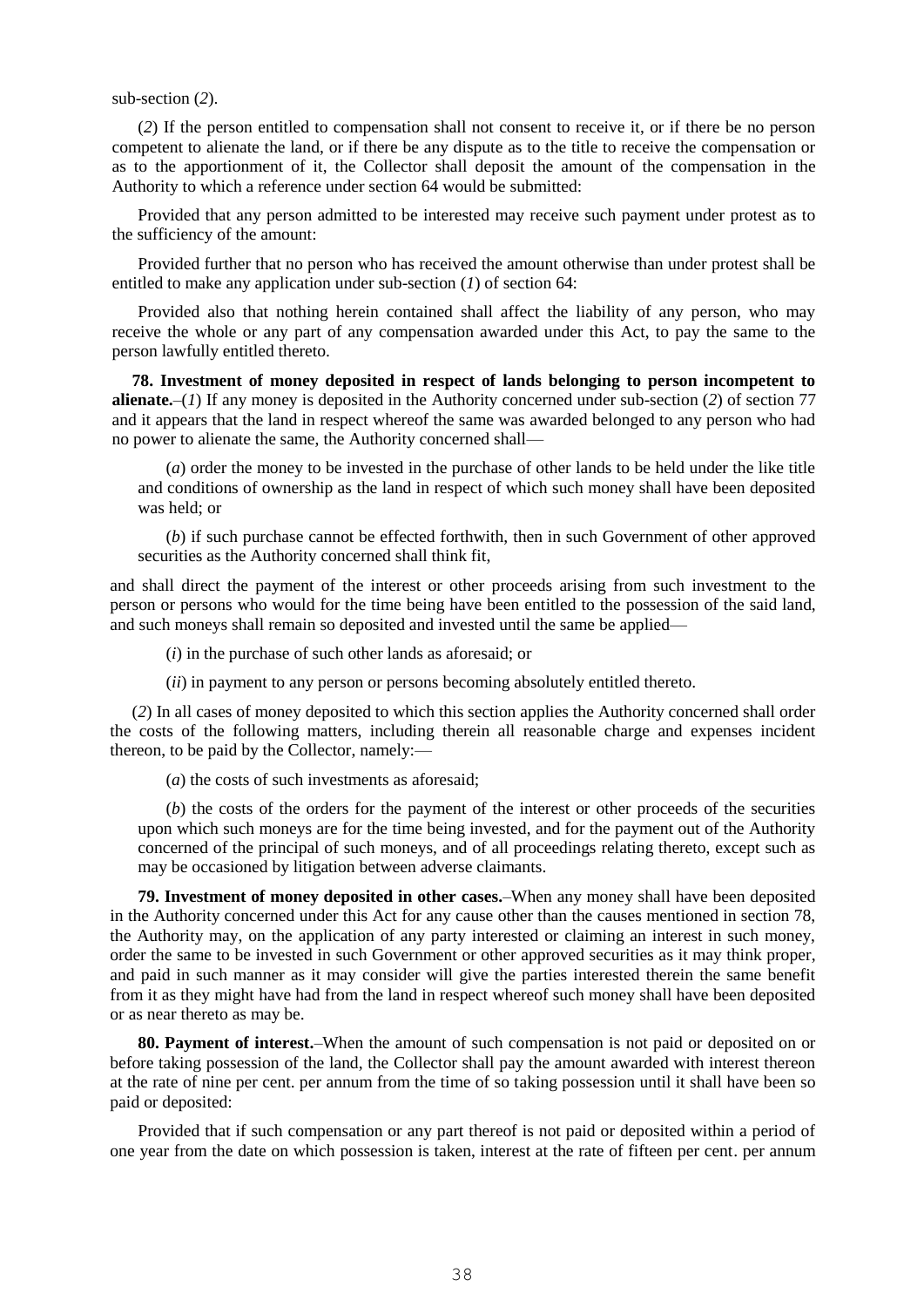shall be payable from the date or expiry of the said period of one year on the amount of compensation or part thereof which has not been paid or deposited before the date of such expiry.

## CHAPTER XI

#### TEMPORARY OCCUPATION OF LAND

**81. Temporary occupation of waste or arable land, procedure when difference as to compensation exists.**–(*1*) Whenever it appears to the appropriate Government that the temporary occupation and use of any waste or arable land are needed for any public purpose, the appropriate Government may direct the Collector to procure the occupation and use of the same for such terms as it shall think fit, not exceeding three years from the commencement of such occupation.

(*2*) The Collector shall thereupon give notice in writing to the person interested in such land of the purpose for which the same is needed, and shall, for the occupation and use thereof for such term as aforesaid, and for the materials (if any) to be taken therefrom, pay to them such compensation, either in a gross sum of money, or by monthly or other periodical payments, as shall be agreed upon in writing between him and such persons respectively.

(*3*) In case the Collector and the persons interested differ as to the sufficiency of the compensation or apportionment thereof, the Collector shall refer such difference to the decision of the Authority.

**82. Power to enter and take possession and compensation on restoration.***–*(*1*) On payment of such compensation, or on executing such agreement, or on making a reference under section 64, the Collector may enter upon and take possession of the land, and use or permit the use thereof in accordance with the terms of the said notice.

(*2*) On the expiration of the term, the Collector shall make or tender to the persons interested compensation for the damage (if any) done to the land and not provided for by the agreement, and shall restore the land to the persons interested therein:

Provided that, if the land has become permanently unfit to be used for the purpose for which it was used immediately before the commencement of such term, and if the persons interested shall so require, the appropriate Government shall proceed under this Act to acquire the land as if it was needed permanently for a public purpose.

**83. Difference as to condition of land.**–In case the Collector and persons interested differ as to the condition of the land at the expiration of the term, or as to any matter connected with the said agreement, the Collector shall refer such difference to the decision of the Authority concerned.

#### CHAPTER XII

#### OFFENCES AND PENALTIES

**84. Punishment for false information,** *mala fide* **action, etc.–**(*1*) If a person, in connection with a requirement or direction under this Act, provides any information that is false or misleading, or produces any false document, he shall be liable to be punished with imprisonment of either description for a term which may extend to six months, or with fine which may extend to one lakh rupees, or with both.

(*2*) Any rehabilitation and resettlement benefit availed of by making a false claim or through fraudulent means shall be liable to be recovered by the appropriate Government in the manner as may be prescribed.

(*3*) Disciplinary proceedings may be drawn up by the disciplinary authority against a Government servant, who if proved to be guilty of a *mala fide* action in respect of any provision of this Act, shall be liable to such punishment including a fine as the disciplinary authority may decide.

**85. Penalty for contravention of provisions of Act.**–If any person contravenes any of the provisions relating to payment of compensation or rehabilitation and resettlement, every such person shall be liable to a punishment of six months which may extend to three years or with fine or with both.

**86. Offences by companies.**–(*1*) Where an offence under this Act has been committed by a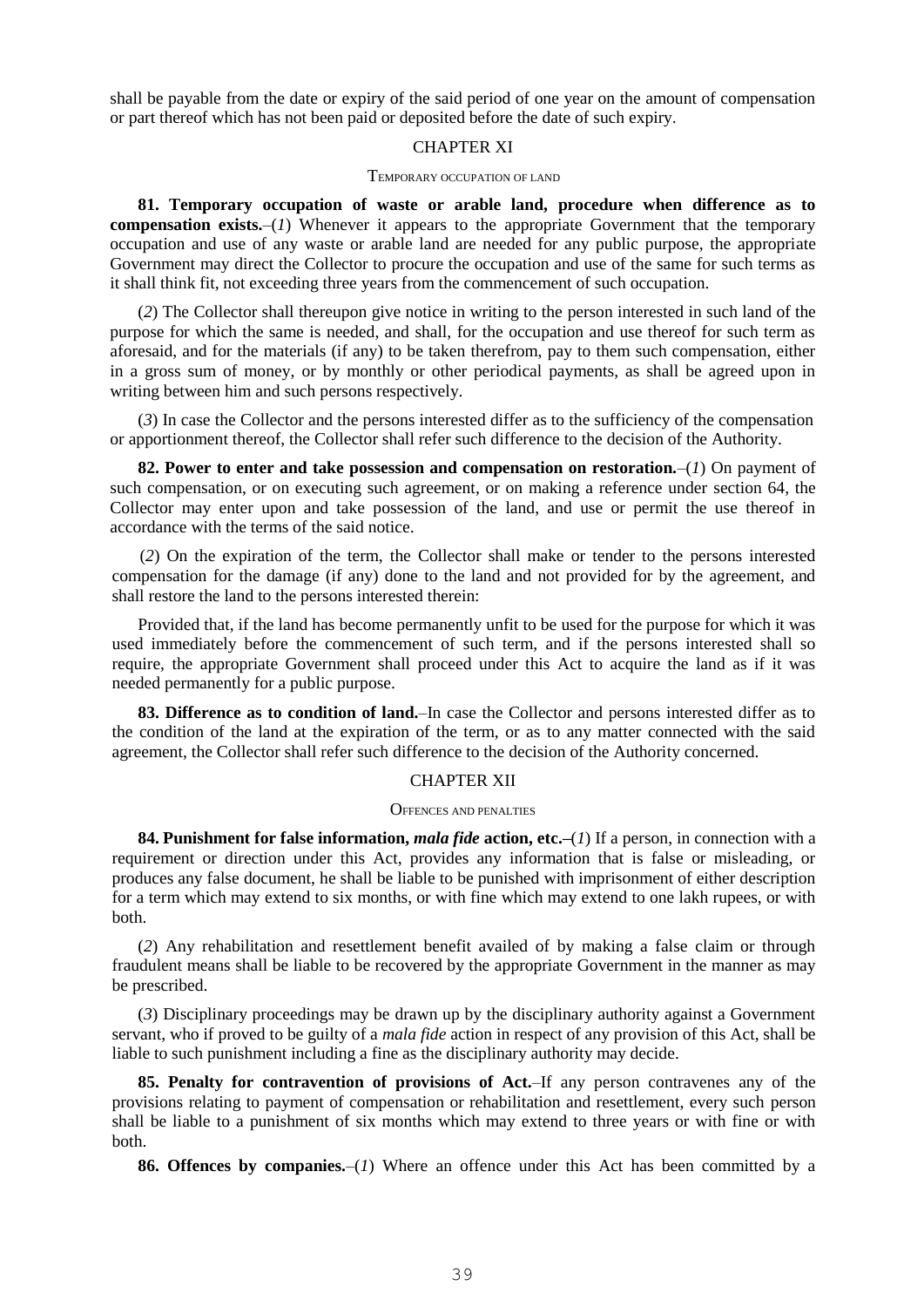company, every person who at the time the offence was committed was in charge of, and was responsible to, the company for the conduct of the business of the company, shall be deemed to be guilty of the offence and shall be liable to be proceeded against and punished accordingly:

Provided that nothing contained in this sub-section shall render any such person liable to any punishment if he proves that the offence was committed without his knowledge or that he had exercised all due diligence to prevent the commission of such offence.

(*2*) Notwithstanding anything contained in sub-section (*1*), where an offence under this Act has been committed by a company and it is proved that the offence has been committed with the consent or connivance of, or that the commission of the offence is attributable to any neglect on the part of, any director, manager, secretary or other officer of the company, such director, manager, secretary or other officer shall also be deemed to be guilty of that offence and shall be liable to be proceeded against and punished accordingly.

*Explanation*.—For the purposes of this section,—

(*a*)"company" means any body corporate and includes a firm or other association of individuals and a Requiring Body; and

(*b*) "director", in relation to a firm, means a partner in the firm.

**87. Offences by Government departments.**–(*1*) Where an offence under this Act has been committed by any department of the Government, the head of the department, shall be deemed to be guilty of the offence and shall be liable to be proceeded against and punished accordingly:

Provided that nothing contained in this section shall render any person liable to any punishment if such person proves that the offence was committed without his knowledge or that such person exercised all due diligence to prevent the commission of such offence.

(*2*) Notwithstanding anything contained in sub-section (*1*), where any offence under this Act has been committed by a Department of the Government and it is proved that the offence has been committed with the consent or connivance of, or is attributable to any neglect on the part of any officer, other than the head of the department, such officer shall also be deemed to be guilty of that offence and shall be liable to be proceeded against and punished accordingly.

#### **STATE AMENDMENTS**

#### **Andhra Pradesh**

In the principal Act, for section 87, along with the marginal heading the following section shall be substituted, namely:-

**"87. Offences by Government officials.** –Where any offence under this Act has been committed by any person who is or was employed in the Central Government or the State Government, as the case may be, at the time of commission of such alleged offence, the Court shall take cognizance of such offence provided the procedure laid down in section 197 of the Code of Criminal Procedure, 1973 (Act 2 of 1974) is followed."

[*Vide* Andhra Pradesh Act 22 of 2018, sec. 10 (w.e.f. 1-1-2014).]

#### **Maharashtra**

For section 87 of the principal Act, the following section shall be substituted, namely:-

"**87. Offences by Government Officials.** –Where any offence under this Act has been committed by any person who is or was employed in the Central Government or the State Government, as the case may be, at the time of commission of such alleged offence, the court shall take cognizance of such offence provided the procedure laid down in section 197 of the Code of Criminal Procedure, 1973 (2 of 1974), in its application to the State of Maharashtra, is followed."

[*Vide* Maharashtra Act 37 of 2018, sec. 9 (w.e.f. 26-4-2018).]

#### **Haryana**

After section 87 of the principal Act, the following section shall be inserted, namely:-

**"87A. Offences by Government officials**.- Where an offence under this Act has been committed by any person who is or was employed in the Central Government or State Government, as the case may be, at the time of commission of such alleged offence, no court shall take cognizance of such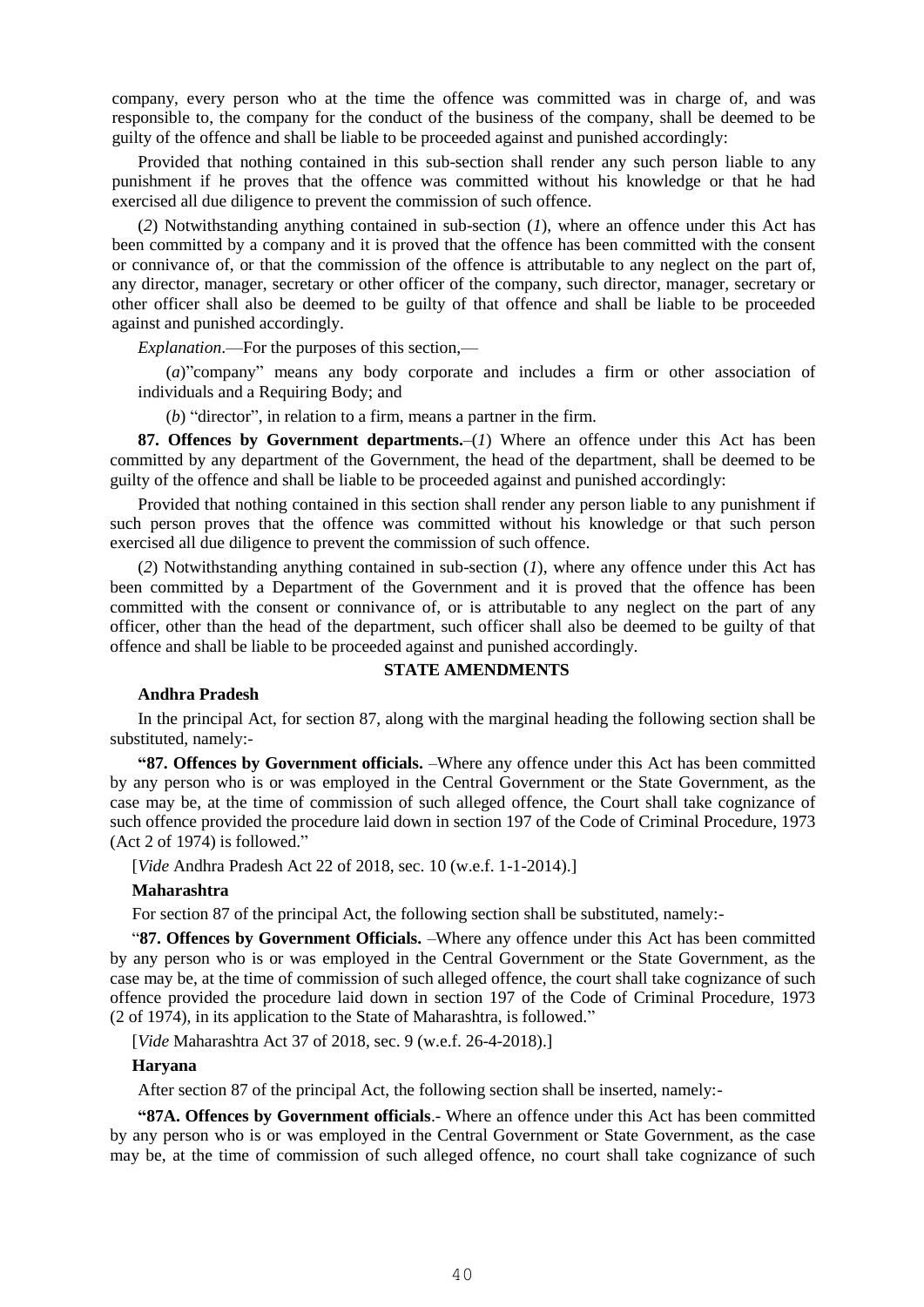offence unless the procedure laid down in section 197 of the Code of Criminal Procedure, 1973 (Central Act 2 of 1974) has been followed."

[*Vide* Haryana Act 21 of 2018, sec. 4 (w.e.f. 9-5-2018).]

**88. Cognizance of offences by court.**–No court inferior to that of a Metropolitan Magistrate or a Judicial Magistrate of the first class shall be competent to try any offence punishable under this Act.

**89. Offences to be non-cognizable.**–Notwithstanding anything contained in the Code of Criminal Procedure, 1973 (2 of 1974) every offence under this Act shall be deemed to be non-cognizable.

**90. Offences to be cognizable only on complaint filed by certain persons.**–No court shall take cognizance of any offence under this Act which is alleged to have been committed by a Requiring Body except on a complaint in writing made by the Collector or any other officer authorised by the appropriate Government or any member of the affected family.

### CHAPTER XIII

### **MISCELLANEOUS**

**91. Magistrate to enforce surrender.**–If the Collector is opposed or impeded in taking possession under this Act of any land, he shall, if a Magistrate, enforce the surrender of the land to himself, and if not a Magistrate, he shall apply to a Magistrate or to the Commissioner of Police, and such Magistrate or Commissioner, as the case may be, shall enforce the surrender of the land to the Collector.

**92. Service of notice.**–(*1*) Save as otherwise provided in section 66, the service of any notice under this Act shall be made by delivering or tendering a copy thereof signed, in the case of a notice, by the officer therein mentioned, and, in the case of any other notice, by order of the Collector.

(*2*) Whenever it may be practicable, the service of the notice shall be made on the person therein named.

(*3*) When such person cannot be found, the service may be made on any adult member of his family residing with him; and, if no such adult member can be found, the notice may be served by fixing the copy on the outer door of the house in which the person therein named ordinarily dwells or carries on business, or by fixing a copy thereof in some conspicuous place in the office of the officer aforesaid or of the Collector or in the court-house, and also in some conspicuous part of the land to be acquired:

Provided that, if the Collector or Judge shall so direct, a notice may be sent by post, in a letter addressed to the person named therein at his last known residence, address or place of business and also publish the same in at least two national daily newspapers and also on his website.

**93. Completion of acquisition not compulsory, but compensation to be awarded when not completed.**–(*1*) The appropriate Government shall be at liberty to withdraw from the acquisition of any land of which possession has not been taken.

(*2*) Whenever the appropriate Government withdraws from any such acquisition, the Collector shall determine the amount of compensation due for the damage suffered by the owner in consequence of the notice or of any proceedings thereunder, and shall pay such amount to the person interested, together with all costs reasonably incurred by him in the prosecution of the proceedings under this Act relating to the said land.

**94. Acquisition of part of house or building.**–(*1*) The provisions of this Act shall not be put in force for the purpose of acquiring a part only of any house, manufactory or other building, if the owner desires that the whole of such house, manufactory or building shall be so acquired:

Provided that, if any question shall arise as to whether any land proposed to be taken under this Act does or does not form part of a house, manufactory or building within the meaning of this section, the Collector shall refer the determination of such question to the Authority concerned and shall not be taken possession of such land until after the question has been determined.

(*2*) In deciding on such a reference made under the proviso to sub-section (*1*), the Authority concerned shall have regard to the question whether the land proposed to be taken, is reasonably required for the full and unimpaired use of the house, manufactory or building.

(*3*) If, in the case of any claim under this Act, by a person interested, on account of the severing of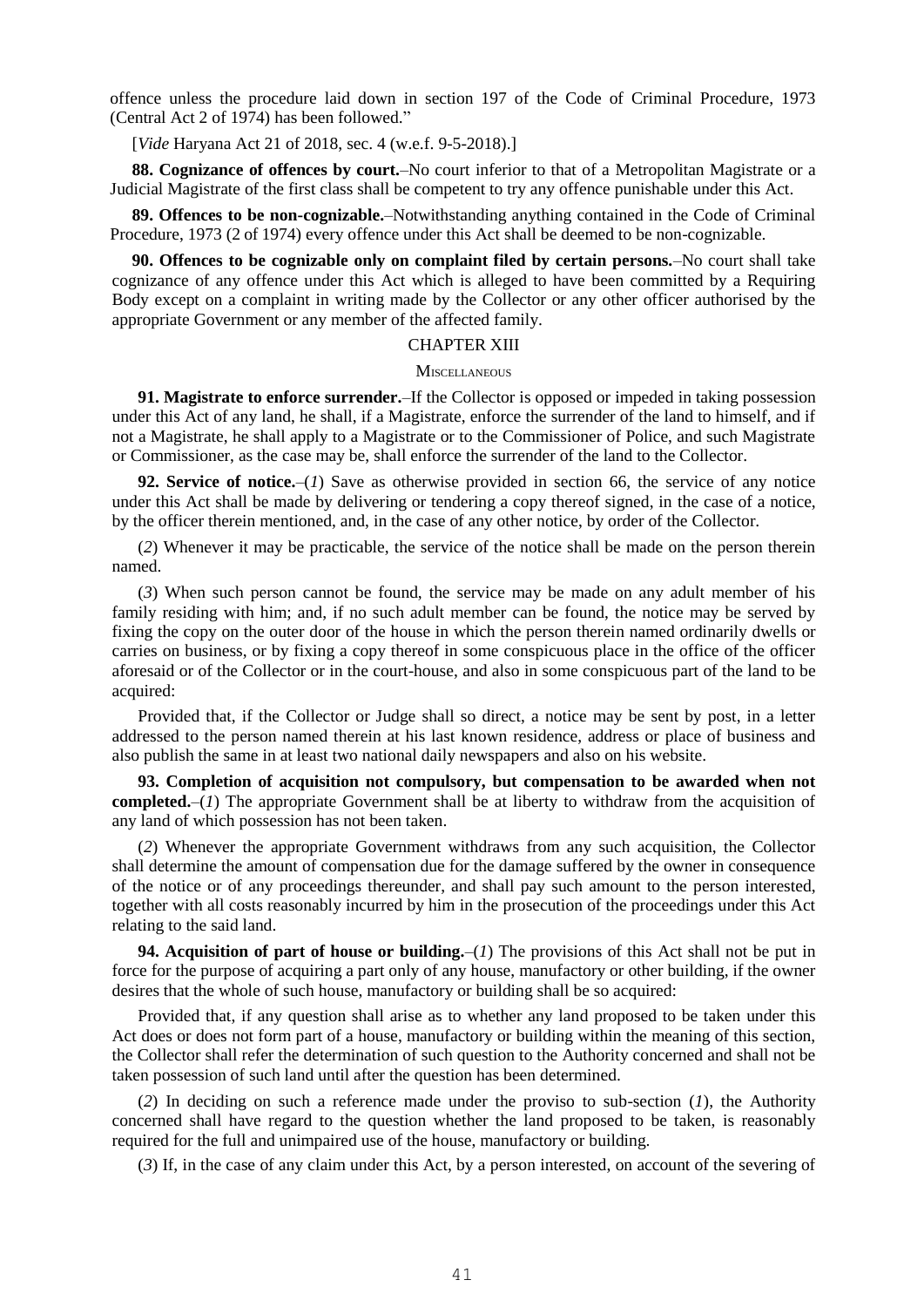the land to be acquired from his other land, the appropriate Government is of opinion that the claim is unreasonable or excessive, it may, at any time before the Collector has made his award, order the acquisition of the whole of the land of which the land first sought to be acquired forms a part.

(*4*) In the case of any acquisition of land so required no fresh declaration or other proceedings under sections 11 to 19, (both inclusive) shall be necessary; but the Collector shall without delay furnish a copy of the order of the appropriate Government to the person interested, and shall thereafter proceed to make his award under section 23.

**95. Acquisition of land at cost of a local authority or Requiring Body.**–(*1*) Where the provisions of this Act are put in force for the purpose of acquiring land at the cost of any fund controlled or managed by a local authority or of any Requiring Body, the charges of land incidental to such acquisition shall be defrayed from or by such fund or Requiring Body.

(*2*) In any proceeding held before a Collector or Authority concerned in such cases the local authority or Requiring Body concerned may appear and adduce evidence for the purpose of determining the amount of compensation:

Provided that no such local authority or Requiring Body shall be entitled to demand a reference to the Authority concerned under section 64.

**96. Exemption from income-tax, stamp duty and fees.**–No income tax or stamp duty shall be levied on any award or agreement made under this Act, except under section 46 and no person claiming under any such award or agreement shall be liable to pay any fee for a copy of the same.

**97. Acceptance of certified copy as evidence.**–In any proceeding under this Act, a certified copy of a document registered under the Registration Act, 1908 (16 of 1908) including a copy given under section 57 of that Act, may be accepted as evidence of the transaction recorded in such document.

**98. Notice in case of suits for anything done in pursuance of Act.**–No suit or other proceeding shall be commenced against any person for anything done in pursuance of this Act, without giving to such person a month's previous notice in writing of the intended proceeding, and of the cause thereof, nor after tender of sufficient amendments.

**99. No change of purpose to be allowed.**–No change from the purpose or related purposes for which the land is originally sought to be acquired shall be allowed:

Provided that if the land acquired is rendered unusable for the purpose for which it was acquired due to a fundamental change because of any unforeseen circumstances, then the appropriate Government may use such land for any other public purpose.

**100. No change of ownership without permission to be allowed.**–No change of ownership without specific permission from the appropriate Government shall be allowed.

**101. Return of unutilised land.**– When any land acquired under this Act remains unutilised for a period of five years from the date of taking over the possession, the same shall be returned to the original owner or owners or their legal heirs, as the case may be, or to the Land Bank of the appropriate Government by reversion in the manner as may be prescribed by the appropriate Government.

*Explanation.—*For the purpose of this section, "Land Bank" means a governmental entity that focuses on the conversion of Government owned vacant, abandoned, unutilised acquired lands and tax-delinquent properties into productive use.

### **STATE AMENDMENTS**

### **Andhra Pradesh**

"In the principal Act, in section 101, for the words "a period of five years", the words "a period specified for setting up of any project or for five years, whichever is later," shall be substituted."

[*Vide* Andhra Pradesh Act 22 of 2018, sec. 11 (w.e.f. 1-1-2014).]

### **Haryana**

After section 101 of the principal Act, the following section shall be inserted, namely:-

**"101A. Power to denotify land.-** When any public purpose, for which the land acquired under the Land Acquisition Act, 1894 (Central Act 1 of 1894) becomes unviable or non-essential, the State Government shall be at liberty to denotify such land, on such terms, as considered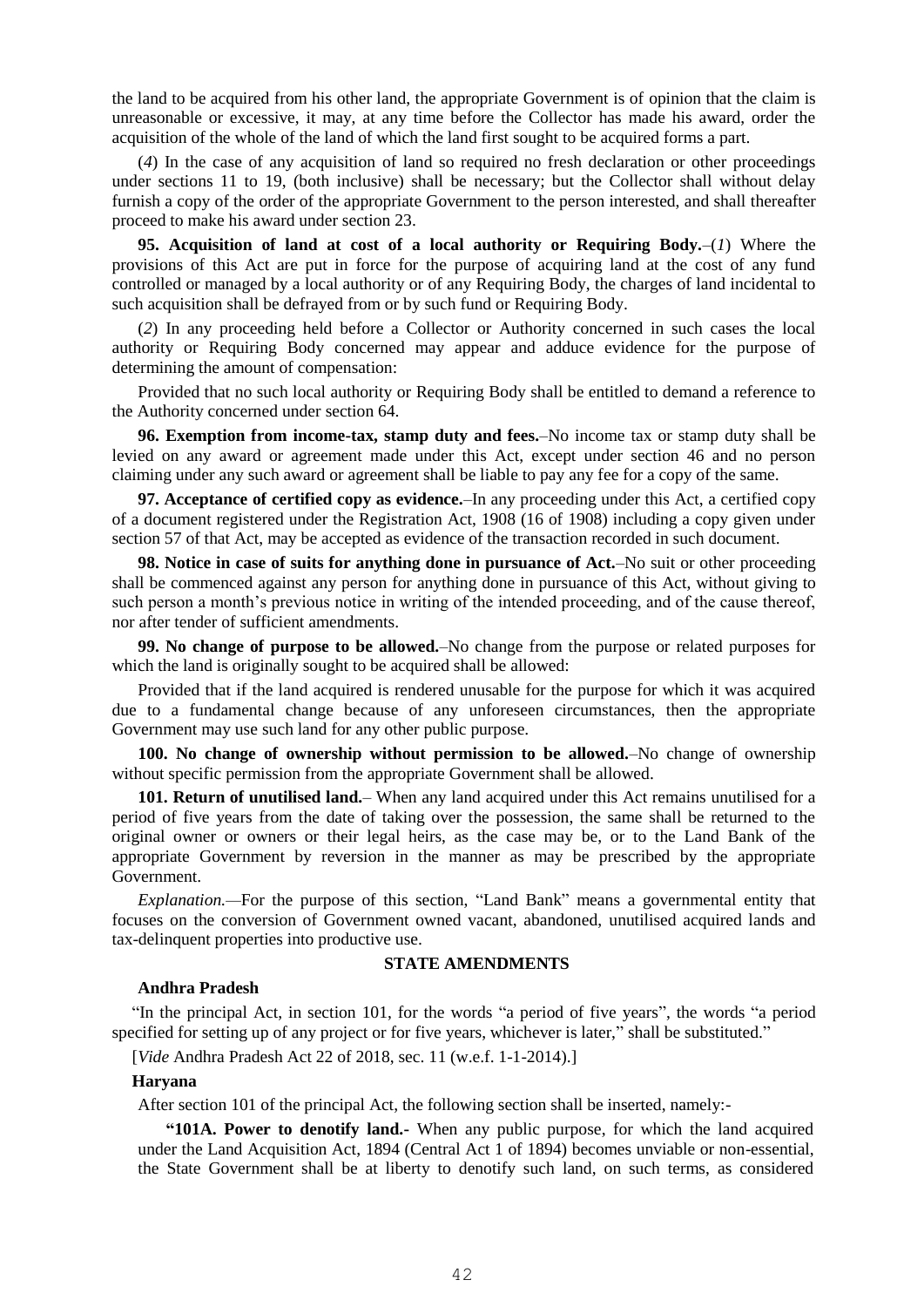expedient by the State Government, including the payment of compensation on account of damages, if any, sustained by the land owner due to such acquisition:

Provided that where a part of the acquired land has been utilized or any encumbrances have been created, the landowner may be compensated by providing alternative land alongwith payment of damages, if any, as determined by the State Government."

[*Vide* Haryana Act 21 of 2018, sec. 5 (w.e.f. 9-5-2018).]

**102. Difference in price of land when transferred for higher consideration to be shared.**– Whenever the ownership of any land acquired under this Act is transferred to any person for a consideration, without any development having taken place on such land, forty per cent. of the appreciated land value shall be shared amongst the persons from whom the lands were acquired or their heirs, in proportion to the value at which the lands were acquired within a period of five years from the date of acquisition:

Provided that benefit shall accrue only on the first sale or transfer that occurs after the conclusion of the acquisition proceedings.

**103. Provisions to be in addition to existing laws.**–The provisions of this Act shall be in addition to and not in derogation of, any other law for the time being in force.

**104. Option of appropriate Government to lease.**–Notwithstanding anything contained in this Act, the appropriate Government shall, wherever possible, be free to exercise the option of taking the land on lease, instead of acquisition, for any public purpose referred to in sub-section (*1*) of section 2.

**105. Provisions of this Act not to apply in certain cases or to apply with certain modifications.**–(*1*) Subject to sub-section (*3*), the provisions of this Act shall not apply to the enactments relating to land acquisition specified in the Fourth Schedule.

(*2*) Subject to sub-section (*2*) of section 106, the Central Government may, by notification, omit or add to any of the enactments specified in the Fourth Schedule.

(*3*) The Central Government shall, by notification, within one year from the date of commencement of this Act, direct that any of the provisions of this Act relating to the determination of compensation in accordance with the First Schedule and rehabilitation and resettlement specified in the Second and Third Schedules, being beneficial to the affected families, shall apply to the cases of land acquisition under the enactments specified in the Fourth Schedule or shall apply with such exceptions or modifications that do not reduce the compensation or dilute the provisions of this Act relating to compensation or rehabilitation and resettlement as may be specified in the notification, as the case may be.

(*4*) A copy of every notification proposed to be issued under sub-section (*3*), shall be laid in draft before each House of Parliament, while it is in session, for a total period of thirty days which may be comprised in one session or in two or more successive sessions, and if, before the expiry of the session immediately following the session or the successive sessions aforesaid, both Houses agree in disapproving the issue of the notification or both Houses agree in making any modification in the notification, the notification shall not be issued or, as the case may be, shall be issued only in such modified form as may be agreed upon by both the Houses of Parliament.

#### **Maharashtra**

## **STATE AMENDMENTS**

After section 105 of the principal Act, the following section shall be inserted, namely :-

"**105-A. Provisions of this Act not to apply to certain Maharashtra Acts or to apply with certain modifications.**–(*1*) Subject to sub-section (*2*), the provisions of this Act shall not apply to acquisition of land under the enactments specified in the Fifth Schedule.

(*2*) The State Government may, by notification, within one year from the date of commencement of the Right to Fair Compensation and Transparency in Land Acquisition, Rehabilitation and Resettlement (Maharashtra Amendment) Act, 2018 (Mah. XXXVII of 2018), direct that any of the provisions of this Act, relating to the determination of compensation in accordance with the First Schedule and rehabilitation and resettlement specified in the Second and Third Schedules, being beneficial to the affected families, shall apply to the cases of land acquisition under the enactments specified in the Fifth Schedule or shall apply with such exceptions or modifications that do not reduce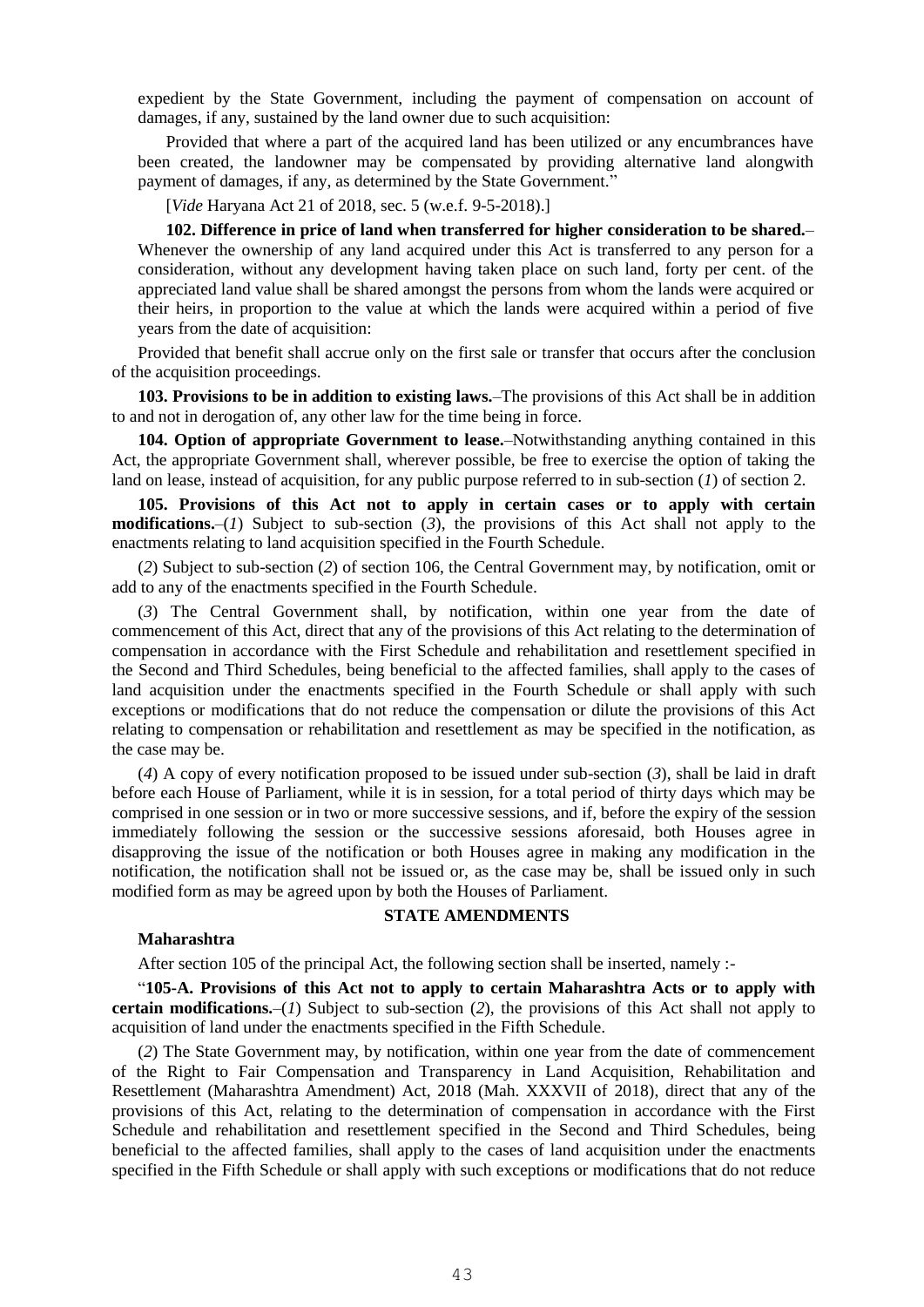the compensation or dilute the provisions of this Act relating to the compensation, rehabilitation and resettlement as may be specified in the notification, as the case may be :

Provided that, no such notification shall be issued except on a resolution passed by both Houses of the State Legislature."

[*Vide* Maharashtra Act 37 of 2018, sec. 10 (w.e.f. 26-4-2018).]

106. Power to amend Schedule.–(*1*) The Central Government may, by notification, amend or alter any of the Schedules to this Act, without in any way reducing the compensation or diluting the provisions of this Act relating to compensation or rehabilitation and resettlement.

(*2*) A copy of every notification proposed to be issued under sub-section (*1*), shall be laid in draft before each House of Parliament, while it is in session, for a total period of thirty days which may be comprised in one session or in two or more successive sessions, and if, before the expiry of the session immediately following the session or the successive sessions aforesaid, both Houses agree in disapproving the issue of the notification or both Houses agree in making any modification in the notification, the notification shall not be issued or as the case may be, shall be issued only in such modified form as may be agreed upon by both the Houses of Parliament.

**107. Power of State Legislatures to enact any law more beneficial to affected families.**– Nothing in this Act shall prevent any State from enacting any law to enhance or add to the entitlements enumerated under this Act which confers higher compensation than payable under this Act or make provisions for rehabilitation and resettlement which is more beneficial than provided under this Act.

**108. Option to affected families to avail better compensation and rehabilitation and resettlement.**–(*1*) Where a State law or a policy framed by the Government of a State provides for a higher compensation than calculated under this Act for the acquisition of land, the affected persons or his family or member of his family may at their option opt to avail such higher compensation and rehabilitation and resettlement under such State law or such policy of the State.

(*2*) Where a State law or a policy framed by the Government of a State offers more beneficial rehabilitation and resettlement provisions under that Act or policy than under this Act, the affected persons or his family or member of his family may at his option opt to avail such rehabilitation and resettlement provisions under such State law or such policy of the State instead of under this Act.

**109. Power of appropriate Government to make rules.**–(*1*) Subject to the other provisions of this Act, the appropriate Government may, by notification, make rules for carrying out the provisions of this Act.

(*2*) In particular, and without prejudice to the generality of the foregoing, such rules may provide for all or any of the following matters, namely:—

(*a*) the process of obtaining the prior consent under the first proviso to sub-section (*2*) of section 2;

(*b*) the limits of land in rural areas or urban areas under clause (*a*) of sub-section (*3*) of section 2;

(*c*) the manner and the time limit for carrying out social impact assessment study under sub-section (*1*) of section 4;

(*d*) the manner of preparing and publishing social impact assessment study reports under sub-section (*1*) of section 6;

(*e*) the manner and time for conducting survey and undertaking census under sub-section (*2*) of section 16;

(*f*) the manner of preparing draft Rehabilitation and Resettlement Scheme under sub-section (*5*) of section 16;

(*g*) the manner of conducting public hearing under sub-section (*5*) of section 16;

(*h*) the manner of depositing amount by the Requiring Body under second proviso to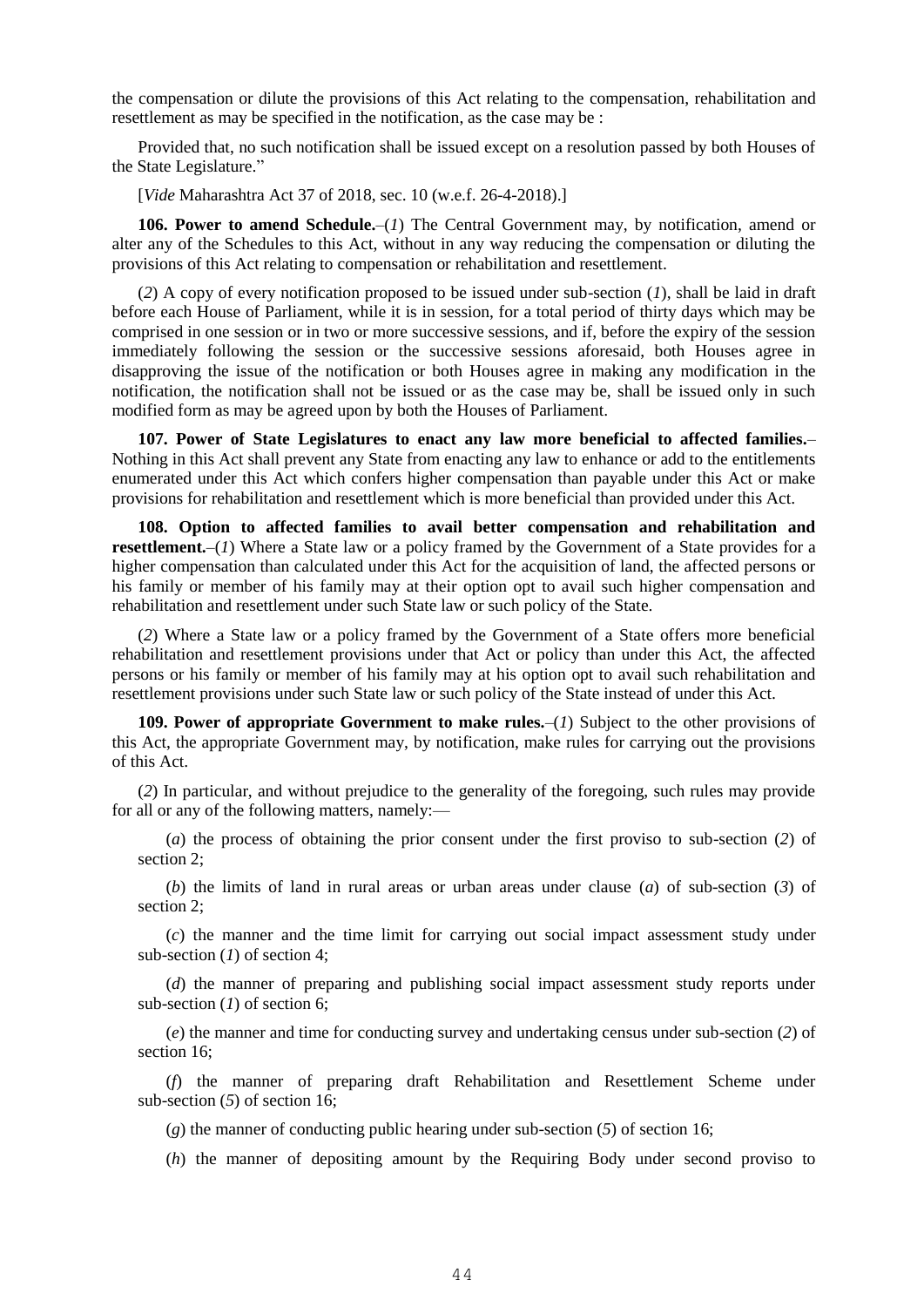sub-section (*2*) of section 19;

(*i*) the manner in which and the period within which any excess amount paid may be recovered under sub-section (*3*) of section 33;

(*j*) the form in which the Development Plan shall be prepared under sub-section (*2*)of section 41;

(*k*) the powers, duties and responsibilities of Administrator under sub-section (*2*) of section 43;

(*l*) the procedure of Rehabilitation and Resettlement Committee under sub-section (*3*) of section 45:

(*m*) the procedure to be followed by the Rehabilitation and Resettlement Committee and allowances to be paid to the experts under sub-section (*3*) of section 48;

(*n*) the procedures to be followed by the State Monitoring Committee and the allowances payable to the experts under sub-section (*3*) of section 50;

(*o*) the salaries and allowances and other conditions of service of the Registrar and other officers and employees of an Authority under sub-section (*3*) of section 55;

(*p*) the salary and allowances payable to and the other terms and conditions of service (including pension, gratuity and other retirement benefits) of, the Presiding Officer of an Authority under section 56;

(*q*) any other matter under clause (*g*) of sub-section (*1*) of section 60;

(*r*) the manner of recovery of the rehabilitation and resettlement benefits, availed of by making false claim or through fraudulent means, under sub-section (*2*) of section 84;

(*s*) the manner of returning the unutilised land by reversion under section 101;

(*t*) manner of publication wherever the provisions of this Act provide for;

(*u*) any other matter which is required to be or may be specified under this Act.

### **STATE AMENDMENTS**

### **Andhra Pradesh**

In the principal Act, in section 109, in sub-section (2), after clause (u) the following clause shall be added, namely:-

"(*v*) to give effect to the Right to Fair Compensation and Transparency in Land Acquisition, Rehabilitation and Resettlement (Andhra Pradesh Amendment) Act, 2018"

[*Vide* Andhra Pradesh Act 22 of 2018, sec. 12 (w.e.f. 1-1-2014).]

**110. Rules made by Central Government to be laid before Parliament.**–Every rule made by the Central Government under this Act shall be laid as soon as may be after it is made, before each House of Parliament while it is in session for a total period of thirty days which may be comprised in one session or two or more successive sessions, and if, before the expiry of the session immediately following the session or the successive sessions aforesaid, both Houses agree in making any modification in the rule or both Houses agree that the rule should not be made, the rule shall thereafter have effect only in such modified form or be of no effect, as the case may be; so, however, that any such modification or annulment shall be without prejudice to the validity of anything previously done under that rule.

**111. Rules made by State Government to be laid before State Legislature.**–Every rule made by the State Government under this Act shall be laid, as soon as may be after it is made, before each House of the State Legislature where it consists of two Houses, or where such Legislature consists of one House, before that House.

**112. Previous publication of rules made by Central and State Government.**–The power to make rules by the Central or State Government under this Act shall be subject to the condition of the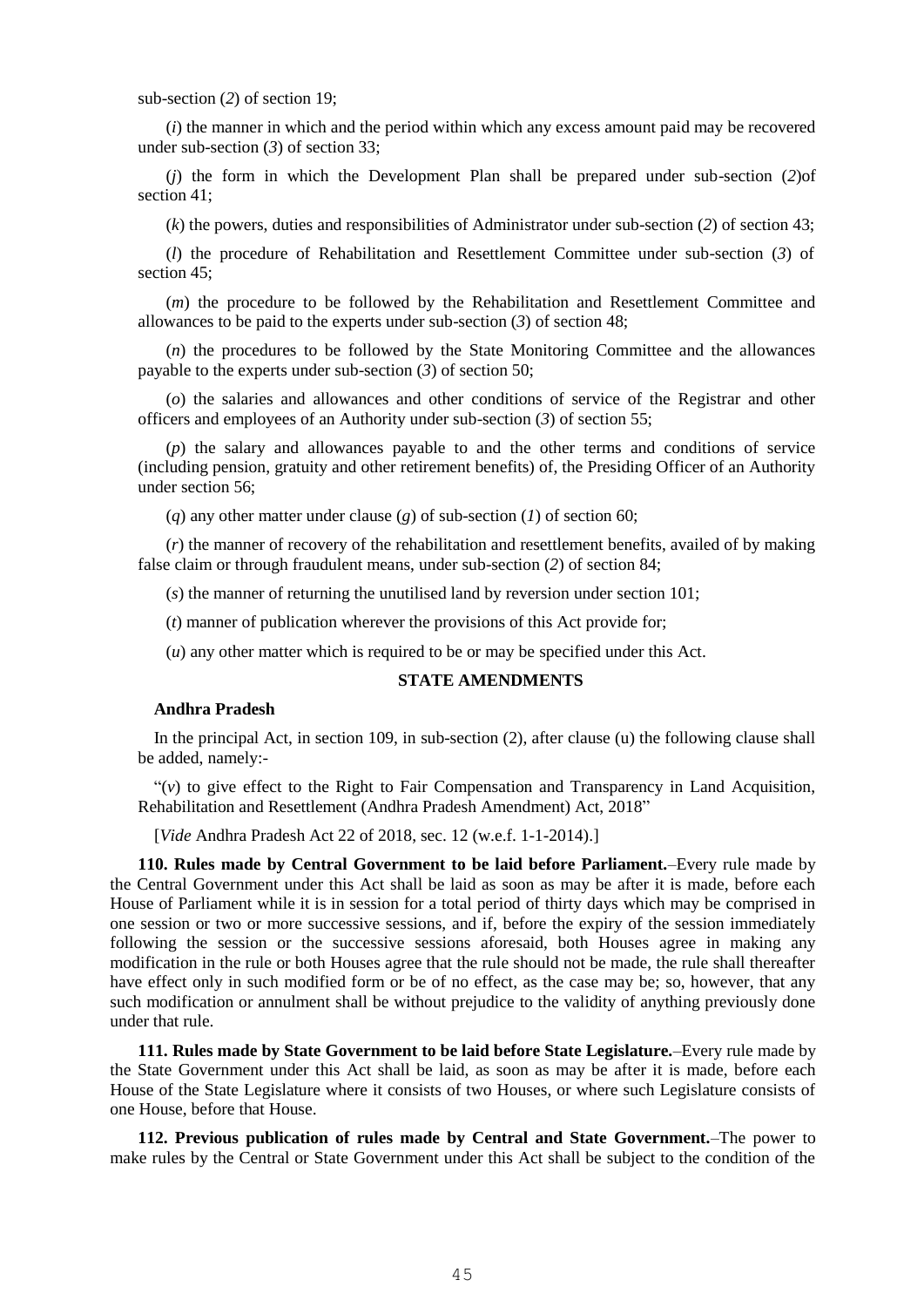rules, being made after previous publication.

**113. Power to remove difficulties.**–(*1*) If any difficulty arises in giving effect to the provisions of this Part, the Central Government may, by order, make such provisions or give such directions not inconsistent with the provisions of this Act as may appear to it to be necessary or expedient for the removal of the difficulty:

Provided that no such power shall be exercised after the expiry of a period of two years from the commencement of this Act.

(*2*) Every order made under this section shall be laid, as soon as may be after it is made, before each House of Parliament.

**114. Repeal and saving.**–(*1*) The Land Acquisition Act, 1894 (1 of 1894) is hereby repealed.

(*2*) Save as otherwise provided in this Act the repeal under sub-section (*1*) shall not be held to prejudice or affect the general application of section 6 of the General Clauses Act, 1897 (10 of 1897) with regard to the effect of repeals.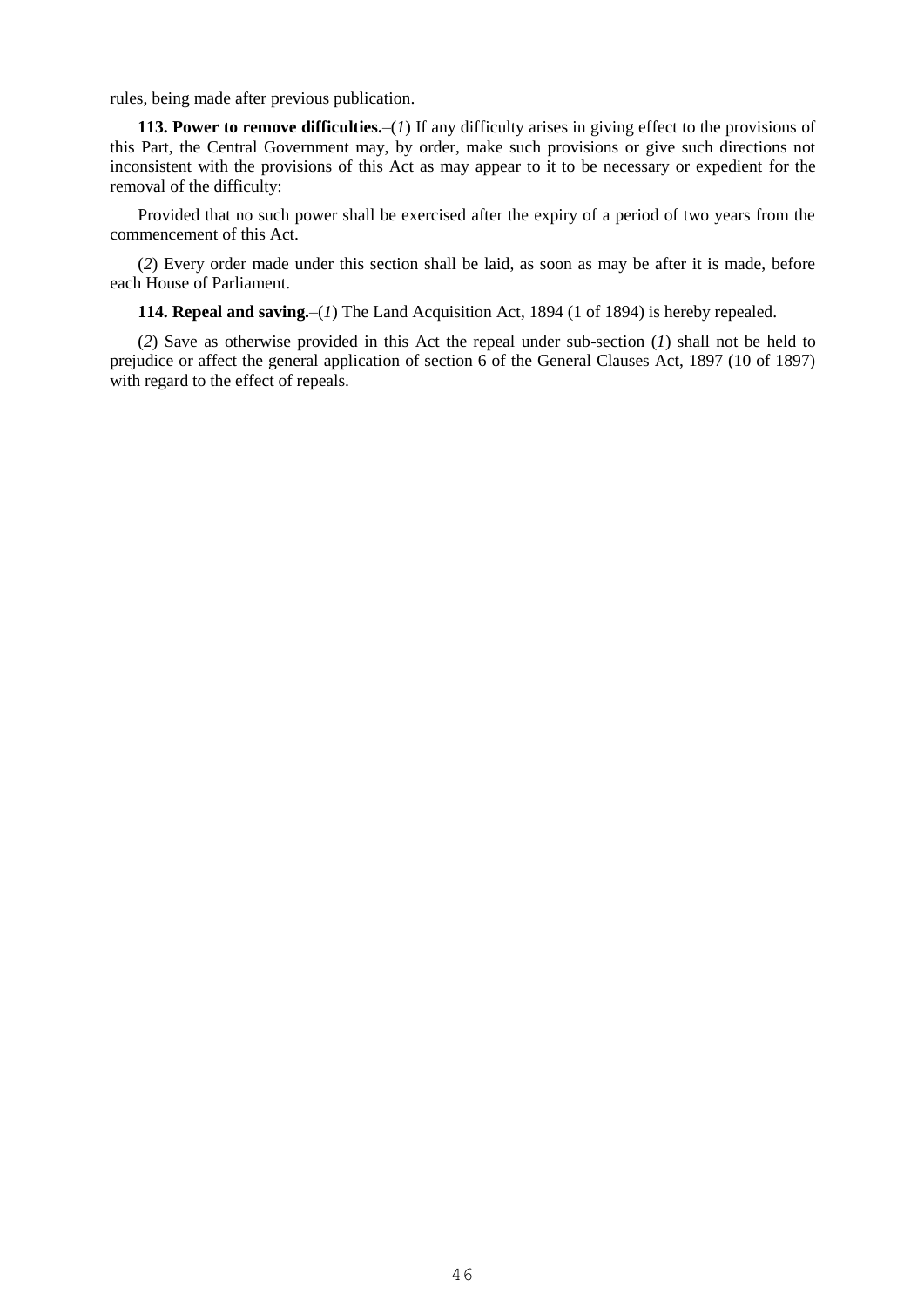## THE FIRST SCHEDULE

### [*See* section 30(*2*)]

#### COMPENSATION FOR LAND OWNERS

The following components shall constitute the minimum compensation package to be given to those whose land is acquired and to tenants referred to in clause (*c*) of section 3 in a proportion to be decided by the appropriate Government.

| Serial<br>No. | Component of compensation<br>package in respect of land<br>acquired under the Act     | Manner of determination of value                                                                                                                                                                                                                                                                                           | Date of<br>determination<br>of value |
|---------------|---------------------------------------------------------------------------------------|----------------------------------------------------------------------------------------------------------------------------------------------------------------------------------------------------------------------------------------------------------------------------------------------------------------------------|--------------------------------------|
| (1)           | (2)                                                                                   | (3)                                                                                                                                                                                                                                                                                                                        | (4)                                  |
| 1.            | Market value of land                                                                  | To be determined as provided under section 26.                                                                                                                                                                                                                                                                             |                                      |
| 2.            | Factor by which the market value<br>is to be multiplied in the case of<br>rural areas | 1.00 (One) to 2.00 (Two) based on the distance of<br>project from urban area, as may be notified by the<br>appropriate Government.                                                                                                                                                                                         |                                      |
| 3.            | Factor by which the market value<br>is to be multiplied in the case of<br>urban areas | $1(One)$ .                                                                                                                                                                                                                                                                                                                 |                                      |
| 4.            | Value of assets attached to land<br>or building                                       | To be determined as provided under section 29.                                                                                                                                                                                                                                                                             |                                      |
| 5.            | Solatium                                                                              | Equivalent to one hundred per cent. of the market<br>value of land mentioned against serial number 1<br>multiplied by the factor specified against serial<br>number 2 for rural areas or serial number 3 for urban<br>areas plus value of assets attached to land or<br>building against serial number 4 under column (2). |                                      |
| 6.            | Final award in rural areas                                                            | Market value of land mentioned against serial<br>number 1 multiplied by the factor specified against<br>serial number 2 plus value of assets attached to land<br>or building mentioned against serial number 4 under<br>column (2) plus solatium mentioned against serial<br>number 5 under column (2).                    |                                      |
| 7.            | Final award in urban areas                                                            | Market value of land mentioned against serial<br>number 1 multiplied by the factor specified against<br>serial number 3 plus value of assets attached to land<br>or building mentioned against serial number 4 under<br>column (2) plus solatium mentioned against serial<br>number 5 under column (2).                    |                                      |
| 8.            | Other component, if any, to be<br>included                                            |                                                                                                                                                                                                                                                                                                                            |                                      |

NOTE.–The date on which values mentioned under column (2) are determined should be indicated under column (4) against each serial number.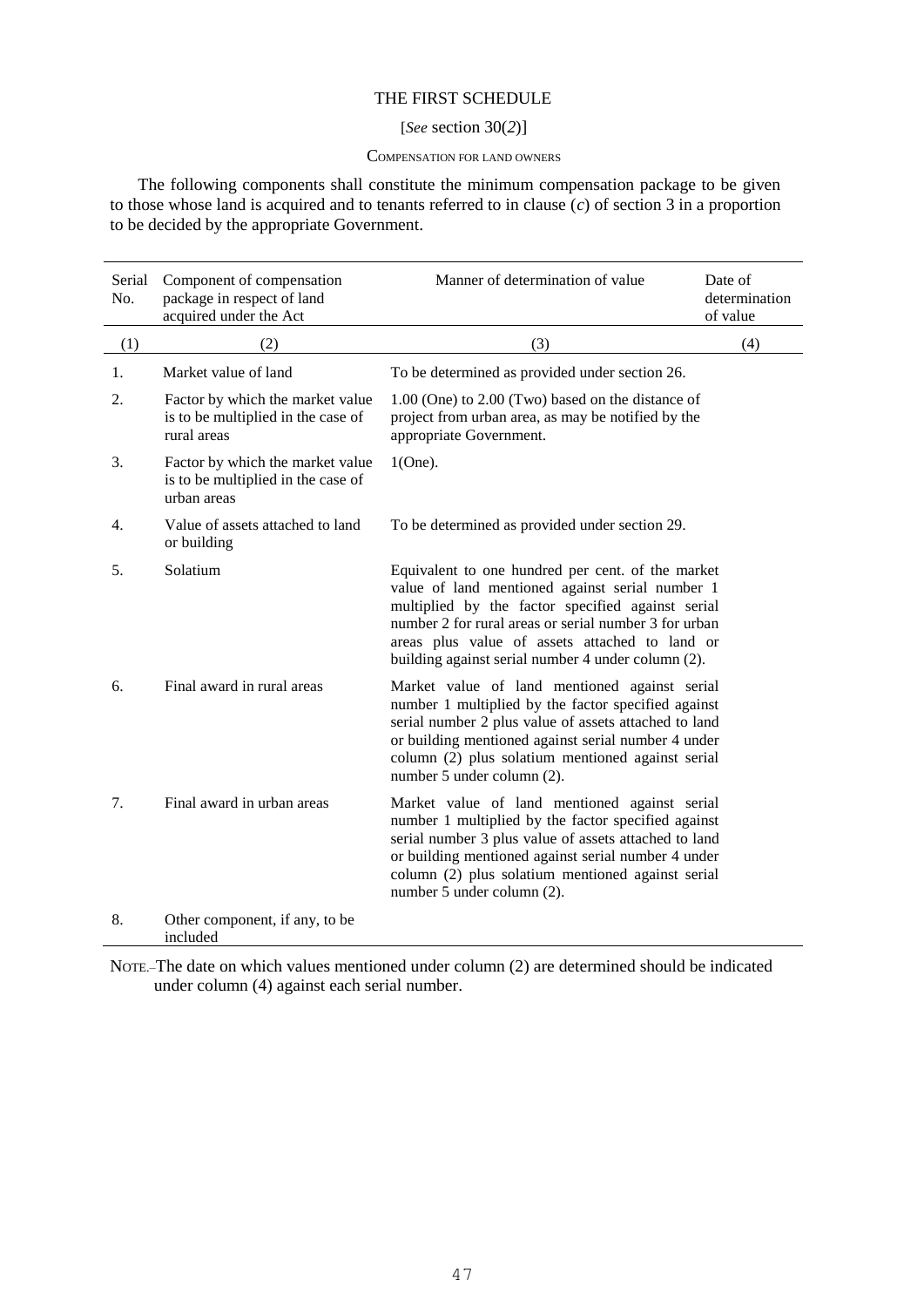## THE SECOND SCHEDULE

# [*See* sections 31(*1*)*,* 38(*1*) and 105(*3*)]

ELEMENTS OF REHABILITATION AND RESETTLEMENT ENTITLEMENTS FOR ALL THE AFFECTED FAMILIES (BOTH LAND OWNERS AND THE FAMILIES WHOSE LIVELIHOOD IS PRIMARILY DEPENDENT ON LAND ACQUIRED) IN ADDITION TO THOSE PROVIDED IN THE FIRST SCHEDULE.

| Serial<br>No. | <b>Elements of Rehabilitation</b><br>and Resettlement<br>Entitlements | Entitlement/provision                                                                                                                                                                                                                                                                                                                                                                                                                                                                                                                                                                                         | Whether<br>provided or<br>not (if<br>provided,<br>details to be<br>given) |
|---------------|-----------------------------------------------------------------------|---------------------------------------------------------------------------------------------------------------------------------------------------------------------------------------------------------------------------------------------------------------------------------------------------------------------------------------------------------------------------------------------------------------------------------------------------------------------------------------------------------------------------------------------------------------------------------------------------------------|---------------------------------------------------------------------------|
| (1)           | (2)                                                                   | (3)                                                                                                                                                                                                                                                                                                                                                                                                                                                                                                                                                                                                           | (4)                                                                       |
| 1.            | Provision of housing units<br>in case of displacement                 | (1) If a house is lost in rural areas, a constructed house<br>shall be provided as per the Indira Awas Yojana<br>specifications. If a house is lost in urban areas, a<br>constructed house shall be provided, which will be not<br>less than 50 sqmts in plinth area.                                                                                                                                                                                                                                                                                                                                         |                                                                           |
|               |                                                                       | (2) The benefits listed above shall also be extended to<br>any affected family which is without homestead land<br>and which has been residing in the area continuously<br>for a period of not less than three years preceding the<br>date of notification of the affected area and which has<br>been involuntarily displaced from such area:                                                                                                                                                                                                                                                                  |                                                                           |
|               |                                                                       | Provided that any such family in urban areas which<br>opts not to take the house offered, shall get a one-time<br>financial assistance for house construction, which shall<br>not be less than one lakh fifty thousand rupees:                                                                                                                                                                                                                                                                                                                                                                                |                                                                           |
|               |                                                                       | Provided further that if any affected family in rural<br>areas so prefers, the equivalent cost of the house may<br>be offered in lieu of the constructed house:                                                                                                                                                                                                                                                                                                                                                                                                                                               |                                                                           |
|               |                                                                       | Provided also that no family affected by acquisition<br>shall be given more than one house under the<br>provisions of this Act.                                                                                                                                                                                                                                                                                                                                                                                                                                                                               |                                                                           |
|               |                                                                       | Explanation.-The houses in urban area may, if<br>necessary, be provided in multi-storied building<br>complexes.                                                                                                                                                                                                                                                                                                                                                                                                                                                                                               |                                                                           |
| 2.            | Land for Land                                                         | In the case of irrigation project, as far as possible and<br>in lieu of compensation to be paid for land acquired,<br>each affected family owning agricultural land in the<br>affected area and whose land has been acquired or lost,<br>or who has, as a consequence of the acquisition or loss<br>of land, been reduced to the status of a marginal farmer<br>or landless, shall be allotted, in the name of each<br>person included in the records of rights with regard to<br>the affected family, a minimum of one acre of land in<br>the command area of the project for which the land is<br>acquired: |                                                                           |
|               |                                                                       | Provided that in every project those persons losing land<br>and belonging to the Scheduled Castes or the<br>Scheduled Tribes will be provided land equivalent to<br>land acquired or two and a one-half acres, whichever is<br>lower.                                                                                                                                                                                                                                                                                                                                                                         |                                                                           |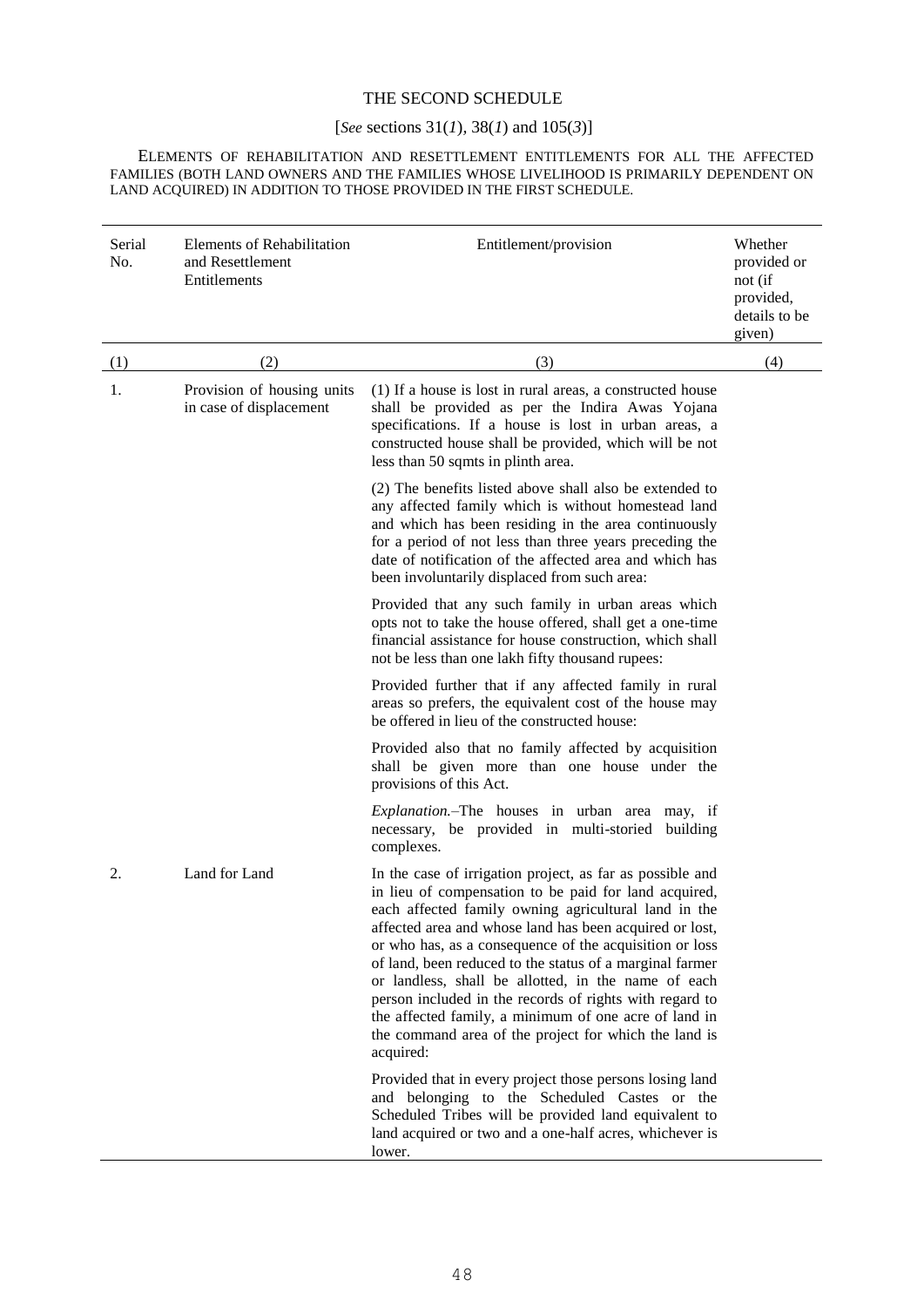| (1) | (2)                                                                    | (3)                                                                                                                                                                                                                                                                                                                                                                                                              | (4) |
|-----|------------------------------------------------------------------------|------------------------------------------------------------------------------------------------------------------------------------------------------------------------------------------------------------------------------------------------------------------------------------------------------------------------------------------------------------------------------------------------------------------|-----|
| 3.  | Offer forDeveloped Land                                                | In case the land is acquired for urbanisation purposes,<br>twenty per cent. of the developed land will be reserved<br>and offered to land owning project affected families, in<br>proportion to the area of their land acquired and at a<br>price equal to the cost of acquisition and the cost of<br>development:                                                                                               |     |
|     |                                                                        | Provided that in case the land owning project affected<br>family wishes to avail of this offer, an equivalent<br>amount will be deducted from the land acquisition<br>compensation package payable to it.                                                                                                                                                                                                        |     |
| 4.  | Choice of Annuity or<br>Employment                                     | The appropriate Government shall ensure that the<br>affected families are provided with the following<br>options:                                                                                                                                                                                                                                                                                                |     |
|     |                                                                        | (a) where jobs are created through the project, after<br>providing suitable training and skill development in the<br>required field, make provision for employment at a rate<br>not lower than the minimum wages provided for in any<br>other law for the time being in force, to at least one<br>member per affected family in the project or arrange<br>for a job in such other project as may be required; or |     |
|     |                                                                        | (b) one time payment of five lakhs rupees per affected<br>family; or                                                                                                                                                                                                                                                                                                                                             |     |
|     |                                                                        | (c) annuity policies that shall pay not less than two<br>thousand rupees per month per family for twenty years,<br>with appropriate indexation to the Consumer Price<br>Index for Agricultural Labourers.                                                                                                                                                                                                        |     |
| 5.  | Subsistence grant<br>fordisplaced families for a<br>period of one year | Each affected family which is displaced from the land<br>acquired shall be given a monthly subsistence<br>allowance equivalent to three thousand rupees per<br>month for a period of one year from the date of award.                                                                                                                                                                                            |     |
|     |                                                                        | In addition to this amount, the Scheduled Castes and<br>the Scheduled Tribes displaced from Scheduled Areas<br>shall receive an amount equivalent to fifty thousand<br>rupees.                                                                                                                                                                                                                                   |     |
|     |                                                                        | In case of displacement from the Scheduled Areas, as<br>far as possible, the affected families shall be relocated<br>in a similar ecological zone, so as to preserve the<br>opportunities,<br>language,<br>culture<br>economic<br>and<br>community life of the tribal communities.                                                                                                                               |     |
| 6.  | Transportation cost for<br>displaced families                          | Each affected family which is displaced shall get a one-<br>time financial assistance of fifty thousand rupees as<br>transportation cost for shifting of the family, building<br>materials, belongings and cattle.                                                                                                                                                                                               |     |
| 7.  | Cattle shed/Petty shops cost                                           | Each affected family having cattle or having a petty<br>shop shall get one-time financial assistance of such<br>amount as the appropriate Government may, by<br>notification, specify subject to a minimum of twenty-<br>five thousand rupees for construction of cattle shed or<br>petty shop as the case may be.                                                                                               |     |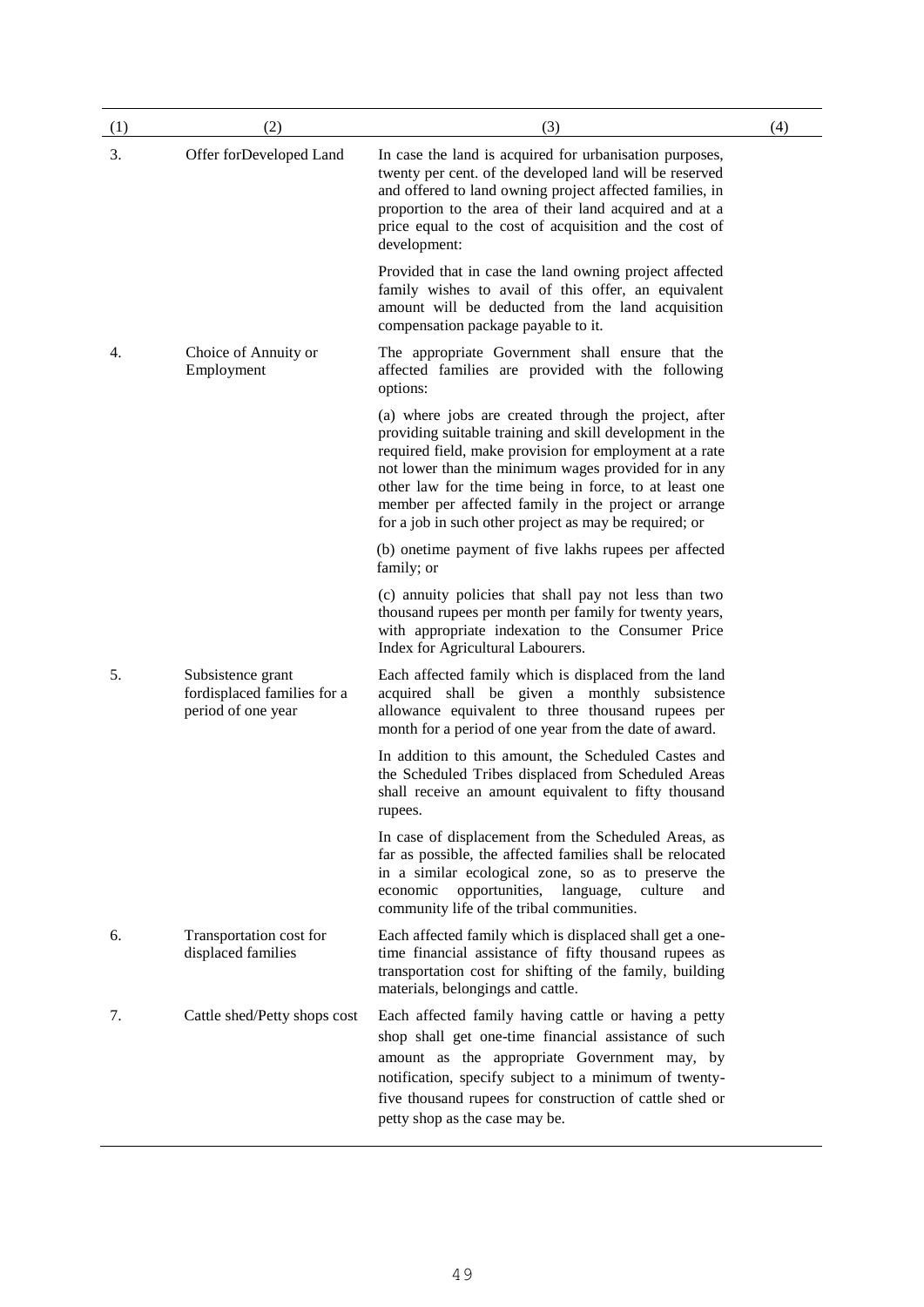| (1) | (2)                                                               | (3)                                                                                                                                                                                                                                                                                                                                                                                                                                                                                                                                           | (4) |
|-----|-------------------------------------------------------------------|-----------------------------------------------------------------------------------------------------------------------------------------------------------------------------------------------------------------------------------------------------------------------------------------------------------------------------------------------------------------------------------------------------------------------------------------------------------------------------------------------------------------------------------------------|-----|
|     |                                                                   |                                                                                                                                                                                                                                                                                                                                                                                                                                                                                                                                               |     |
| 8.  | One-time grant to<br>artisan, small traders and<br>certain others | Each affected family of an artisan, small<br>trader or self-employed person or an<br>affected family which owned non-<br>agricultural<br>land<br><sub>or</sub><br>commercial.<br>industrial or institutional structure in the<br>affected area, and which has been<br>involuntarily displaced from the affected<br>area due to land acquisition, shall get<br>one-time financial assistance of such<br>amount as the appropriate Government<br>may, by notification, specify subject to a<br>of twenty-five<br>minimum<br>thousand<br>rupees. |     |
| 9.  | Fishing rights                                                    | In cases of irrigation or hydel projects,<br>the affected families may be allowed<br>fishing rights in the reservoirs, in such<br>manner as may be prescribed by the<br>appropriate Government.                                                                                                                                                                                                                                                                                                                                               |     |
| 10. | One-time Resettlement<br>Allowance                                | Each affected family shall be given a<br>one-time "Resettlement Allowance" of<br>fifty thousand rupees only.                                                                                                                                                                                                                                                                                                                                                                                                                                  |     |
| 11. | Stamp duty and<br>registration fee                                | (1) The stamp duty and other fees<br>payable for registration of the land or<br>house allotted to the affected families<br>shall be borne by the Requiring Body.                                                                                                                                                                                                                                                                                                                                                                              |     |
|     |                                                                   | (2) The land for house allotted to the<br>affected families shall be free from all<br>encumbrances.                                                                                                                                                                                                                                                                                                                                                                                                                                           |     |
|     |                                                                   | (3) The land or house allotted may be in<br>the joint names of wife and husband of<br>the affected family.                                                                                                                                                                                                                                                                                                                                                                                                                                    |     |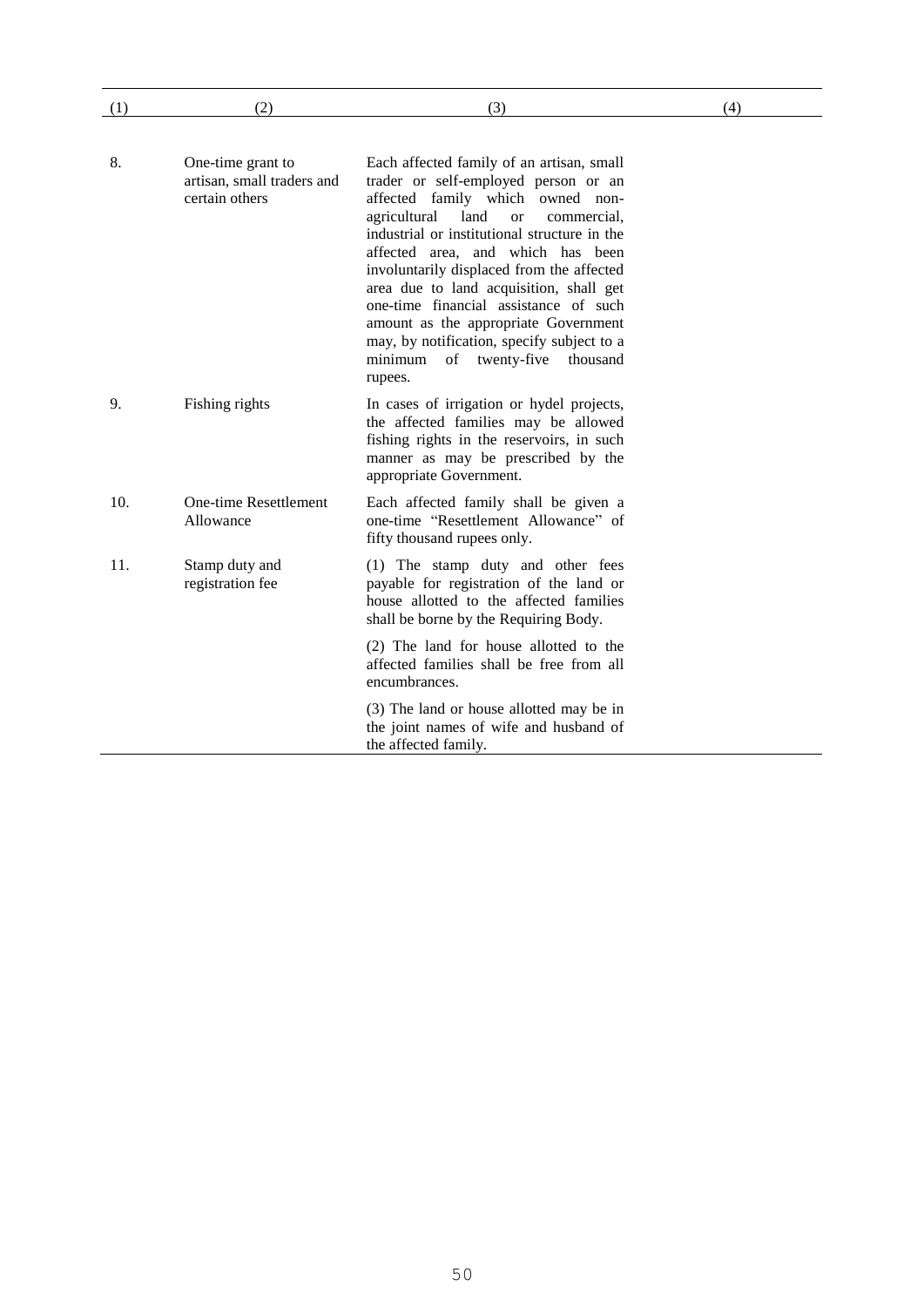## THE THIRD SCHEDULE

### [*See* sections 32, 38(*1*) and 105(*3*)]

## PROVISION OF INFRASTRUCTURAL AMENITIES

For resettlement of populations, the following infrastructural facilities and basic minimum amenities are to be provided at the cost of the Requisitioning Authority to ensure that the resettled population in the new village or colony can secure for themselves a reasonable standard of community life and can attempt to minimise the trauma involved in displacement.

A reasonably habitable and planned settlement would have, as a minimum, the following facilities and resources, as appropriate:

| Serial<br>No. | Component of infrastructure amenities provided/proposed to be<br>provided by the acquirer of land                                                                                                                                                             | Details of infrastructure<br>amenities provided by the<br>acquirer of land |
|---------------|---------------------------------------------------------------------------------------------------------------------------------------------------------------------------------------------------------------------------------------------------------------|----------------------------------------------------------------------------|
| (1)           | (2)                                                                                                                                                                                                                                                           | (3)                                                                        |
| 1.            | Roads within the resettled villages and an all-weather road link to the<br>nearest pucca road, passages and easement rights for all the resettled<br>families be adequately arranged.                                                                         |                                                                            |
| 2.            | Proper drainage as well as sanitation plans executed before physical<br>resettlement.                                                                                                                                                                         |                                                                            |
| 3.            | One or more assured sources of safe drinking water for each family as<br>per the norms prescribed by the Government of India.                                                                                                                                 |                                                                            |
| 4.            | Provision of drinking water for cattle.                                                                                                                                                                                                                       |                                                                            |
| 5.            | Grazing land as per proportion acceptable in the State.                                                                                                                                                                                                       |                                                                            |
| 6.            | A reasonable number of Fair Price Shops.                                                                                                                                                                                                                      |                                                                            |
| 7.            | Panchayat Ghars, as appropriate.                                                                                                                                                                                                                              |                                                                            |
| 8.            | Village level Post Offices, as appropriate, with facilities for opening<br>saving accounts.                                                                                                                                                                   |                                                                            |
| 9.            | Appropriate seed-cum-fertilizer storage facility if needed.                                                                                                                                                                                                   |                                                                            |
| 10.           | Efforts must be made to provide basic irrigation facilities to the<br>agricultural land allocated to the resettled families if not from the<br>irrigation project, then by developing a cooperative or under some<br>Government scheme or special assistance. |                                                                            |
| 11.           | All new villages established for resettlement of the displaced persons<br>shall be provided with suitable transport facility which must include<br>public transport facilities through local bus services with the nearby<br>growth centres/urban localities. |                                                                            |
| 12.           | Burial or cremation ground, depending on the caste-communities at<br>the site and their practices.                                                                                                                                                            |                                                                            |
| 13.           | Facilities for sanitation, including individual toilet points.                                                                                                                                                                                                |                                                                            |
| 14.           | Individual single electric connections (or connection through non-<br>conventional sources of energy like solar energy), for each household<br>and for public lighting.                                                                                       |                                                                            |
| 15.           | Anganwadi's providing child and mother supplemental nutritional<br>services.                                                                                                                                                                                  |                                                                            |
| 16.           | School as per the provisions of the Right of Children to Free and<br>Compulsory Education Act, 2009 (35 of 2009);                                                                                                                                             |                                                                            |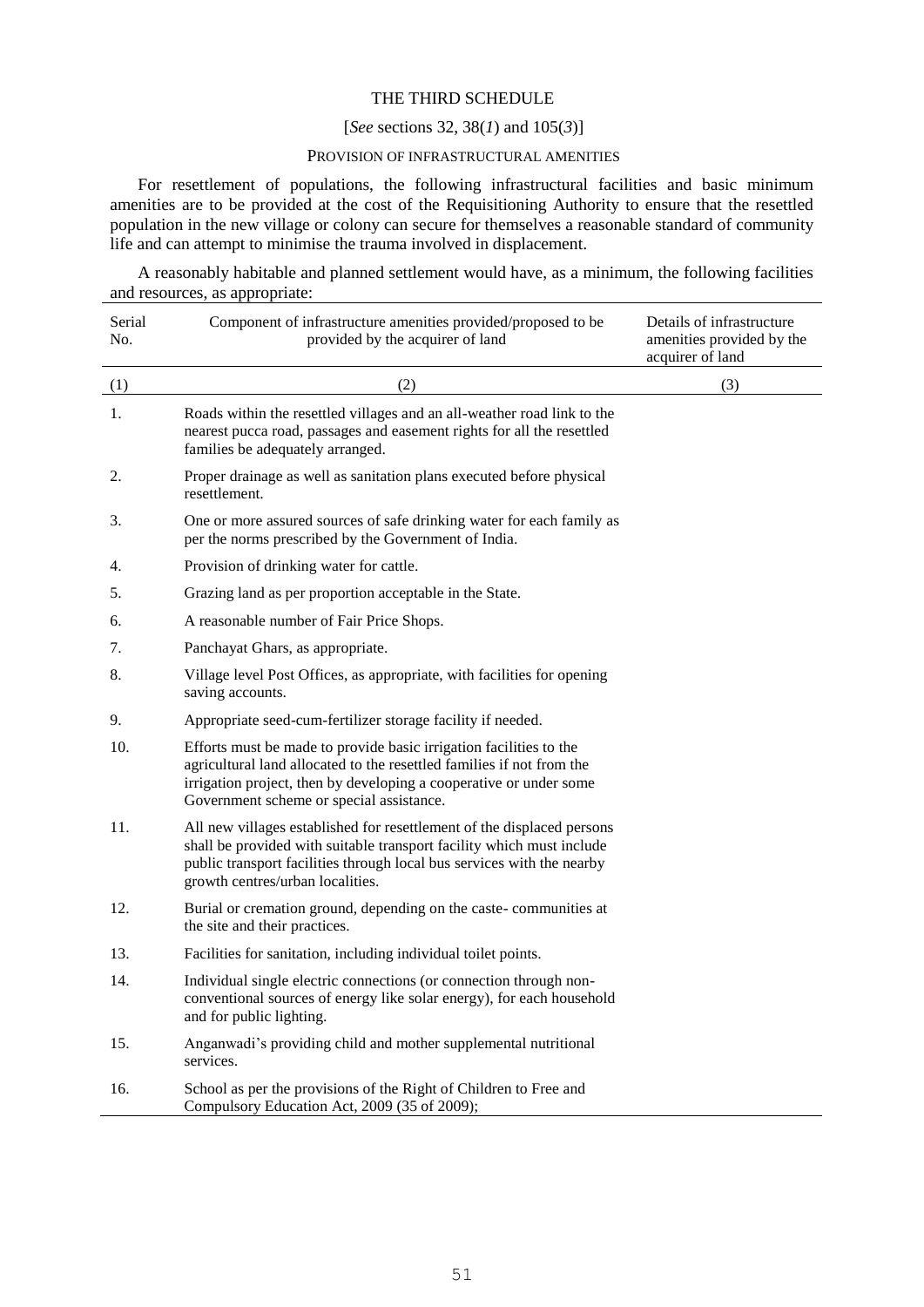| (1) | (2)                                                                                                                                                                                                                                                                                                                                                                                                                                                           | (3) |
|-----|---------------------------------------------------------------------------------------------------------------------------------------------------------------------------------------------------------------------------------------------------------------------------------------------------------------------------------------------------------------------------------------------------------------------------------------------------------------|-----|
| 17. | Sub-health centre within two kilometres range.                                                                                                                                                                                                                                                                                                                                                                                                                |     |
| 18. | Primary Health Centre as prescribed by the Government of India.                                                                                                                                                                                                                                                                                                                                                                                               |     |
| 19. | Playground for children.                                                                                                                                                                                                                                                                                                                                                                                                                                      |     |
| 20. | One community centre for every hundred families.                                                                                                                                                                                                                                                                                                                                                                                                              |     |
| 21. | Places of worship and chowpal/tree platform for every fifty families for<br>community assembly, of numbers and dimensions consonant with the<br>affected area.                                                                                                                                                                                                                                                                                                |     |
| 22. | Separate land must be earmarked for traditional tribal institutions.                                                                                                                                                                                                                                                                                                                                                                                          |     |
| 23. | The forest dweller families must be provided, where possible, with<br>their forest rights on non-timber forest produce and common property<br>resources, if available close to the new place of settlement and, in case<br>any such family can continue their access or entry to such forest or<br>common property in the area close to the place of eviction, they must<br>continue to enjoy their earlier rights to the aforesaid sources of<br>livelihood. |     |
| 24. | Appropriate security arrangements must be provided for the settlement,<br>if needed.                                                                                                                                                                                                                                                                                                                                                                          |     |
| 25. | Veterinary service centre as per norms.                                                                                                                                                                                                                                                                                                                                                                                                                       |     |

NOTE.– Details of each component of infrastructural amenities mentioned under column (2) against serial numbers 1 to 25 should be indicated by the acquirer of land under column (3).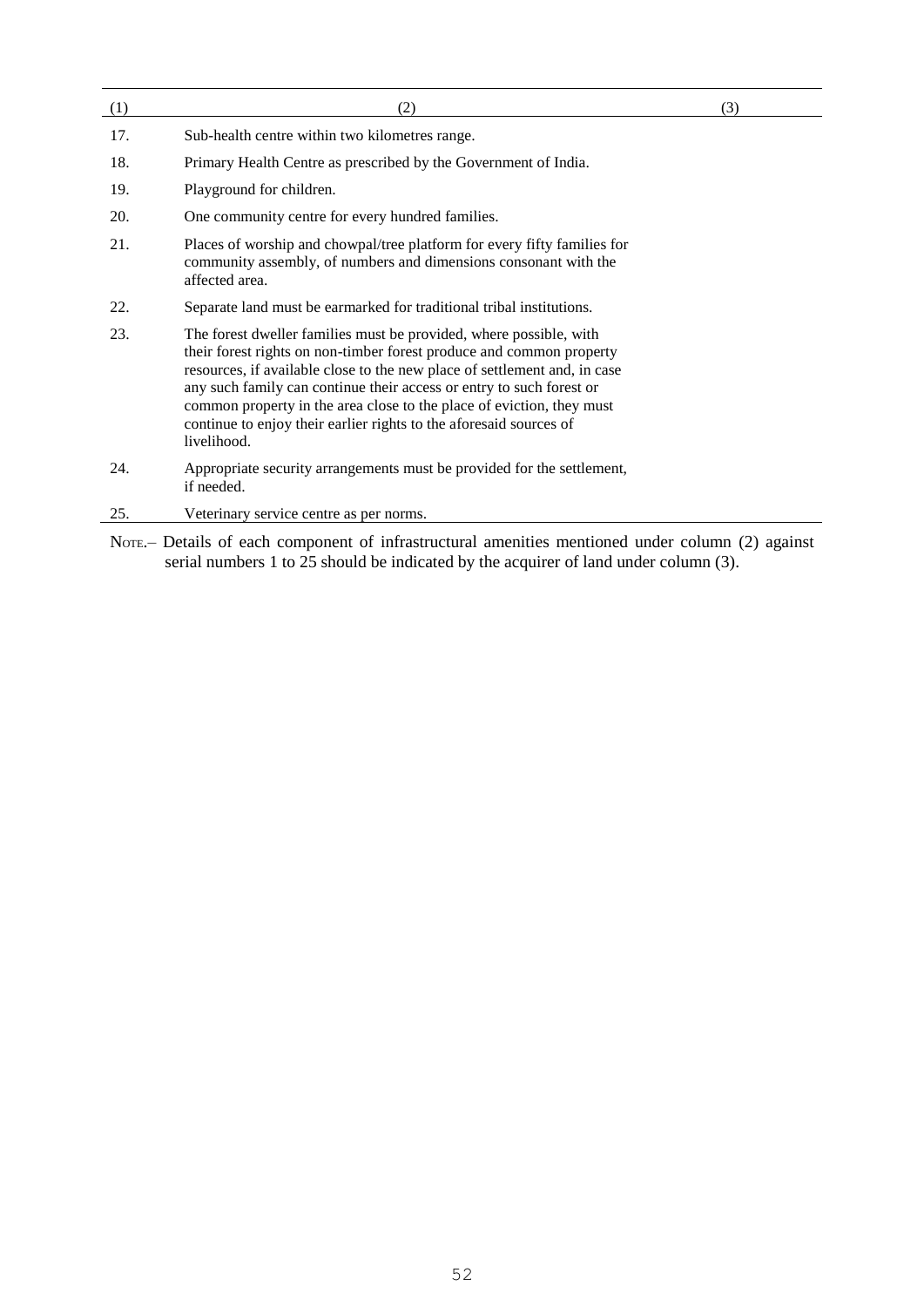## THE FOURTH SCHEDULE

### (*See* section 105)

## LIST OF ENACTMENTS REGULATING LAND ACQUISITION AND REHABILITATION AND RESETTLEMENT

- 1. The Ancient Monuments and Archaeological Sites and Remains Act, 1958 (24 of 1958).
- 2. The Atomic Energy Act, 1962 (33 of 1962).
- 3. The Damodar Valley Corporation Act, 1948 (14 of 1948).
- 4. The Indian Tramways Act, 1886 (11 of 1886)
- 5. The Land Acquisition (Mines) Act, 1885 (18 of 1885).
- 6. The Metro Railways (Construction of Works) Act, 1978 (33 of 1978).
- 7. The National Highways Act, 1956 (48 of 1956).
- 8. The Petroleum and Minerals Pipelines (Acquisition of Right of User in Land) Act, 1962 (50 of 1962).

–––––––

- 9. The Requisitioning and Acquisition of Immovable Property Act, 1952 (30 of 1952).
- 10. The Resettlement of Displaced Persons (Land Acquisition) Act, 1948 (60 of 1948).
- 11. The Coal Bearing Areas Acquisition and Development Act, 1957 (20 of 1957).
- 12. The Electricity Act, 2003 (36 of 2003).
- 13. The Railways Act, 1989 (24 of 1989).

53